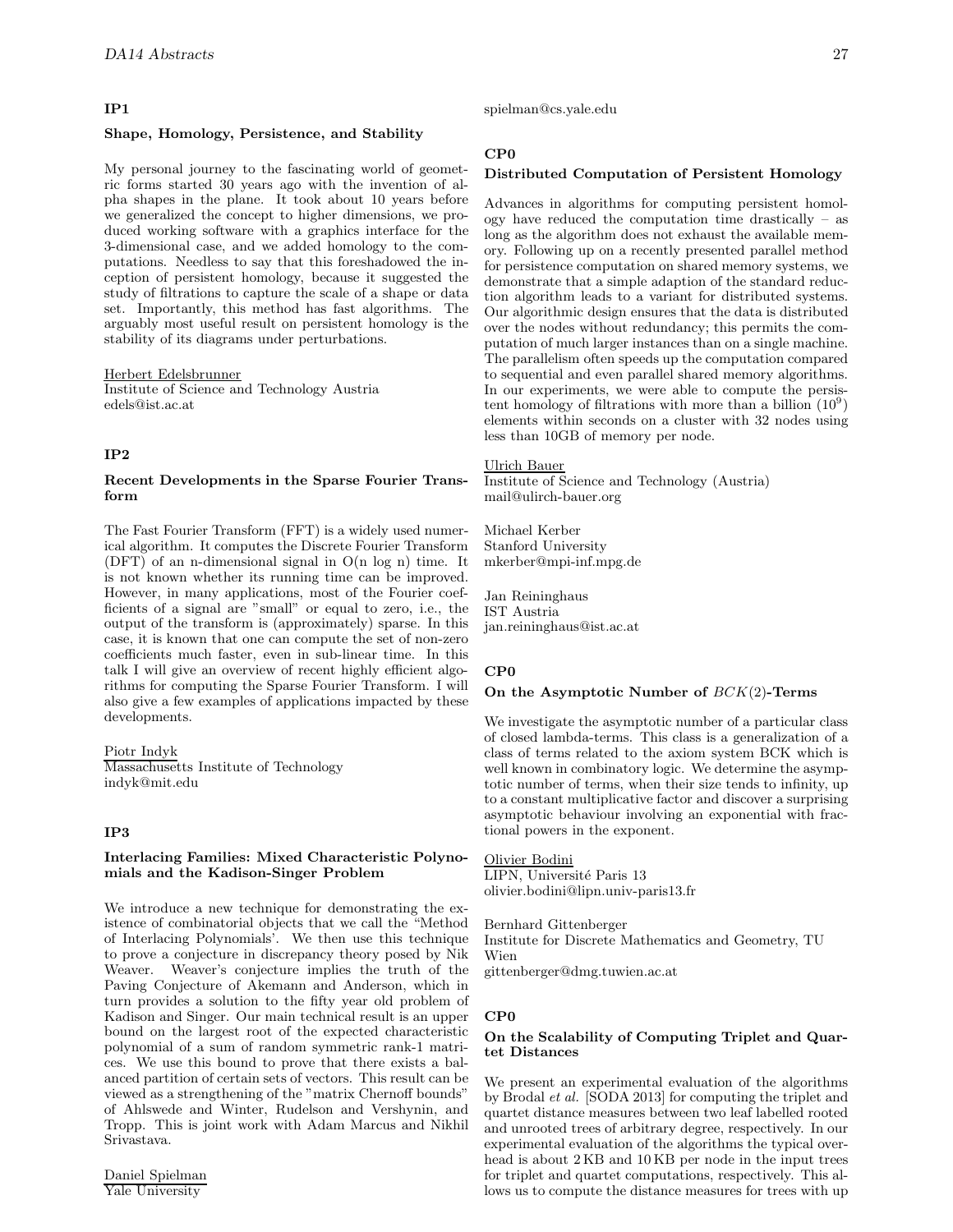to millions of nodes.

Gerth S. Brodal MADALGO, Aarhus University gerth@cs.au.dk

Jens Johansen, Morten Holt Aarhus University jensjoha@gmail.com, thethawk@gmail.com

# **CP0**

# **Enumerating Fundamental Normal Surfaces: Algorithms, Experiments and Invariants**

Computational knot theory and 3-manifold topology have seen significant breakthroughs in recent years, despite the fact that many key algorithms have complexity bounds that are exponential or greater. In this setting, experimentation is essential for understanding the limits of practicality, as well as for gauging the relative merits of competing algorithms. Here we focus on normal surface theory, a key tool in low-dimensional computational topology. In particular, we aim to compute fundamental normal surfaces, which form an integral basis for a high-dimensional polyhedral cone. We develop, implement and experimentally compare a primal and a dual algorithm, both of which combine domain-specific techniques with classical Hilbert basis algorithms. Our experiments indicate that we can solve extremely large problems that were once though intractable. As a practical application, we fill gaps from the KnotInfo database by computing 398 previously-unknown crosscap numbers of knots.

Benjamin A. Burton The University of Queensland bab@maths.uq.edu.au

# **CP0**

# **An Exact Approach To Upward Crossing Minimization**

The upward crossing number problem asks for a drawing of the graph into the plane with the minimum number of edge crossings where the edges are drawn as monotonously increasing curves w.r.t. the y-axis. While there is a large body of work on solving this central graph drawing problem heuristically, we present the first approach to solve the problem to proven optimality. Our approach is based on a reformulation of the problem as a boolean formula that can be iteratively tightened and resolved. In our experiments, we show the practical applicability and limits of our approach.

Robert Zeranski Friedrich-Schiller-Universität Jena robert.zeranski@uni-jena.de

Markus Chimani Osnabrueck University markus.chimani@uni-osnabrueck.de

# **CP0**

#### **A Bijection for Plane Graphs and Its Applications**

This paper is concerned with the counting and random sampling of plane graphs (simple planar graphs embedded in the plane). Our main result is a bijection between the class of plane graphs with triangular outer face, and a class

of oriented binary trees. The number of edges and vertices of the plane graph can be tracked through the bijection.

# Gwendal Collet

LIX, Ecole Polytechnique gcollet@lix.polytechnique.fr

Olivier Bernardi Brandeis University, MA bernardi@brandeis.edu

Eric Fusy LIX, Ecole Polytechnique, France fusy@lix.polytechnique.fr

## **CP0**

#### **A Statistical View on Exchanges in Quickselect**

In this paper we study the number of key exchanges required by Hoare's FIND algorithm (also called Quickselect) when operating on a uniformly distributed random permutation and selecting an independent uniformly distributed rank. After normalization we give a limit theorem where the limit law is a perpetuity characterized by a recursive distributional equation. To make the limit theorem usable for statistical methods and statistical experiments we provide an explicit rate of convergence in the Kolmogorov– Smirnov metric, a numerical table of the limit law's distribution function and an algorithm for exact simulation from the limit distribution. We also investigate the limit law's density. This case study provides a program applicable to other cost measures, alternative models for the rank selected and more balanced choices of the pivot element such as median-of- $2t + 1$  versions of Quickselect as well as further variations of the algorithm.

Benjamin Dadoun

École Normale Supérieure de Cachan Département Informatique benjamin.dadoun@ens-cachan.fr

Ralph Neininger J.W. Goethe University, Frankfurt neiningr@math.uni-frankfurt.de

#### **CP0**

#### **Small Superpatterns for Dominance Drawing**

We exploit the connection between dominance drawings of directed acyclic graphs and permutations, in both directions, to provide improved bounds on the size of universal point sets for certain types of dominance drawing and on superpatterns for certain natural classes of permutations. In particular we show that there exist universal point sets for dominance drawings of the Hasse diagrams of width-two partial orders of size  $O(n^{3/2})$ , universal point sets for dominance drawings of st-outerplanar graphs of size  $O(n \log n)$ , and universal point sets for dominance drawings of directed trees of size  $O(n^2)$ . We show that 321-avoiding permutations have superpatterns of size  $O(n^{3/2})$ , riffle permutations (321-, 2143-, and 2413-avoiding permutations) have superpatterns of size  $O(n)$ , and the concatenations of sequences of riffles and their inverses have superpatterns of size  $O(n \log n)$ . Our analysis includes a calculation of the leading constants in these bounds.

Michael J. Bannister, William Devanny, David Eppstein University of California, Irvine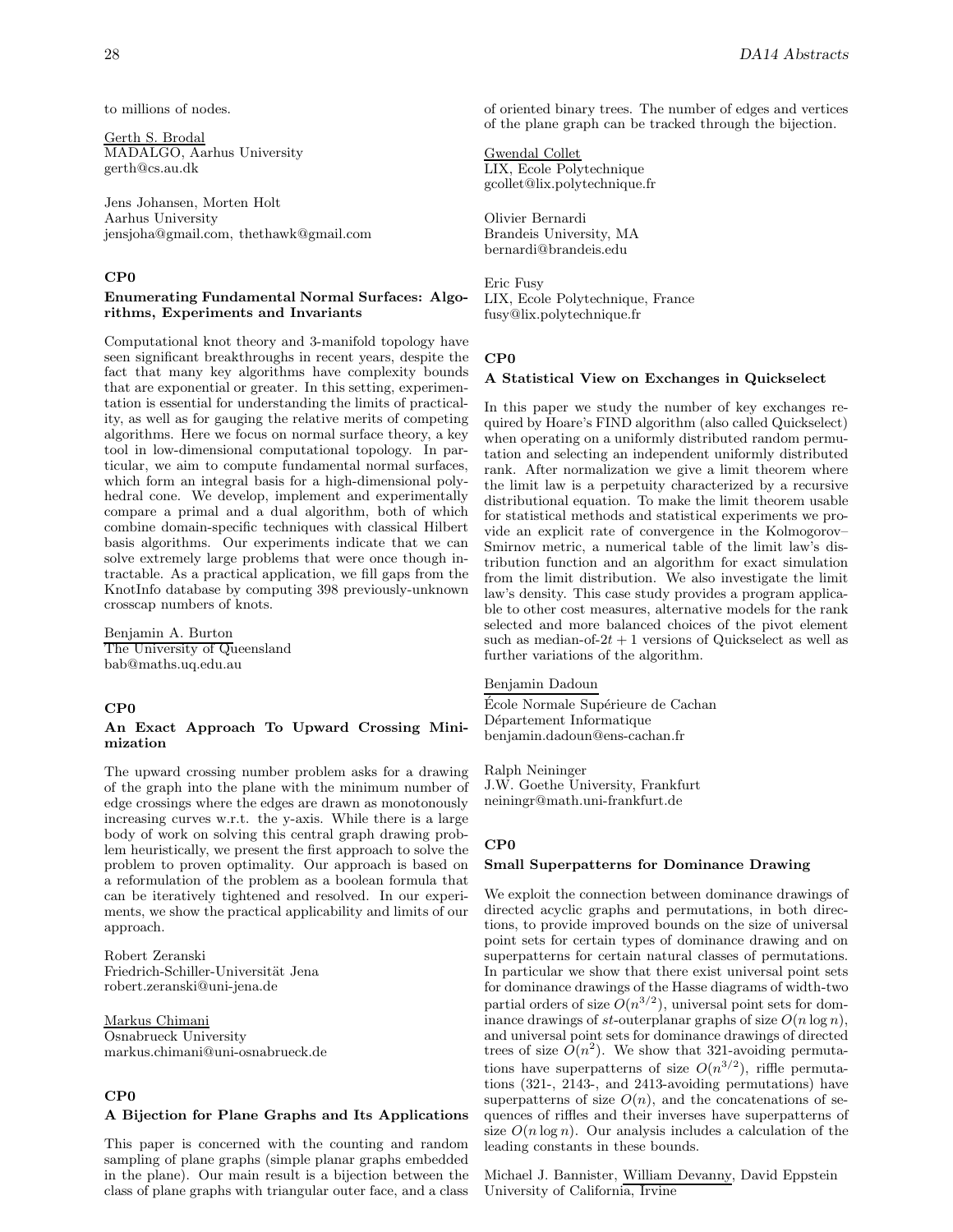Department of Computer Science mbannist@uci.edu, wdevanny@uci.edu, eppstein@uci.edu

#### **CP0**

## **Permuted Random Walk Exits Typically in Linear Time.**

Given a permutation  $\sigma$  of the integers  $\{-n, -n+1, \ldots, n\}$ we consider the Markov chain  $X_{\sigma}$ , which jumps from k to  $\sigma(k \pm 1)$  equally likely if  $k \neq -n, n$ . We prove that the expected hitting time of  $\{-n, n\}$  starting from any point is  $\Theta(n)$  with high probability when  $\sigma$  is a uniformly chosen permutation. We prove this by showing that with high probability, the digraph of allowed transitions is an Eulerian expander; we then utilize general estimates of hitting times in directed Eulerian expanders.

Shirshendu Ganguly Department of Mathematics University of Washington sganguly@math.washington.edu

Yuval Peres Microsoft Research, Redmond peres@microsoft.com

# **CP0**

#### **Practical Experience with Hanani-Tutte for Testing C-Planarity**

We propose an algorithm for c-planarity testing which is correct and efficient, but not, in general, complete, i.e., there are input instances on which the algorithm declines to give an answer. At the core of this algorithm is an algebraic criterion with the following properties: (1) The criterion is a necessary condition for c-planarity; (2) for special graph classes, including c-connected graphs, it is also sufficient; and (3) it can be tested efficiently in polynomial time. The algebraic criterion is not sufficient in general; however, we can extend it to a (still efficient) algorithm that verifies the answer of the criterion by building a c-planar embedding of the input graph. Our practical experiments show that this algorithm works well in practice.

Petra Mutzel Dortmund University Germany petra.mutzel@cs.uni-dortmund.de

Carsten Gutwenger Technische Universität Dortmund carsten.gutwenger@tu-dortmund.de

Marcus Schaefer DePaul University mschaefer@cdm.depaul.edu

# **CP0**

## **Clump Combinatorics, Automata, and Word Asymptotics**

Given a set of words and a probability model for random texts, we are interested in the behavior of occurrences of the words in a random text. Clumps are shown here to play a central role in these problems. They can be used to calculate relevant quantities, such as the probability that a random text contains a given number of pattern word occurrences. We provide combinatorial properties that greatly simplify the classical enumeration of these texts by inclusion-exclusion approaches. We describe two clump automata that can be used to efficiently calculate generating functions.

Mireille A. Regnier INRIA mireille.regnier@inria.fr

Billy Fang Princeton University bfang@princeton.edu

Daria Iakovishina Ecole Polytechnique daria.iakovishina@inria.fr

#### **CP0**

## **Fast Shortest-Path Distance Queries on Road Networks by Pruned Highway Labeling**

We propose a new labeling method for shortest-path and distance queries on road networks. We present a new framework (i.e. data structure and query algorithm) referred to as highway-based labelings and a preprocessing algorithm for it named pruned highway labeling. Our proposed method has several appealing features from different aspects in the literature. The experimental results show that the proposed method is much faster than the previous state-of-the-art labeling method in the preprocessing time.

Takuya Akiba The University of Tokyo JST, ERATO, Kawarabayashi Project t.akiba@is.s.u-tokyo.ac.jp

Yoichi Iwata The University of Tokyo y.iwata@is.s.u-tokyo.ac.jp

Ken-ichi Kawarabayashi National Institute of Informatics JST, ERATO, Kawarabayashi Project k keniti@nii.ac.jp

Yuki Kawata The University of Tokyo JST, ERATO, Kawarabayashi Project kawatea@lager.is.s.u-tokyo.ac.jp

#### **CP0**

## **Tight Analysis of Randomized Rumor Spreading in Complete Graphs**

We present a tight analysis of the basic randomized rumor spreading process in complete graphs introduced by Frieze and Grimmett (1985), where in each round of the process each node knowing the rumor gossips the rumor to a node chosen uniformly at random. The process starts with a single node knowing the rumor. We show that the number  $S_n$  of rounds required to spread a rumor in a complete graph with *n* nodes is very closely described by  $\log_2 n$  plus  $(1/n)$  times the counterparties of the counterparties  $(1/n)$  times the completion time of the coupon collector process. This in particular gives very precise bounds for the expected runtime of the process, namely  $\lfloor \log_2 n \rfloor +$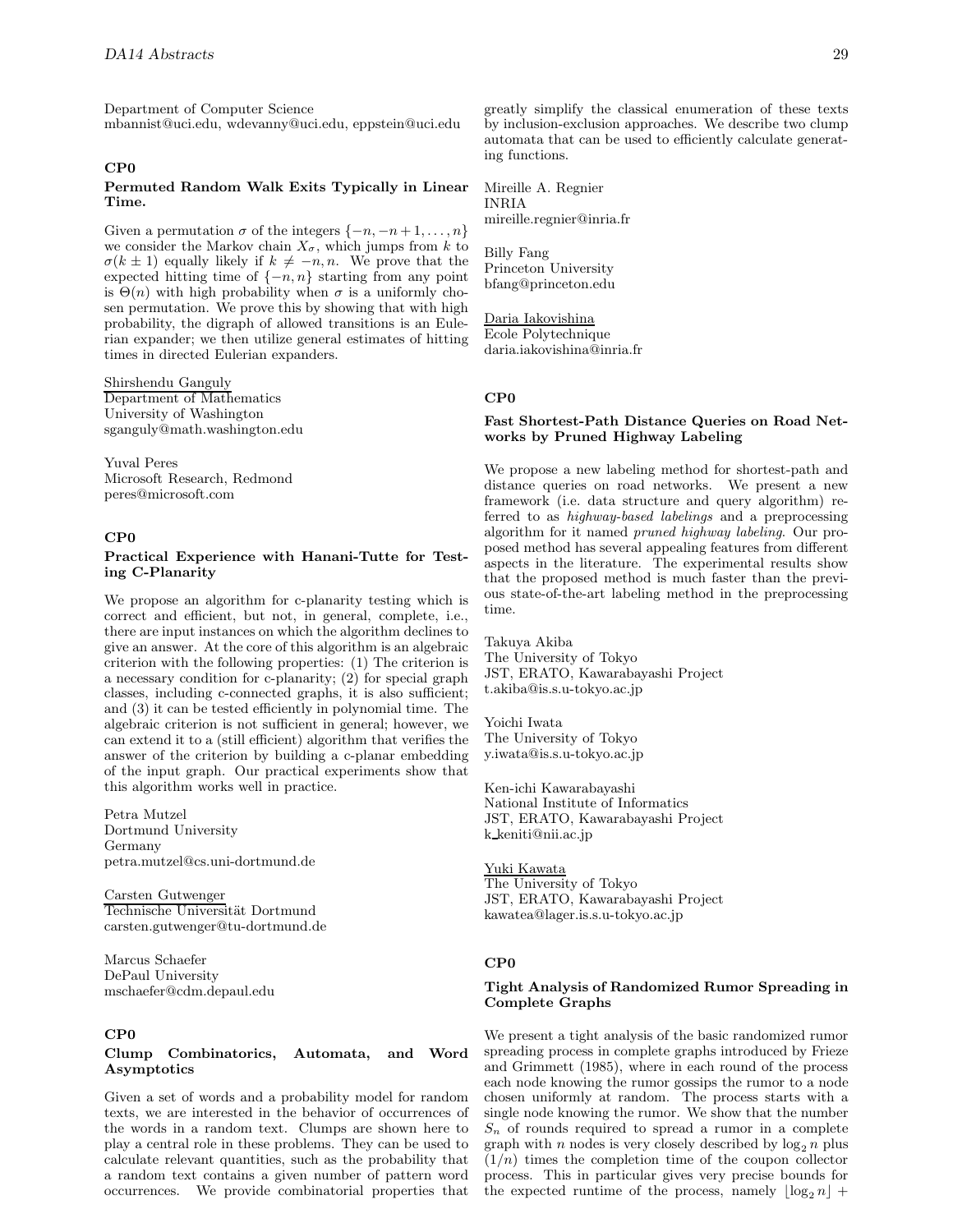ln n − 1.116  $\leq$  E[ $S_n$ ]  $\leq$  [log<sub>2</sub> n] + ln n + 2.765 + o(1).

Marvin Künnemann Max-Planck-Institut für Informatik, Saarbrücken, Germany marvin@mpi-inf.mpg.de

Benjamin Doerr Max Planck Institute for Informatics doerr@mpi-inf.mpg.de

# **CP0**

# **A Back-to-Basics Empirical Study of Priority Queues**

The theory community has proposed several new heap variants in the recent past which have remained largely untested experimentally. We take the field back to the drawing board, with straightforward implementations of both classic and novel structures using only standard, wellknown optimizations. We study the behavior of each structure on a variety of inputs, including artificial workloads, workloads generated by running algorithms on real map data, and workloads from a discrete event simulator used in recent systems networking research. We provide observations about which characteristics are most correlated to performance. For example, we find that the L1 cache miss rate appears to be strongly correlated with wallclock time. We also provide observations about how the input sequence affects the relative performance of the different heap variants. Overall, our findings suggest that while the conventional wisdom holds in some cases, it is sorely mistaken in others.

Daniel H. Larkin Princeton University dhlarkin@cs.princeton.edu

Siddhartha Sen Microsoft Research sisen@microsoft.com

Robert Tarjan Princeton University Microsoft Research ret@cs.princeton.edu

# **CP0**

# **Expected External Profile of Patricia Tries**

We analyze the expected number of leaves at level  $k$  for PATRICIA tries on  $n$  binary strings generated by a memoryless source. We study three natural ranges of  $k$  with respect to  $n$ . The most interesting range is  $k$  growing logarithmically with  $n$ , where we apply Mellin transforms, analytic depoissonization, and the saddle point method. The analysis features an intricate Mellin transform that satisfies a recursive functional equation, which presents interesting analytic challenges.

# Abram Magner

Department of Computer Science Purdue University anmagner@purdue.edu

Charles Knessl University of Illinois at Chicago knessl@uic.edu

Wojciech Szpankowski Purdue University Depratment of Computer Science spa@cs.purdue.edu

# **CP0**

## **Survivors in Leader Election Algorithms**

We consider the number of survivors in a broad class of fair leader election algorithms after a number of election rounds. We give sufficient conditions for the number of survivors to converge to a product of independent identically distributed random variables. The number of terms in the product is determined by the round number considered. Each individual term in the product is a limit of a scaled random variable associated with the splitting protocol. The proof is established via convergence (to 0) of the first-order Wasserstein distance from the product limit. In a broader context, the paper is a case study of a class of stochastic recursive equations. We give two illustrative examples, one with binomial splitting protocol (for which we show that a normalized version is asymptotically Gaussian), and one with power distribution splitting protocol.

Ravi Kalpathy, Hosam M. Mahmoud The George Washington University kalpathy@gwu.edu, hosam@gwu.edu

Walter Rosenkrantz University of Massachusetts Amherst w rosenkrantz@verizon.net

# **CP0**

# **On the Average Number of Edges in Theta Graphs**

Not available at the time of publication.

Pat Morin, Sander Verdonschot Carleton University morin@scs.carleton.ca, sverdons@connect.carleton.ca

# **CP0**

# **Top-K Substring Matching for Auto-Completion**

Given the user's input as a query, auto-completion selects the top-k strings with the highest scores from the strings matching the query in a dictionary. In this paper, we present a novel approach to solve the top-k substring matching problem for auto-completion using a small space. Experimental results show that our algorithm can suggest top-k completion sufficiently fast, while taking much less space than a compressed full-text index of the dictionary.

# Yuzuru Okajima

VALWAY Technology Center, NEC Soft, Ltd. okajima-yuzuru@mxc.nes.nec.co.jp

# **CP0**

## **Triangle Listing Algorithms: Back from the Diversion**

We present a unifying framework for all common algorithms listing the triangles of a graph. This framework shows that most of them run in  $\mathcal{O}(a(G)m)$  time, where  $a(G)$  is the arboricity of  $G$  – an upper bound that had been proven only for the algorithm of Chiba and Nishizeki (SIAM J. Computing, 1985). More importantly, we show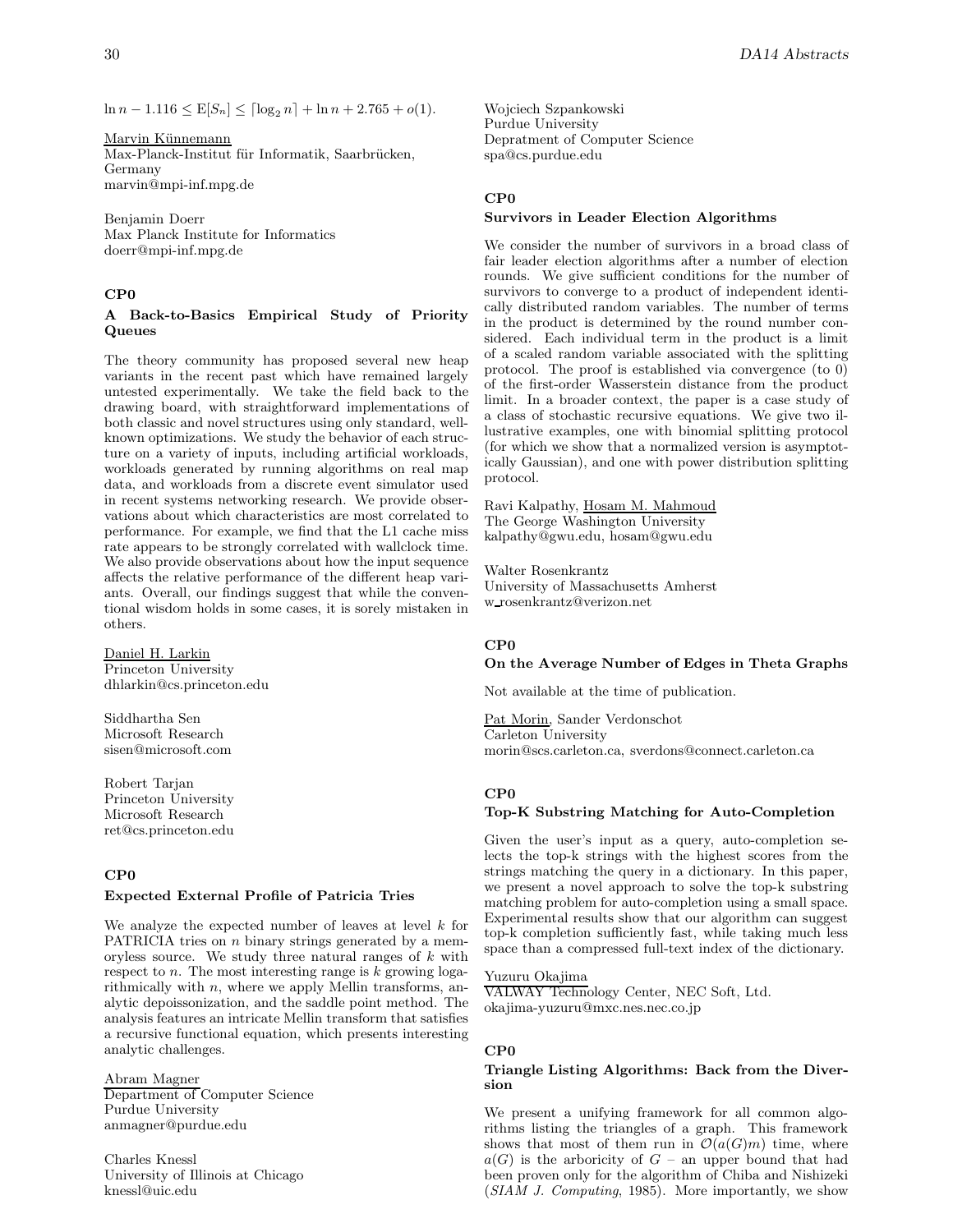by experimentation that this latter algorithm, if implemented carefully, actually outperforms all subsequently proposed algorithms.

Mark Ortmann, Ulrik Brandes Department of Computer & Information Science University of Konstanz mark.ortmann@uni-konstanz.de, ulrik.brandes@unikonstanz.de

# **CP0**

#### **Multi-Pivot Quicksort: Theory and Experiments**

The idea of multi-pivot quicksort has recently received attention after Yaroslavskiy proposed a dual pivot quicksort algorithm that outperforms standard quicksort under the Java JVM. More recently, this algorithm has been analysed in terms of comparisons and swaps by Wild and Nebel. We perform the previous experiments using a native C implementation, removing extraneous effects of the JVM. Additionally, we provide analyses on cache behavior of these algorithms. We then provide strong evidence that cache behavior is causing most of the performance differences. Lastly, we build upon prior work in multi-pivot quicksort and propose a 3-pivot variant that performs very well in theory and practice.

Shrinu Kushagra University of Waterloo David R. Cheriton School of Computer Science skushagr@uwaterloo.ca

Aurick Qiao University of Waterloo Department of Computer Science a2qiao@uwaterloo.ca

Alejandro Lopez-Ortiz University of Waterloo David R. Cheriton School of Computer Science alopez-o@uwaterloo.ca

J. Ian Munro University of Waterloo imunro@uwaterloo.ca

# **CP0**

# **Precomputation Techniques for the Stochastic on-Time Arrival Problem**

We consider the stochastic on-time arrival (SOTA) problem of finding the optimal routing strategy to reach a destination within a pre-specified time budget and provide the first results on preprocessing techniques to speed up the query time. We start by identifying some properties of the SOTA problem that limit the preprocessing techniques that can be used in this setting, and define the stochastic variants of two techniques that can be adapted to the SOTA problem, namely reach and arc-flags. We present the preprocessing and query algorithms for each technique, and also an extension to the standard reach method that provides additional pruning. Finally, we explain the limitations of this approach due to the cost of the preprocessing phase and present a fast heuristic preprocessing scheme. Numerical results for San Francisco, Luxembourg and a synthetic network show up to an order of magnitude improvement in the query time for short queries, with larger gains expected for

longer queries.

Guillaume Sabran Ecole Polytechnique, Paris guillaume.sabran@polytechnique.org

Samitha Samaranayake University of California, Berkeley UC Berkeley samitha@berkeley.edu

Alexandre Bayen University of California, Berkeley bayen@berkeley.edu

#### **CP0**

## **On The Average-Case Complexity of the Bottleneck Tower of Hanoi Problem**

The Bottleneck Tower of Hanoi (BTH) problem, posed in 1981 by Wood, is a natural generalization of the classic Tower of Hanoi (TH) problem. There, a generalized placement rule allows a larger disk to be placed higher than a smaller one if their size difference is less than a given parameter  $k \geq 1$ . The objective is to compute a shortest move-sequence transferring a legal (under the above rule) configuration of  $n$  disks on three pegs to another legal configuration. In SOFSEM'07, Dinitz and the second author established tight asymptotic bounds for the worst-case complexity of the BTH problem, for all  $n$  and  $k$ . Moreover, they proved that the average-case complexity is asymptotically the same as the worst-case complexity, for all  $n > 3k$ and  $n \leq k$ , and conjectured that the same phenomenon also occurs in the complementary range  $k < n < 3k$ . In this paper we settle this conjecture of Dinitz and the second author in the affirmative.

Shay Solomon Weizmann Institute of Science solo.shay@gmail.com

Noam Solomon Tel Aviv University noam.solom@gmail.com

# **CP0 Flow-Based Guidebook Routing**

Using public transit to get from A to B, one is typically confronted with the agony of choice: Considering Pareto-costs (including travel time and number of transfers), there are often several optimal journeys for a given departure time. Over a day or week, the number of possible journeys accumulates, with some routes being useful for long periods of time while others are only valid for a single departure. Such large solution sets (often containing many very similar ones) lead to difficulties to present a reasonable subset to the user and also increase query times and space consumption of routing algorithms. In this paper, we aim for computing so called guidebook routes, which are characterised by being stable over long periods. The goal is to detect a small set of guidebook routes, such that for any departure time going by guidebook provides a reasonable journey with the costs exceeding the optimal ones not too much.

Sabine Storandt

Albert-Ludwigs-Universit storandt@informatik.uni-freiburg.de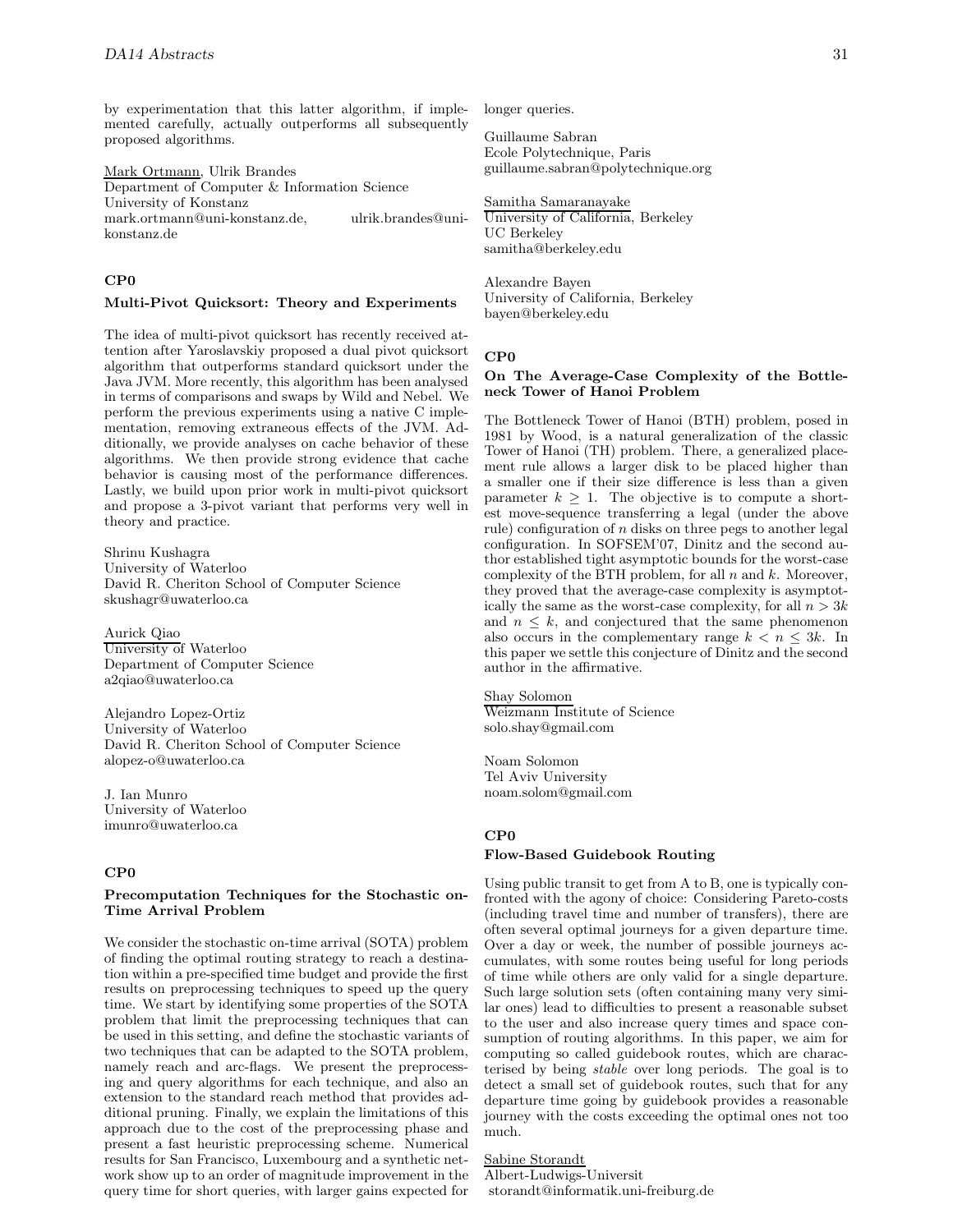# **CP0 Connection Scan Accelerated**

We study the problem of efficiently computing journeys in timetable networks. Our algorithm optimally answers profile queries, computing all journeys given a time interval. Our study demonstrates that queries can be answered optimally on large country-scale timetable networks within several milliseconds and fast delay integration is possible. Previous work either had to drop optimality or only considered comparatively small timetable networks. Our technique is a combination of the Connection Scan Algorithm and multi-level overlay graphs.

Ben Strasser, Dorothea Wagner Karlsruhe Institute of Technology Institute of Theoretical Informatics strasser@kit.edu, dorothea.wagner@kit.edu

## **CP0**

## **Typical Depth of a Digital Search Tree Built on a General Source**

The digital search tree (dst) plays a central role in compression algorithms. This important structure is a mixing of a digital structure with a binary search tree. Its probabilistic analysis is thus involved, even in the case when the text is produced by a simple source (a memoryless source, or a Markov chain). After the seminal paper of Flajolet and Sedgewick (1986), many papers, published between 1990 and 2005, dealt with general simple sources, and perform the analysis of the main parameters of dst's (namely, path length, profile, typical depth). Here, we are interested in a more realistic analysis, when the words are emitted by a general source. There exist previous analyses that have been performed for general sources, but the case of dst's has not yet been considered. The idea of this study is due to Philippe Flajolet and the first steps of the work were performed with him, during the end of 2010. Our paper is dedicated to his memory.

Brigitte Vallee CNRS, GREYC Laboratory brigitte.vallee@unicaen.fr

Kanal Hun GREYC laboratory kanal.hun@unicaen.fr

## **CP0**

# **Order Constraints for Single Machine Scheduling with Non-Linear Cost**

Typically in a scheduling problem we are given jobs of different processing times  $p_j$  and different priority weights  $w_j$ , and need to schedule them on a single machine in order to minimize a specific cost function. In this paper we consider the non-linear objective function  $\sum w_j C_j^{\beta}$ , where  $C_j$ is the completion time of job j and  $\beta > 0$  is some arbitrary real constant. Except for  $\beta = 1$  the complexity status of this problem is open. Past research mainly focused on the quadratic case  $(\beta = 2)$  and proposed different techniques to speed up exact algorithms. This paper proposes new pruning rules and generalizations of existing rules to nonintegral  $\beta$ . An experimental study evaluates the impact of the proposed rules on the exact algorithm A\*.

Christoph Dürr CNRS, LIP6 Universit´e Pierre et Marie Curie christoph.durr@lip6.fr

Oscar C. Vásquez LIP6 Universit´e Pierre et Marie Curie oscar.vasquez@lip6.fr

# **CP0**

#### **Simplifying Massive Planar Subdivisions**

We present the first I/O- and practically-efficient algorithm for simplifying a planar subdivision, such that no point is moved more than a given distance  $\varepsilon_{xy}$  and such that neighbor relations between faces (homotopy) are preserved. Under some practically realistic assumptions, our algorithm uses  $\mathcal{O}(\text{SORT}(N))$  I/Os, where N is the size of the decomposition and  $SORT(N)$  is the number of I/Os need to sort in the standard external-memory model of computation.

Jakob Truelsen, Lars Arge, Jungwoo Yang Madalgo, Aarhus University antialize@gmail.com, large@madalgo.au.dk, jungwoo@madalgo.au.dk

#### **CP1**

#### **Better Approximation Bounds for the Joint Replenishment Problem**

We provide new approximation results for the Joint Replenishment Problem (JRP). In the offline case, we give an 1.791-approximation algorithm, breaking the current barrier of 1.8, and we show that for the variant with linear costs, the LP integrality gap is at least 1.09. In the online case, we show that the competitive ratio for JRP is at least 2.754 and we prove the optimal ratio of 2 for the version of JRP with deadlines.

Marcin Bienkowski University of Wroclaw Institute of Computer Science marcin.bienkowski@cs.uni.wroc.pl

Jaroslaw Byrka Institute of Computer Science University of Wroclaw, Poland jby@cs.uni.wroc.pl

# Marek Chrobak

Department of Computer Science University of California at Riverside, US marek@cs.ucr.edu

Lukasz Jez Department of Computer, Control, and Management Engineering Sapienza University of Rome, Italy lukasz.jez@cs.uni.wroc.pl

Dorian Nogneng LIX, Ecole Polytechnique, Palaiseau, France d.nogneng@free.fr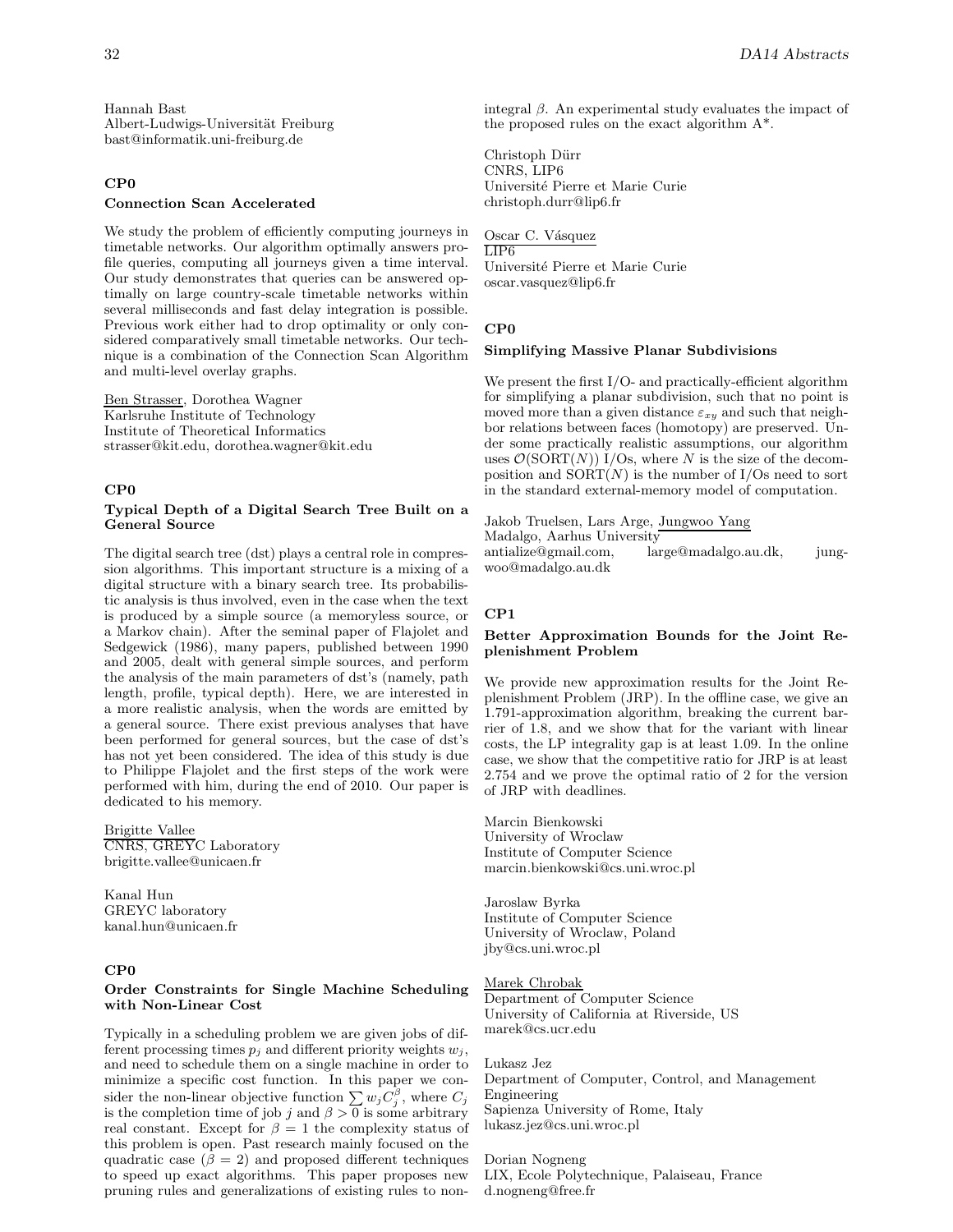Jiri Sgall Computer Science Institute Charles University, Czech Republic sgall@iuuk.mff.cuni.cz

# **CP1**

## **Improved Approximation Algorithm for Two-Dimensional Bin Packing**

We study the two-dimensional bin packing problem with and without rotations. Here we are given a set of twodimensional rectangular items I and the goal is to pack these into a minimum number of unit square bins. We consider the orthogonal packing case where the edges of the items must be aligned parallel to the edges of the bin. Our main result is a 1.405-approximation for twodimensional bin packing with and without rotation, which improves upon a recent 1.5 approximation due to Jansen and Prädel. We also show that a wide class of rounding based algorithms cannot improve upon the factor of 1.5.

Nikhil Bansal

Department of Mathematics and Computer Science Eindhoven University of Technology, Eindhoven, Netherlands n.bansal@tue.nl

#### Arindam Khan

Georgia Tech Georgia Tech akhan67@gatech.edu

# **CP1**

## **A Constant Factor Approximation Algorithm for Fault-Tolerant** k**-Median**

In this paper, we consider the fault-tolerant k-median problem and give the first constant factor approximation algorithm for it. In the fault-tolerant generalization of classical  $k$ -median problem, each client j needs to be assigned to at least  $r_j \geq 1$  distinct open facilities. The service cost of j is the sum of its distances to the  $r_i$  facilities, and the k-median constraint restricts the number of open facilities to at most  $k$ . Previously, a constant factor was known only for the special case when all  $r_j$ s are the same, and a logarithmic approximation ratio was known for the general case. We also consider the fault-tolerant facility location problem, where the service cost of  $j$  can be a weighted sum of its distance to the  $r_i$  facilities. We give a simple constant factor approximation algorithm, generalizing several previous results which only work for nonincreasing weight vectors.

Mohammadtaghi Hajiaghayi University of Maryland, College Park hajiaghag@cs.umd.edu

Wei Hu, Jian Li Tsinghua University huwei9527@gmail.com, lijian83@mail.tsinghua.edu.cn

Shi Li Princeton University shili@cs.princeton.edu

Barna Saha AT&T Research Laboratory barna@research.att.com

# **CP1**

## **Better Algorithms and Hardness for Broadcast Scheduling Via a Discrepancy Approach**

We study the broadcast scheduling problem with the objective of minimizing the average response time. We give an  $\tilde{O}(\log^{1.5} n)$  approximation algorithm for the problem improving upon the previous  $\tilde{O}(\log^2 n)$  approximation. We also show an  $\Omega(\log^{1/2-\epsilon} n)$  hardness result, and an integrality gap of  $\Omega(\log n)$  for the natural LP relaxation for the problem. Prior to our work, only NP-Hardness and a (tiny) constant integrality gap was known.

Nikhil Bansal Eindhoven University of Technology bansal@gmail.com

Moses Charikar Princeton University moses@cs.princeton.edu

Ravishankar Krishnaswamy Computer Science Department Carnegie Mellon University ravishan@cs.cmu.edu

# Shi Li

Princeton University shili@cs.princeton.edu

#### **CP1**

## **A** Mazing  $2 + \varepsilon$  **Approximation for Unsplittable Flow on a Path**

We study the unsplittable flow on a path problem (UFP), which arises naturally in many applications such as bandwidth allocation, job scheduling, and caching. Here we are given a path with nonnegative edge capacities and a set of tasks, which are characterized by a subpath, a demand, and a profit. The goal is to find the most profitable subset of tasks whose total demand does not violate the edge capacities. In this paper we present a PTAS for  $\delta$ -large tasks, for any constant  $\delta > 0$ . Key to this result is a complex geometrically inspired dynamic program. Each task is represented as a segment underneath the capacity curve, and we identify a proper maze-like structure so that each *corridor* of the maze is *crossed* by only  $O(1)$  tasks in the optimal solution. The maze has a tree topology, which guides our dynamic program. Our result implies a  $2 + \varepsilon$ approximation for UFP, for any constant  $\varepsilon > 0$ .

Aris Anagnostopoulos Sapienza University of Rome aris@dis.uniroma1.it

Fabrizio Grandoni IDSIA, University of Lugano fabrizio@idsia.ch

Stefano Leonardi Sapienza University of Rome leonardi@dis.uniroma1.it

Andreas Wiese MPII Saarbrücken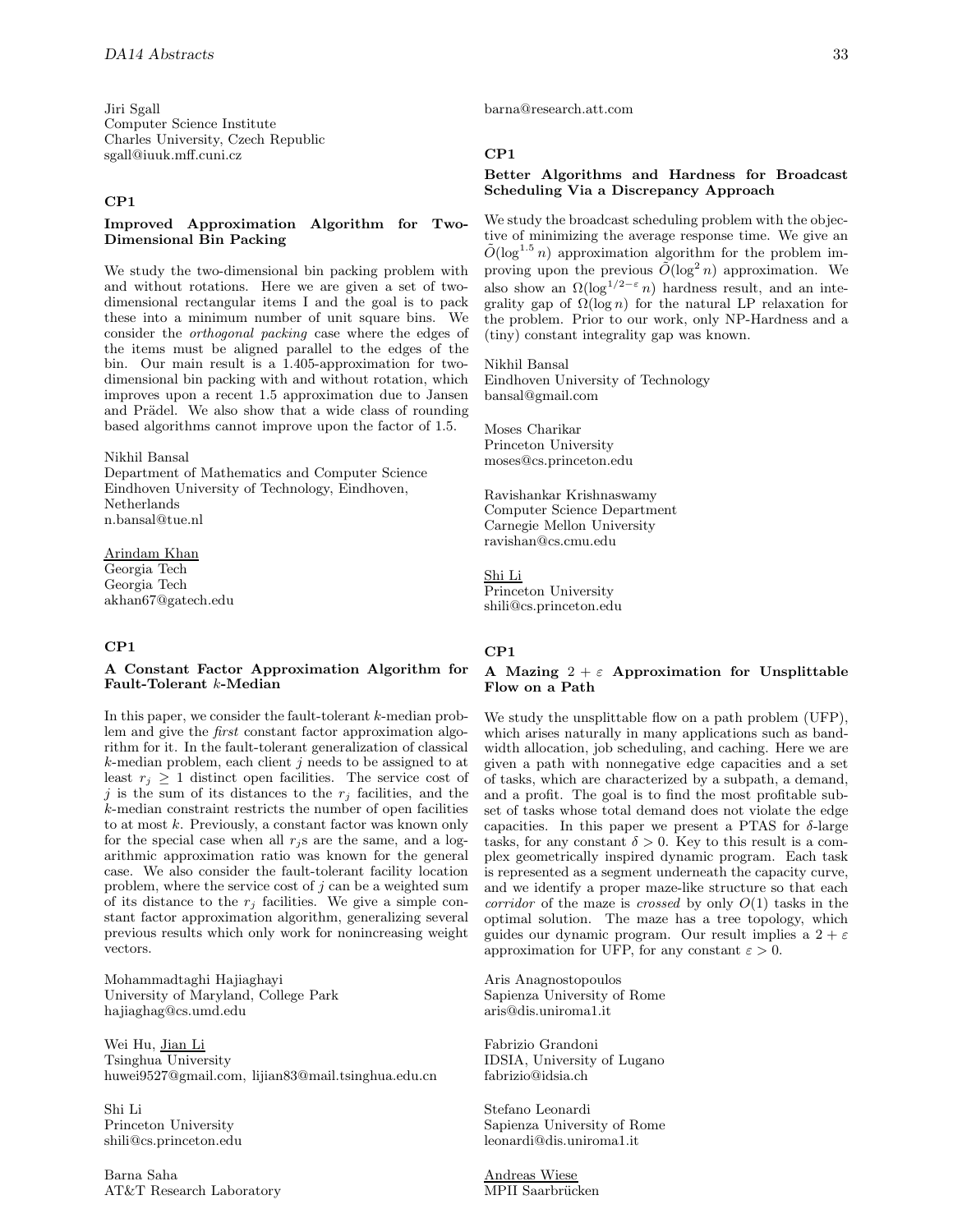awiese@mpi-inf.mpg.de

## **CP2**

## **Minimum Common String Partition Parameterized by Partition Size Is Fixed-Parameter Tractable**

The NP-hard Minimum Common String Partition problem asks whether two strings  $x$  and  $y$  can each be partitioned into at most  $k$  substrings such that both partitions use exactly the same substrings in a different order. We present the first fixed-parameter algorithm for Minimum Common String Partition using only parameter k.

Laurent Bulteau, Christian Komusiewicz

Institut fur Softwaretechnik und Theoretische Informatik TU Berlin<br>1.bulteau@gmail.com, christian.komusiewicz@univ-

nantes.fr

# **CP2**

## **Interval Deletion Is Fixed-Parameter Tractable**

We study the minimum *interval deletion* problem, which asks for the removal of a set of at most  $k$  vertices to make a graph on  $n$  vertices into an interval graph. We present a parameterized algorithm of runtime  $10^k \cdot n^{O(1)}$  for this problem, thereby showing its fixed-parameter tractability.

Yixin Cao, Dániel Marx Institute for Computer Science and Control Hungarian Academy of Sciences yixin@sztaki.hu, dmarx@cs.bme.hu

# **CP2**

# **Finding Small Patterns in Permutations in Linear Time**

Given two permutations  $\sigma$  and  $\pi$ , the PERMUTATION PAT-TERN problem asks if  $\sigma$  is a subpattern of  $\pi$ . We show that the problem can be solved in time  $2^{O(\ell^2 \log \ell)} \cdot n$ , where  $\ell = |\sigma|$  and  $n = |\pi|$ . In other words, the problem is fixed-parameter tractable parameterized by the size of the subpattern to be found. We introduce a novel type of decompositions for permutations and a corresponding width measure. We present a linear-time algorithm that either finds  $\sigma$  as a subpattern of  $\pi$ , or finds a decomposition of  $\pi$  whose width is bounded by a function of  $|\sigma|$ . Then we show how to solve the PERMUTATION PATTERN problem in linear time if a bounded-width decomposition is given in the input.

Sylvain Guillemot Hungarian Academy of Sciences (MTA SZTAKI), Budapest, Hunga sguillem@sztaki.hu

Dániel Marx Institut für Informatik, Humboldt-Universität zu Berlin and Hungarian Academy of Sciences (MTA SZTAKI), Budapest,Hungary dmarx@cs.bme.hu

# **CP2**

**An Excluded Grid Theorem for Digraphs with For-**

#### **bidden Minors**

In 1997, Reed and later Johnson, Robertson, Seymour and Thomas conjectured the existence of a function  $f$  of  $k$  such that every digraph of directed tree-width at least  $f(k)$  contains a directed grid of order  $k$ . In this paper we prove the conjecture for the case of digraphs excluding a fixed undirected graph as a minor. For algorithmic applications our theorem is particularly interesting as it covers those classes of digraphs to which, on undirected graphs, theories based on the excluded grid theorem such as bidimensionality theory apply.

Ken-ichi Kawarabayashi

National Institute of Informatics, Japan k keniti@nii.ac.jp

Stephan Kreutzer Technical University Berlin stephan.kreutzer@tu-berlin.de

# **CP2**

# **Efficient Computation of Representative Sets with Applications in Parameterized and Exact Algorithms**

We demonstrate how the efficient construction of representative families can be a powerful tool for designing singleexponential parameterized and exact exponential time algorithms.

Fedor Fomin Dep. of Informatics University of Bergen fomin@ii.uib.no

Daniel Lokshtanov UCSD daniello@ii.uib.no

Saket Saurabh IMS saket@imsc.res.in

# **CP3**

## **Implicit Manifold Reconstruction**

Let  $P$  be a dense set of points sampled from an  $m$ dimensional compact smooth manifold  $\Sigma$  in  $\mathbb{R}^d$ . We show how to construct an implicit function  $\varphi : \mathbb{R}^d \to \mathbb{R}^{d-m}$ from P so that the zero-set  $S_{\varphi}$  of  $\varphi$  contains a homeomorphic approximation of Σ. The Hausdorff distance between Σ and this homeomorphic approximation is at most  $\varepsilon^{\tau}$  for any fixed  $\tau < 2$ . Moreover, for every point x at distance  $\varepsilon^{\tau}$  or less from  $\Sigma$ , the normal space of  $S_{\varphi}$  at x makes an  $O(\varepsilon^{(\tau-1)/2})$  angle with the normal space of  $\Sigma$  at the point nearest to x. The function  $\varphi$  has local support, which makes local homeomorphic reconstruction possible without a complete sampling.

Siu-Wing Cheng The Hong Kong University of Science and Technology scheng@cse.ust.hk

Man-Kwun Chiu HKUST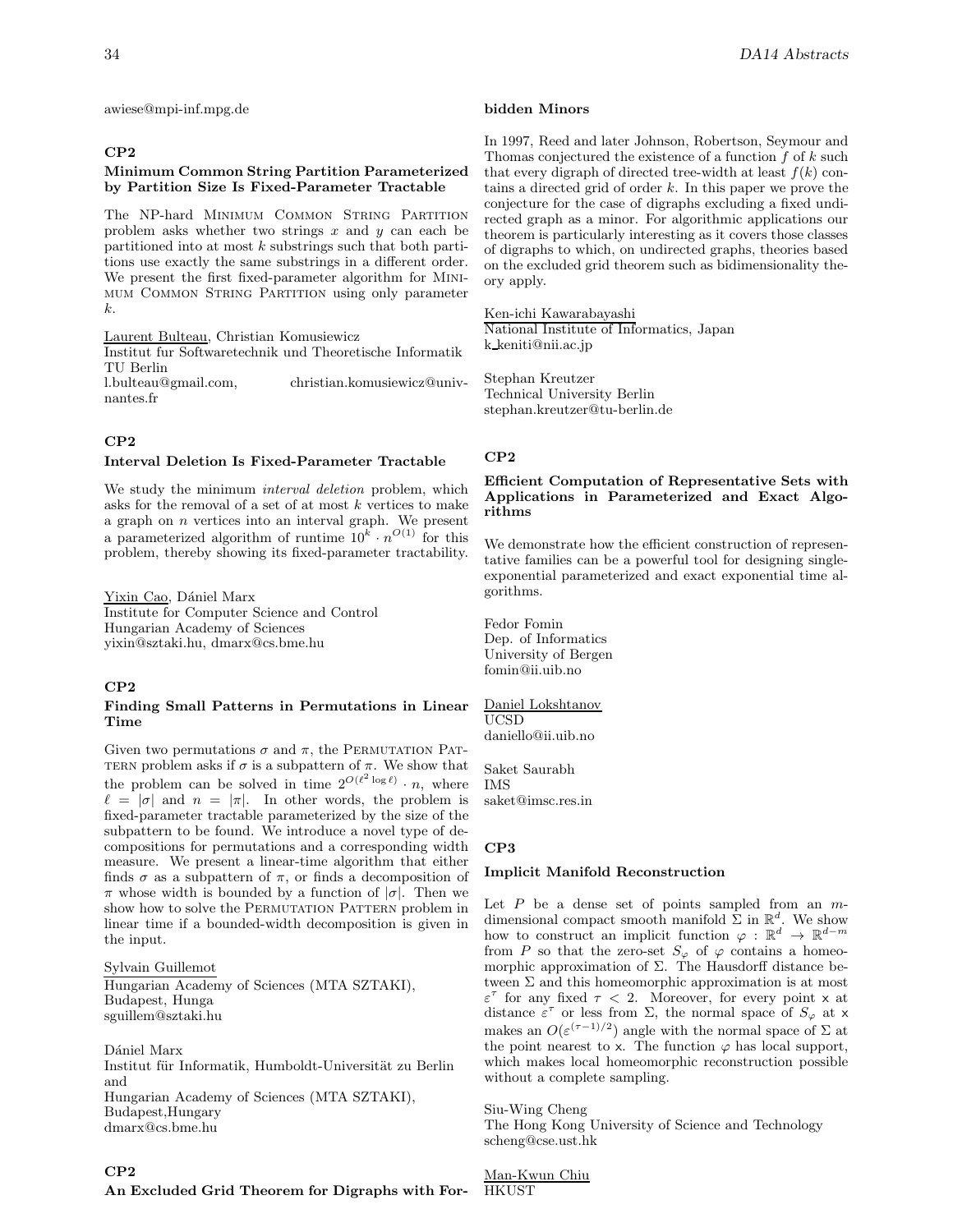chiumk@cse.ust.hk

# **CP3**

#### **Robust Satisfiability of Systems of Equations**

We study the problem of robust satisfiability of systems of nonlinear equations, namely, whether for a given continuous function  $f: K \to \mathbb{R}^n$  on a finite simplicial complex K and  $\alpha > 0$ , it holds that each function  $g: K \to \mathbb{R}^n$  such that  $||g - f||_{\infty} \leq \alpha$ , has a root in K. Via a reduction to the extension problem of maps into a sphere, we show that this problem is decidable if dim  $K \leq 2n-3$ . This is a substantial extension of previous computational applications of topological degree and related concepts in numerical and interval analysis. Via a reverse reduction we prove that the problem is undecidable when dim  $K \geq 2n-2$ , where the threshold comes from the stable range in homotopy theory. For the lucidity of our exposition, we focus on the setting when  $f$  is piecewise linear. Such functions can approximate general continuous functions, and thus we get approximation schemes and undecidability of the robust satisfiability in other possible settings.

#### Peter Franek

Institute of Computer Science Academy of Sciences of the Czech Republic peter.franek@gmail.com

Marek Krcal Charles University krcal@kam.mff.cuni.cz

# **CP3**

# **Solving** 1**-Laplacians of Convex Simplicial Complexes in Nearly Linear Time: Collapsing and Expanding a Topological Ball**

We present an efficient algorithm for solving a linear system arising from the 1-Laplacian of a collapsible simplicial complex with a known collapsing sequence. When combined with a result of Chillingworth, our algorithm is applicable to convex simplicial complexes embedded in  $R^3$ . The running time of our algorithm has nearly-linear dependency on the size of the complex, and logarithmic dependency on its numerical properties. Our algorithm is based on projection operators for higher dimensional objects, and combinatorial steps for transferring between them. The former relies on decomposing flows into circulations and potential flows using fast solvers for graph Laplacians, and the latter relates Gaussian elimination to topological properties of simplicial complexes.

Michael B. Cohen **MIT** n/a

Brittany Terese Fasy Tulane n/a

Gary Miller Carnegie Mellon University glmiller@cs.cmu.edu

Amir Nayyeri Department of Computer Science Carnegie Mellon University amirn@cs.cmu.edu

Richard Peng **MIT** n/a

Noel J. Walkington Department of Mathematical Sciences Carnegie Mellon University noelw@andrew.cmu.edu

#### **CP3**

# **On the Computational Complexity of Betti Numbers: Reductions from Matrix Rank**

We give evidence for the difficulty of computing Betti numbers of simplicial complexes over a finite field. We do this by reducing the rank computation for sparse matrices with  $m$  non-zero entries to computing Betti numbers of simplicial complexes consisting of at most a constant times m simplices. Together with the known reduction in the other direction, this implies that the two problems have the same computational complexity.

Herbert Edelsbrunner IST Austria edels@ist.ac.at

# Salman Parsa

Duke University IST Austria salparsa@cs.duke.edu

### **CP3**

# **Approximating Local Homology from Samples**

Recently, multi-scale notions of local homology (a variant of persistent homology) have been used to study the local structure of spaces around a given point from a point cloud sample. Current reconstruction guarantees rely on constructing embedded complexes which become difficult to construct in higher dimensions. We show that the persistence diagrams used for estimating local homology can be approximated using families of Vietoris-Rips complexes, whose simpler construction are robust in any dimension. To the best of our knowledge, our results, for the first time make applications based on local homology, such as stratification learning, feasible in high dimensions.

Primoz Skraba Jozef Stefan Institute Ljubljana, Slovenia primoz.skraba@ijs.si

Bei Wang Scientific Computing and Imaging Institute University of Utah beiwang@sci.utah.edu

# **CP4**

## **Near Linear Time Approximation Schemes for Uncapacitated and Capacitated B-Matching Problems in Nonbipartite Graphs**

We present the first fully polynomial approximation schemes for the maximum weighted (uncapacitated or capacitated) b–Matching problem for nonbipartite graphs that run in time (near) linear in the number of edges, that is, given any  $\delta > 0$  the algorithm produces a  $(1-\delta)$  approximation in  $O(m \text{ poly}(\delta^{-1}, \log n))$  time. We provide frac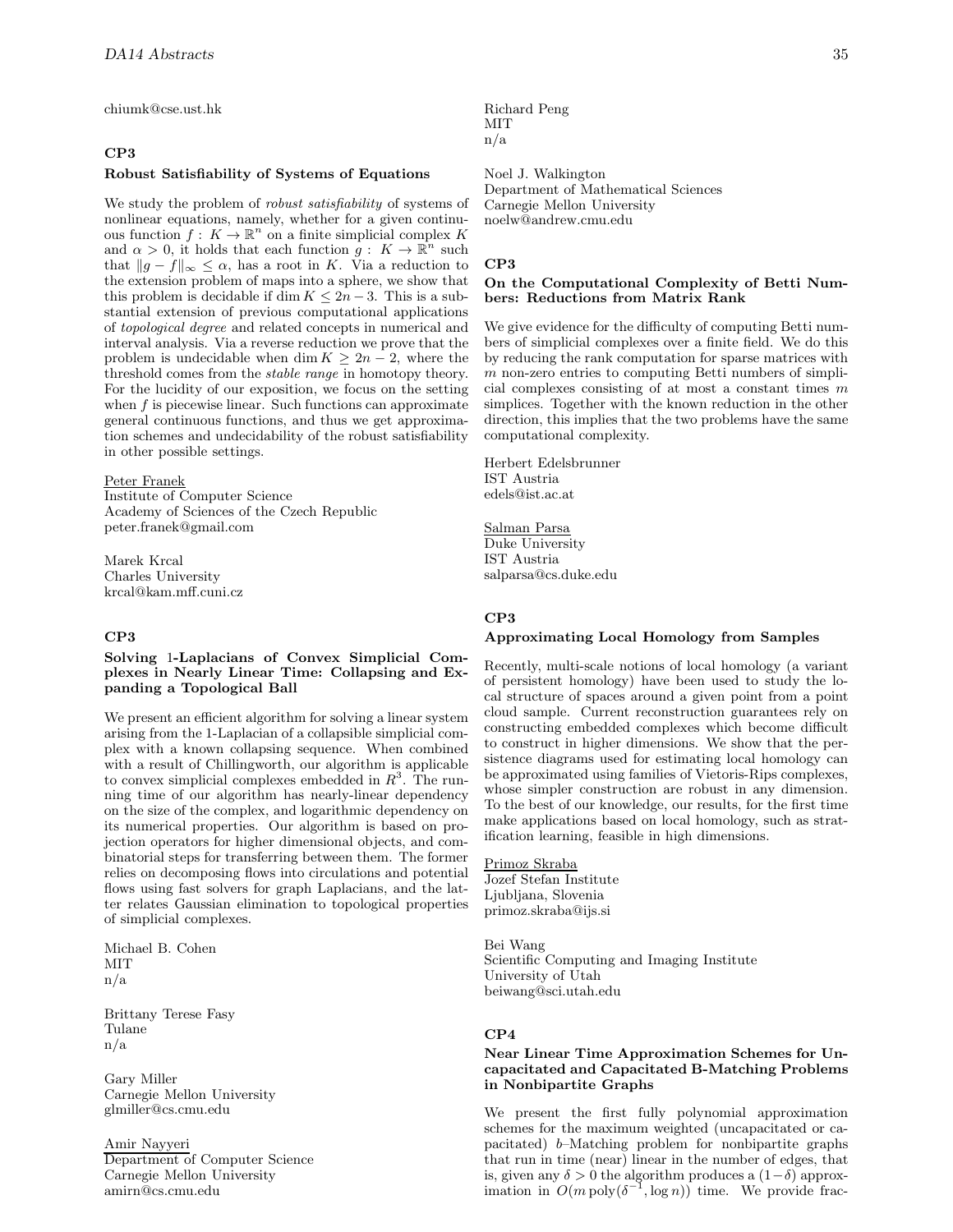tional solutions for the standard linear programming formulations for these problems and subsequently also provide fully polynomial (near) linear time approximation schemes for rounding the fractional solutions.

Kook Jin Ahn University of Pennsylvnia kookjin@google.com

Sudipto Guha Computer and Information Science University of Pennsylvania sudipto@cis.upenn.edu

# **CP4**

#### Towards  $(1 + \epsilon)$ -Approximate Flow Sparsifiers

A useful approach to compress a large network G is to represent it with a flow-sparsifier, ie, a small network  $H$  that supports the same flows as  $G$ , up to a factor  $q \ge 1$  called the quality of sparsifier. Specifically, we assume the network  $G$  contains a set of  $k$  terminals  $T$ , shared with the network H, i.e.,  $T \subseteq V(G) \cap V(H)$ , and we want H to preserve all multicommodity flows that can be routed between the terminals  $T$ . The challenge is to construct  $H$  that is small. These questions have received a lot of attention in recent years, leading to some known tradeoffs between the sparsifier quality q and its size  $|V(H)|$ . Nevertheless, it remains an outstanding question whether every  $G$  admits a flowsparsifier H with quality  $q = 1 + \epsilon$ , or even  $q = O(1)$ , and size  $|V(H)| \le f(k, \epsilon)$  (in particular, independent of  $|V(G)|$ and edge capacities). Making a first step in this direction, we present new constructions for several scenarios:

Alexandr Andoni Microsoft Research andoni@microsoft.com

Anupam Gupta Carnegie Mellon University anupamg@cs.cmu.edu

Robert Krauthgamer Weizmann Institute of Science robert.krauthgamer@weizmann.ac.il

## **CP4**

# **Improved Bounds and Algorithms for Graph Cuts and Network Reliability**

Karger (SIAM Journal on Computing, 1999) developed the first fully-polynomial approximation scheme to estimate the probability that a graph  $G$  becomes disconnected, given that its edges are removed independently with probability p. This algorithm runs in  $n^{5+o(1)} \epsilon^{-3}$  time. We improve this in two key ways. First, there is a certain key sub-problem encountered by Karger, for which a generic estimation procedure is employed. We show that a more efficient algorithm can be used. Second, we show better bounds on the number of edge cuts which are likely to fail. Karger's analysis depends on bounds for various graph parameters; we show that these bounds cannot be simultaneously tight. These techniques improve the runtime to  $n^{3+o(1)}\epsilon^{-2}$ . A key driver of Karger's approach is bounding the number of small cuts: we also show how to improve this when the min-cut size is "small' and odd, augmenting, in part, a result of Bixby (Bull. AMS, 1974).

David Harris, Aravind Srinivasan University of Maryland davidgharris29@hotmail.com, srin@cs.umd.edu

#### **CP4**

# **An Almost-Linear-Time Algorithm for Approximate Max Flow in Undirected Graphs, and Its Multicommodity Generalizations**

In this paper, we present an almost linear time algorithm for solving approximate maximum flow in undirected graphs. In particular, given a graph with  $m$  edges we show how to produce a  $1-\epsilon$  approximate maximum flow in time  $O(m^{1+o(1)}\epsilon^{-2})$ . Furthermore, we present this algorithm as part of a general framework that also allows us to achieve a running time of  $O(m^{1+o(1)}k^2\epsilon^{-2})$  for the maximum concurrent k-commodity flow problem, the first such algorithm with an almost linear dependence on m.

Jonathan Kelner MIT kelner@mit.edu

Yin Tat Lee Massachusetts Institute of Technology yintat@mit.edu

Lorenzo Orecchia, Aaron Sidford MIT orecchia@mit.edu, sidford@mit.edu

#### **CP4**

# **Computing Cut-Based Hierarchical Decompositions in Almost Linear Time**

We present a fast construction for the hierarchical tree decompositions that lie at the heart of oblivious routing strategies and that form the basis for approximation and online algorithms for various cut problems in graphs. Given an undirected graph  $G = (V, E, c)$ , we compute a single tree  $T = (V_T, E_T, c_T)$  s.t. T approximates the cut-structure of G up to a factor of  $O(\log^4 n)$ . The best existing construction by Harrelson et al. just guarantees a polynomial running time but offers a better approximation guarantee of  $O(\log^2 n \log \log n)$ . In other words, for a graph  $G = (V, E)$ with a subset  $S$  of terminals, we compute a tree  $T$  with at most  $2|S|$  vertices such that T is a flow-sparsifier for S in G with quality  $O(\log^2 |V| \log^2 |S|)$ . Our algorithm runs in time  $O(polylog n \cdot T(m, 1/log^3 |V|))$  where  $T(m, \epsilon)$  is the time for computing an approximate maxflow. The latter is almost linear due to the recent results of Sherman and Kelner et al.

Harald Räcke, Chintan Shah, Hanjo Täubig

Technische Universität München

raecke@in.tum.de, shahc@in.tum.de, taeubig@in.tum.de

#### **CP5**

## **Clustering and Mixing Times for Segregation Mod**els on  $\mathbb{Z}^2$

The Schelling segregation model attempts to explain racial segregation in cities. Schelling considered residents of two types, where one prefers neighbors of the same type. He showed through simulations that even mild preferences of this type can lead to segregation if residents move when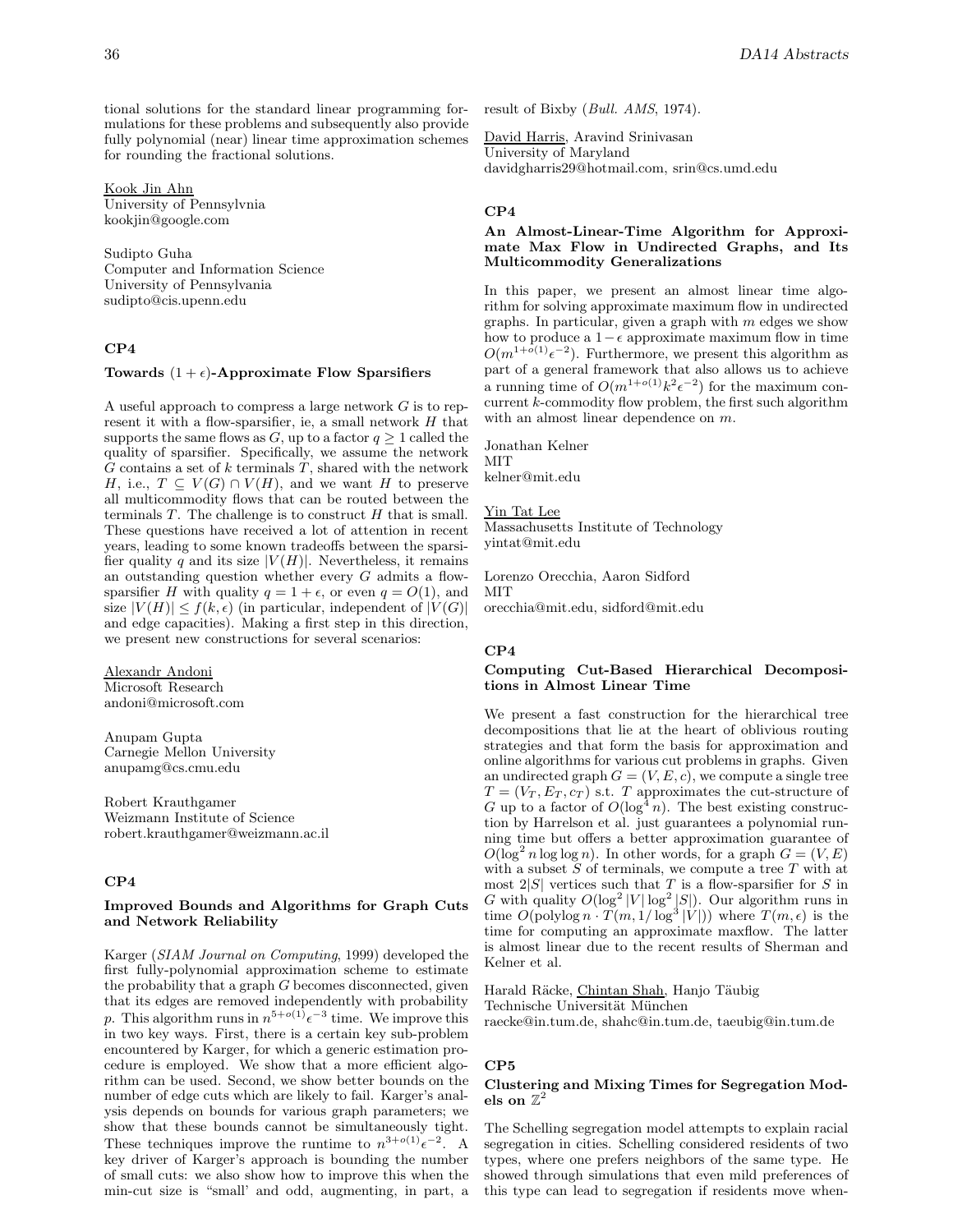ever they are unhappy. We generalize the Schelling model to include a broad class of influence dynamics, called the General Influence Model. We show that in this model, the dynamics will be rapidly mixing and cities will be integrated if the racial bias is sufficiently low. We show complementary results for two broad classes of influence functions: Increasing Bias Functions, where one's likelihood of moving increases each time someone of the same color leaves, and Threshold Bias Functions, reminiscent of Schelling's original model. For both classes, we show that when the bias is sufficiently high, the dynamics take exponential time to mix, a large "ghetto' will form, and we will have segregation.

Prateek Bhakta, Sarah Miracle, Dana Randall Georgia Institute of Technology pbhakta@gatech.edu, sarah.miracle@gatech.edu, randall@cc.gatech.edu

#### **CP5**

## **Mcmc Sampling Colourings and Independent Sets of** G(n, d/n) **Near Uniqueness Threshold**

Sampling from the Gibbs distribution is a well-studied problem in CS. We focus on the k-colouring model and the hard-core model with fugacity  $\lambda$ , when the underlying graph is a random graph  $G(n, p)$ , for  $p = d/n$  and fixed d. Our approach is based on the Markov Chain Monte Carlo method, i.e. Glauber (block) dynamics. We show a dramatic improvement on the bounds for rapid mixing in terms of colours and the fugacity for the corresponding models.

Charilaos Efthymiou University of Warwick - DIMAP efthymiou@math.uni-frankfurt.de

## **CP5**

# **A Simple FPTAS for Counting Edge Covers**

An edge cover of a graph is a set of edges such that every vertex has at least an adjacent edge in it. Previously, approximation algorithm for counting edge covers is only known for 3 regular graphs and it is randomized. We design a very simple deterministic fully polynomial-time approximation scheme (FPTAS) for counting the number of edge covers for any graph. Our main technique is correlation decay, which is a powerful tool to design FPTAS for counting problems. In order to get FPTAS for general graphs without degree bound, we make use of a stronger notion called computationally efficient correlation decay, which is introduced in [Li, Lu, Yin SODA 2012].

Chengyu Lin, Jingcheng Liu Shanghai Jiao Tong University linmrain@gmail.com, liuexp@gmail.com

Pinyan Lu Microsoft Research Asia pinyanl@microsoft.com

# **CP5**

### **Arboricity and Spanning-Tree Packing in Random Graphs with an Application to Load Balancing**

We study the arboricity  $A$  and the maximum number  $T$  of edge-disjoint spanning trees of the classical random graph  $G(n, p)$ . For all  $p(n) \in [0, 1]$ , we show that, with high

probability, T is precisely the minimum between  $\delta$  and  $|m/(n-1)|$ , where  $\delta$  is the smallest degree of the graph and m denotes the number of edges. Moreover, we explicitly determine a sharp threshold value for  $p$  such that: above this threshold, T equals  $\lfloor m/(n-1) \rfloor$  and A equals  $\lceil m/(n-1)\rceil$ ; and below this threshold, T equals  $\delta$ , and we give a two-value concentration result for the arboricity A in that range. Finally, we include a stronger version of these results in the context of the random graph process where the edges are sequentially added one by one. A direct application of our result gives a sharp threshold for the maximum load being at most  $k$  in the two-choice load balancing problem, where  $k \to \infty$ .

Pu Gao University of Toronto pu.gao@utoronto.ca

Xavier Pérez Giménez, Cristiane M. Sato University of Waterloo xperez@uwaterloo.ca, cmsato@uwaterloo.ca

## **CP5**

#### **Uniform Random Sampling of Simple Branched Coverings of the Sphere by Itself**

We present the first polynomial uniform random sampling algorithm for simple branched coverings of degree  $n$  of the sphere by itself. More precisely, our algorithm generates in linear time increasing quadrangulations, which are equivalent combinatorial structures. Our result is based on the identification of some canonical labelled spanning trees, and yields a constructive proof of a celebrated formula of Hurwitz for the number of some factorizations of permutations in transpositions. The previous approaches were either non constructive or lead to exponential time algorithms for the sampling problem.

Enrica Duchi, Dominique Poulalhon Université Paris Diderot enrica.duchi@liafa.univ-paris-diderot.fr, dominique.poulalhon@liafa.univ-paris-diderot.fr

Gilles Schaeffer CNRS / Ecole Polytechnique ´ Department LABRI gilles.schaeffer@lix.polytechnique.fr

#### **CP6**

# **Polynomial Solvability of Variants of the Trust-Region Subproblem**

We consider an optimization problem of the form

min 
$$
x^T Q x + c^T x
$$
  
\ns.t.  $||x - \mu_h|| \le r_h$ ,  $h \in S$ ,  
\n $||x - \mu_h|| \ge r_h$ ,  $h \in K$ ,  
\n $x \in P$ ,

where  $P \subseteq \mathbb{R}^n$  is a polyhedron defined by m inequalities and Q is general and the  $\mu_h \in \mathbb{R}^n$  and the  $r_h$  quantities are given. In the case  $|S| = 1$ ,  $|K| = 0$  and  $m = 0$  one obtains the classical trust-region subproblem; a strongly NP-hard problem which has been the focus of much interest because of applications to combinatorial optimization and nonlinear programming. We prove that for each fixed pair  $|S|$  and |K| our problem can be solved in polynomial time provided that either (1)  $|K| > 0$  and the number of faces of P that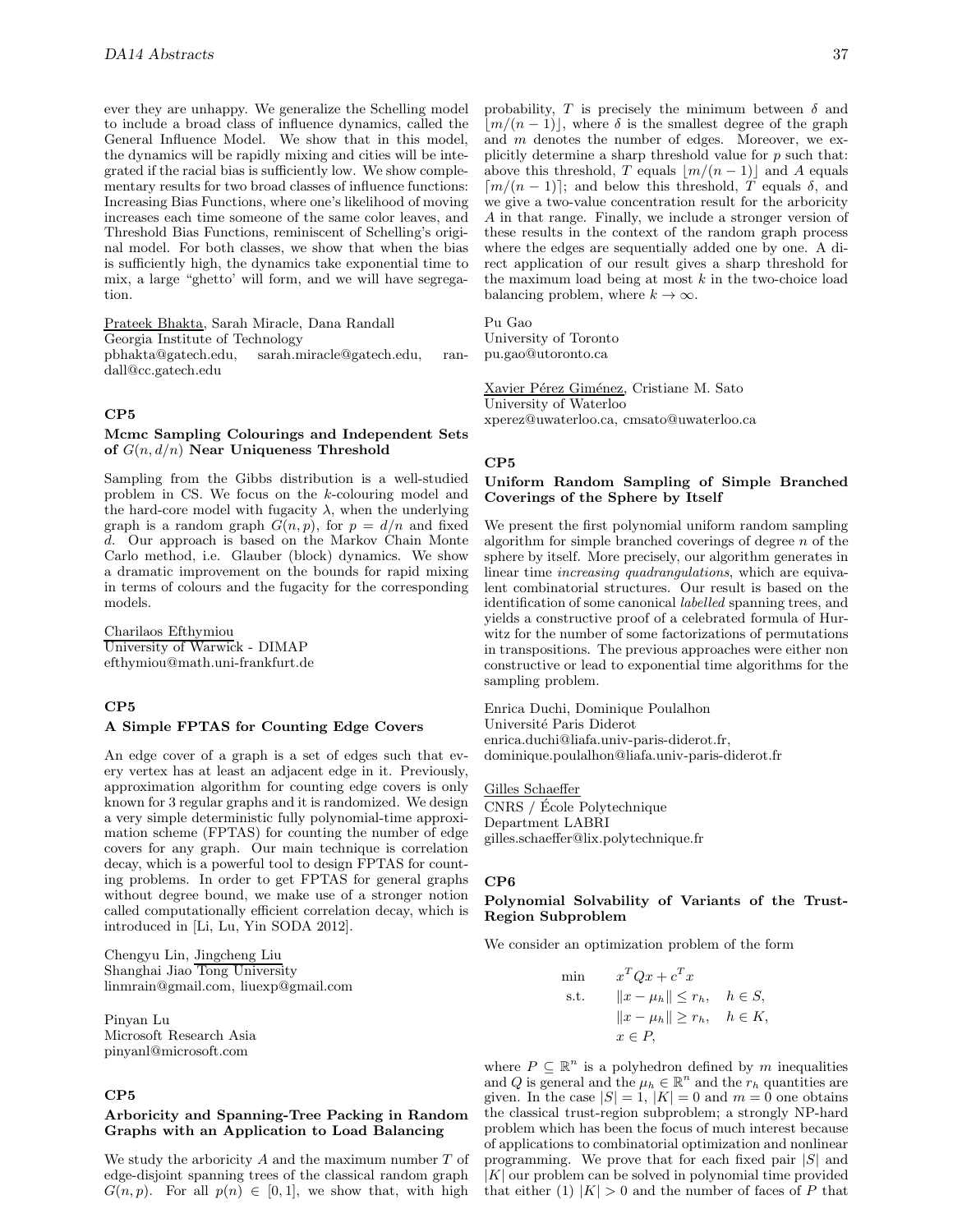intersect  $\bigcap_h \{x \in \mathbb{R}^n : ||x - \mu_h|| \le r_h, \quad 1 \le j \le p\}$  is polynomially bounded, or  $(2)$   $|K| = 0$  and m is bounded.

Daniel Bienstock Columbia University IEOR and APAM Departments IEOR Department dano@columbia.edu

Alexander Michalka Columbia University admichalka@gmail.com

# **CP6**

# **On the Lattice Isomorphism Problem**

We study the Lattice Isomorphism Problem (LIP) and present an algorithm solving it in time  $n^{O(n)}$  times a polynomial in the input size, where  $n$  is the rank of the input lattices. A crucial component is a new generalized isolation lemma, which can isolate n linearly independent vectors in a given subset of  $Z^n$  and might be useful elsewhere. We also prove that LIP lies in the complexity class SZK.

Ishay Haviv

The Academic College of Tel Aviv-Yaffo ishayhav@mta.ac.il

Oded Regev New York University regev@cims.nyu.edu

# **CP6**

# **The Complexity of Order Type Isomorphism**

The order type of a point set in  $R^d$  maps each  $(d+1)$ -tuple of points to its orientation (e.g., clockwise or counterclockwise in  $R^2$ ). Two point sets X and Y have the same order type if there exists a mapping  $f$  from  $X$  to  $Y$  for which every  $(d+1)$ -tuple  $(a_1, a_2, \ldots, a_{d+1})$  of X and the corresponding tuple  $(f(a_1), f(a_2), \ldots, f(a_{d+1}))$  in Y have the same orientation. In this paper we investigate the complexity of determining whether two point sets have the same order type. We provide an  $O(n^d)$  algorithm for this task, thereby improving upon the  $O(n^{\lfloor 3d/2 \rfloor})$  algorithm of Goodman and Pollack (1983). The algorithm uses only order type queries and also works for abstract order types (or acyclic oriented matroids). Our algorithm is optimal, both in the abstract setting and for realizable points sets if the algorithm only uses order type queries.

Greg Aloupis Universite Libre de Bruxelles aloupis.greg@gmail.com

John Iacono Polytechnic Institute of New York University jiacono@poly.edu

Stefan Langerman Universite Libre de Bruxelles stefan.langerman@ulb.ac.be

Ozgur Ozkan Polytechnic Institute of New York University ozgurozkan@gmail.com

Stefanie Wuhrer Saarland University swuhrer@mmci.uni-saarland.de

# **CP6**

#### **Positivity Problems for Low-Order Linear Recurrence Sequences**

We consider two decision problems for linear recurrence sequences (LRS) over the integers, namely the *Positivity* Problem (are all terms of a given LRS positive?) and the Ultimate Positivity Problem (are all but finitely many terms of a given LRS positive?). We show decidability of both problems for LRS of order 5 or less, with complexity in the Counting Hierarchy for Positivity, and in polynomial time for Ultimate Positivity. Moreover, we show by way of hardness that extending the decidability of either problem to LRS of order 6 would entail major breakthroughs in analytic number theory, more precisely in the field of Diophantine approximation of transcendental numbers.

Joel Ouaknine, James Worrell Department of Computer Science Oxford University joel@cs.ox.ac.uk, jbw@cs.ox.ac.uk

# **CP6**

#### **Space Complexity of List H-Coloring: a Dichotomy**

The Dichotomy Conjecture for constraint satisfaction problems (CSPs) states that every CSP is in P or is NPcomplete (Feder-Vardi, 1993). It has been verified for conservative problems (also known as list homomorphism problems) by A. Bulatov (2003). We augment this result by showing that for digraph templates H, every conservative CSP, denoted LHOM(H), is solvable in logspace or is hard for NL. More precisely, we introduce a digraph structure we call a circular N, and prove the following dichotomy: if H contains no circular N then LHOM(H) admits a logspace algorithm, and otherwise LHOM(H) is hard for NL. Our algorithm operates by reducing the lists in a complex manner based on a novel decomposition of an auxiliary digraph, combined with repeated applications of Reingold's algorithm for undirected reachability (2005). Moreover, we show that the presence of a circular N can be decided in time polynomial in the size of H. We also prove an algebraic version of this dichotomy.

Laszlo Egri Academy of Science, Budapest, Hungary laszlo.egri@mail.mcgill.ca

Pavol Hell School of Computer Science Simon Fraser University pavol@sfu.ca

Benoit Larose Department of Mathematics, Concordia University, Canada benoit.larose@concordia.ca

Arash Rafiey Simon Fraser University arashr@sfu.ca

# **CP7**

# **Competitive Analysis Via Regularization**

We provide a framework for designing competitive online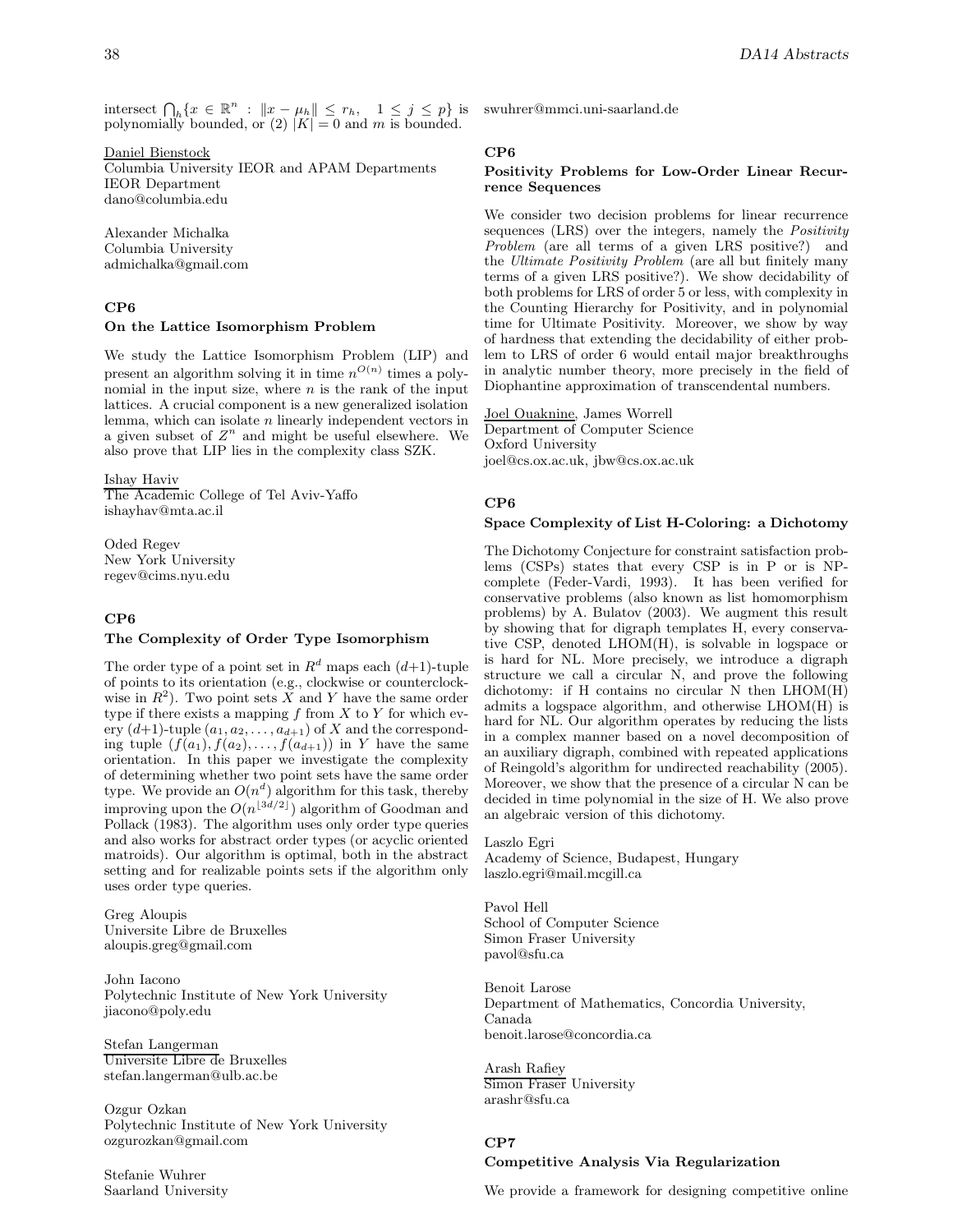algorithms using regularization, a widely used technique in online learning, particularly in online convex optimization. An online algorithm that uses regularization serves requests by computing a solution, in each step, to an objective function involving a smooth convex regularization function. Applying the technique of regularization allows us to obtain new results in the domain of competitive analysis. In our new framework we exhibit a general  $O(\log m)$ competitive deterministic algorithm for generating a fractional solution that satisfies a time-varying set of online covering and precedence constraints, where  $m$  is the number of variables. This framework allows to incorporate both service costs (over time) and setup costs into a host of applications. We then provide an  $O(\log m \log n)$ -competitive randomized algorithm for the online set cover problem with service cost.

Niv Buchbinder Statistics and Operations Research Dept. Tel Aviv University, Israel niv.buchbinder@gmail.com

Shahar Chen, Joseph (Seffi) Naor Technion shaharch@cs.technion.ac.il, naor@cs.technion.ac.il

#### **CP7**

## **Dynamic Task Allocation in Asynchronous Shared Memory**

Task allocation is a classic distributed problem in which a set of p potentially faulty processes must cooperate to perform a set of tasks. This paper considers a new dynamic version of the problem, in which tasks are injected adversarially during an asynchronous execution. We give the first asynchronous shared-memory algorithm for dynamic task allocation, and we prove that our solution is optimal within logarithmic factors. The main algorithmic idea is a randomized concurrent data structure called a dynamic to-do tree, which allows processes to pick new tasks to perform at random from the set of available tasks, and to insert tasks at random empty locations in the data structure.

Dan Alistarh **MIT** d.alistarh@gmail.com

James Aspnes Yale aspnes@cs.yale.edu

Michael A. Bender Stony Brook University bender@cs.stonybrook.edu

Rati Gelashvili MIT gelash@mit.edu

Seth Gilbert NUS seth.gilbert@comp.nus.edu.sg

# **CP7 Online Steiner Tree with Deletions**

In the online Steiner tree problem, the input is a set of vertices that appear one-by-one (with a metric between them), and we have to maintain a low-cost Steiner tree on the current set of vertices. What if the set of vertices sees both additions and deletions, and we are allowed to change a small number of existing edges at each point in time? In this paper we improve on prior results, giving online algorithms that maintains a constant-competitive Steiner tree under only deletions (where we change only a constant number of edges upon each request. We also give an algorithm that maintains a Steiner tree in the fully-dynamic model (both vertex insertions and deletions), where we make a constant number of changes per request in an amortized sense.

Anupam Gupta Carnegie Mellon University anupamg@cs.cmu.edu

Amit Kumar IIT Delhi amitk@cse.iitd.ac.in

#### **CP7**

## **Maintaining Assignments Online: Matching, Scheduling, and Flows**

We consider matching and scheduling problems, where objects can be reassigned, and we want to minimize the number of reassignments done. For online matching, where the left vertices arrive online and must be matched to the right vertices, we give an algorithm that reassigns the left vertices an (amortized) constant number of times, and maintains a constant factor to the optimal load on the right vertices. For restricted machine scheduling with arbitrary sized jobs, we give an algorithm that maintains load which is  $O(\log \log mn)$  times the optimum, and reassigns each job an (amortized) constant number of times. Finally, in a digraph with a single source, where sinks arrive online and want to send unit flow to the source with minimum the congestion on the edges. Suppose there is an offline flow such that the total length of the flow paths is  $F^*$ . We give an algorithm that reroutes flow along  $O(F^*)$  edges and achieves a  $O(1)$ -approximation to the congestion.

Anupam Gupta Carnegie Mellon University anupamg@cs.cmu.edu

Amit Kumar IIT Delhi amitk@cse.iitd.ac.in

Clifford Stein Columbia University cliff@ieor.columbia.edu

## **CP7**

# **First Come First Served for Online Slot Allocation and Huffman Coding**

Can one choose a good Huffman code without knowing the distribution? Online Slot Allocation (OSA) models this and similar problems: There are n slots with known costs. Requests for items are drawn i.i.d. from a hidden distribution  $p$ . After the first request to each item  $i$ , the algorithm (knowing the slot costs and previous requests, but not  $p$ )  $\sum_{i=1}^{n} p_i c(j_i)$ . The optimal offline algorithm puts the *j*th most probable item in the *i*<sup>th</sup> cheapest slot. The optimal must place i in a vacant slot  $j_i$ . The goal is to minimize most probable item in the jth cheapest slot. The optimal online algorithm, First Come First Served (FCFS), puts the jth distinct requested item in the jth cheapest slot.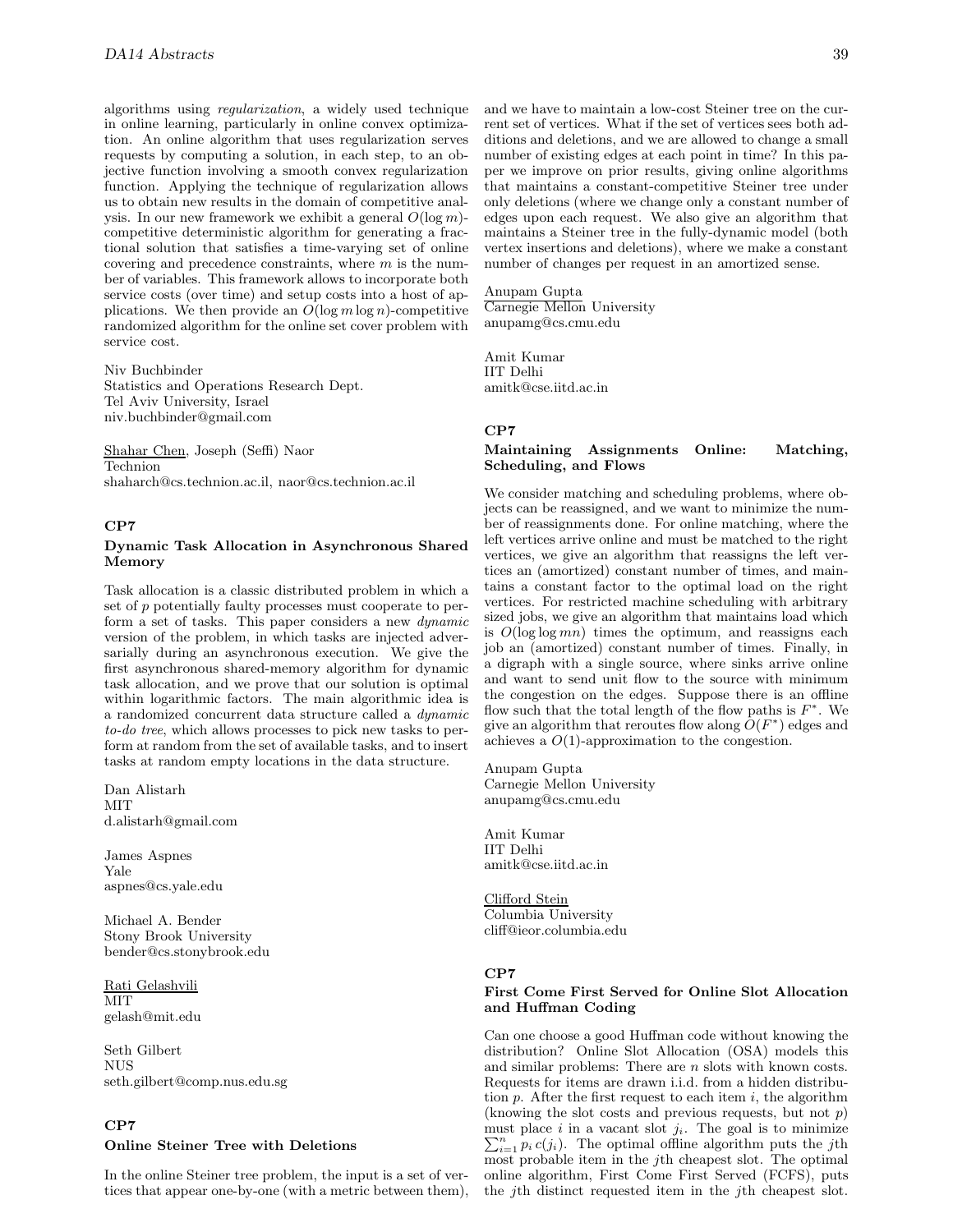The optimal competitive ratio for any online algorithm is  $1 + H_{n-1} \sim \ln n$  for general costs and 2 for concave costs. For logarithmic cost, FCFS gives cost opt  $+ O(\log opt)$ . For Huffman coding, FCFS allocates codewords on the fly while guaranteeing cost  $opt + 2 log_2(1 + opt) + 2$ .

Monik Khare yellowpages.com monikkhare@gmail.com

Claire Mathieu CNRS, Ecole Normale Supérieure, France & Brown University cmathieu@di.ens.fr

Neal E. Young University of California, Riverside neal.young@ucr.edu

# **CP8**

## **Learning Sparse Polynomial Functions**

We study the question of learning a sparse multi-variate polynomial over the real domain. In particular, for some unknown polynomial  $f(\vec{x})$  of degree-d and k monomials, we show how to reconstruct f, within error  $\epsilon$ , given only a set of examples  $\bar{x}_i$  drawn uniformly from the *n*-dimensional cube (or an n-dimensional Gaussian distribution), together with evaluations  $f(\bar{x}_i)$  on them. The result holds even in the "noisy setting', where we have only values  $f(\bar{x}_i)$  + g where g is noise (say, modeled as a Gaussian random variable). The runtime of our algorithm is polynomial in  $n, k, 1/\epsilon$  and  $C_d$  where  $C_d$  depends only on d. Note that, in contrast, in the "boolean version' of this problem, where  $\bar{x}$  is drawn from the hypercube, the problem is at least as hard as the "noisy parity problem,' where we do not know how to break the  $n^{\Omega(d)}$  time barrier, even for  $k = 1$ , and some believe it may be impossible to do so.

Alexandr Andoni, Rina Panigrahy Microsoft Research andoni@microsoft.com, rina@microsoft.com

Gregory Valiant Microsoft gregory.valiant@gmail.com

Li Zhang Microsoft Research lzha@microsoft.com

# **CP8**

#### **Exploiting Metric Structure for Efficient Private Query Release**

We consider the problem of privately answering queries defined on databases which are collections of points belonging to some metric space. We give simple, computationally efficient algorithms for answering *distance queries* defined over an arbitrary metric. Distance queries are specified by points in the metric space, and ask for the average distance from the query point to the points contained in the database, according to the specified metric. Our algorithms run efficiently in the database size and the dimension of the space, and operate in both the online query release setting, and the offline setting in which they must in polynomial time generate a fixed data structure which can answer all queries of interest. This represents one of the first subclasses of linear queries for which efficient algorithms are known for the private query release problem, circumventing known hardness results for generic linear queries.

Zhiyi Huang Stanford University hzhiyi@stanford.edu

Aaron Roth University of Pennsylvania, USA n/a

## **CP8**

# **(Nearly) Sample-Optimal Sparse Fourier Transform**

We consider the problem of computing a  $k$ -sparse approximation to the discrete Fourier transform of an ndimensional signal. Our main result is a randomized algorithm that computes such an approximation using  $O(k \log n (\log \log n)^{O(1)})$  signal samples in time  $O(k \log^2 n(\log \log n)^{O(1)})$ , assuming that the entries of the signal are polynomially bounded. The sampling complexity improves over the recent bound of  $O(k \log n \log(n/k))$ given in [HIKP12], and matches the lower bound of  $\Omega(k \log(n/k) / \log \log n)$  from the same paper up to poly(log log n) factors when  $k = O(n^{1-\delta})$  for a constant  $\delta > 0$ .

Piotr Indyk Massachusetts Institute of Technology indyk@mit.edu

Michael Kapralov Stanford University kapralov@mit.edu

Eric Price MIT ecprice@mit.edu

# **CP8**

#### **Learning Entangled Single-Sample Gaussians**

We introduce a new model of Gaussian mixtures, motivated by the setting where the data points correspond to ratings on a set of items provided by users who have widely varying expertise, and each user can rate an item at most once. In this mixture model, each item  $i$  has a true quality  $\mu_i$ , each user has a variance (lack of expertise)  $\sigma_j^2$ , and the rating of a user  $j$  on an item  $i$  consists of a *single* sample independently drawn from the Normal distribution  $N(\mu_i, \sigma_i^2)$ . The aim is to learn the unknown item qualities  $\mu_i$ 's as precisely as possible. We study the single item case and obtain efficient algorithms for the problem, complemented by near-matching lower bounds; we also obtain preliminary results for the multiple items case.

Flavio Chierichetti Cornell University Cornell University flavio@chierichetti.name

Anirban Dasgupta Yahoo! Research anirban.dasgupta@gmail.com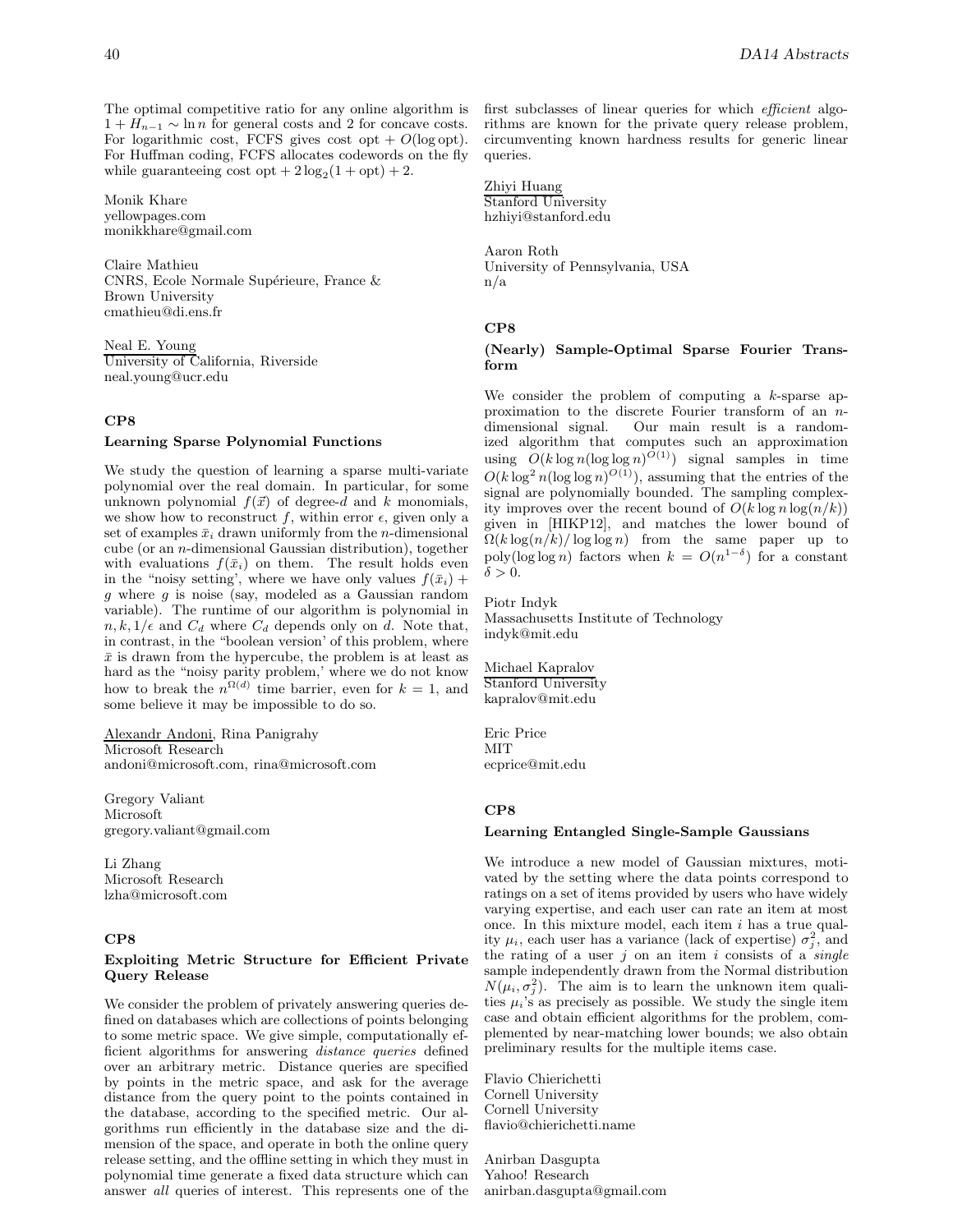Ravi Kumar, Silvio Lattanzi Google Inc. ravi.k53@gmail.com, silviolat@gmail.com

#### **CP8**

## **On the Compatibility of Quartet Trees**

Phylogenetic tree reconstruction is a fundamental biological problem. Quartet trees are the minimal informational unit for phylogenetic classification. Here we focus on the compatibility of quartet sets. We provide several results addressing the question of what can be inferred about the compatibility of a set from its subsets. In particular we show that there are quartet sets  $Q$  of size  $m = cn \log n$  in which every subset of cardinality  $c'n/\log n$  is consistent, and yet no fraction of more than  $1/3 + \epsilon$  of Q is consistent.

Noga Alon Schools of Mathematics and Computer Science Tel Aviv University nogaa@post.tau.ac.il

Sagi Snir University of Haifa ssagi@research.haifa.ac.il

Raphael Yuster Department of Mathematics University of Haifa raphy@math.haifa.ac.il

# **CP9**

## **A New Perspective on Vertex Connectivity**

Edge connectivity and vertex connectivity are two fundamental concepts in graph theory. Although by now there is a good understanding of the structure of graphs based on their edge connectivity, our knowledge in the case of vertex connectivity is much more limited. An essential tool in capturing edge connectivity are the classical results of Tutte and Nash-Williams about edge-disjoint spanning trees. We argue that connected dominating set partitions and packings are the natural analogues of edge-disjoint spanning trees in the context of vertex connectivity and we use them to obtain structural results about vertex connectivity in the spirit of those for the edge connectivity. Using this new perspective, we also prove results about vertex connectivity under vertex sampling, similar to the results of Karger about edge-connectivity under edge sampling. Our results also find applications in networking and yield routing-based broadcast algorithms with optimal throughput.

Keren Censor-Hillel Technion, Israel ckeren@cs.technion.ac.il

Mohsen Ghaffari MIT ghaffari@mit.edu

Fabian Kuhn University of Freiburg, Germany kuhn@cs.uni-freiburg.de

# **CP9**

# **Counting Thin Subgraphs Via Packings Faster Than Meet-in-the-Middle Time**

Vassilevska and Williams (STOC 2009) showed how to count simple paths on  $k$  vertices and matchings on  $k/2$ edges in an *n*-vertex graph in time  $n^{k/2+O(1)}$ . Two different algorithms with the same runtime were given by Koutis and Williams (ICALP 2009), and Björklund et al. (ESA 2009), via  $n^{st/2+O(1)}$ -time algorithms for counting  $t$ -tuples of pairwise disjoint sets drawn from a given family of s-sized subsets of an n-element universe. Alon and Gutner (TALG 2010) showed that these problems have  $\Omega(n^{\lfloor st/2 \rfloor})$  and  $\Omega(n^{\lfloor k/2 \rfloor})$  lower bounds when counting by color coding. We show that the "meet-in-the-middle' exponent  $st/2$  can be beaten and give an algorithm that counts in time  $n^{0.4547st+O(1)}$  for t a multiple of three. This implies algorithms for counting occurrences of a fixed subgraph on  $k$  vertices and pathwidth  $p \ll k$  in an  $n\text{-vertex graph}$  in  $n^{0.4547k+2p+O(1)}$  time.

Andreas Björklund Lund University andreas.bjorklund@yahoo.se

#### Petteri Kaski

Aalto University Helsinki Institute for Information Technology HIIT petteri.kaski@aalto.fi

Lukasz Kowalik University of Warsaw Institute of Informatics kowalik@mimuw.edu.pl

#### **CP9**

## **Large Induced Subgraphs Via Triangulations and CMSO**

Consider the following optimization problem. Let  $\varphi$  be a Counting Monadic Second Order Logic formula and t be an integer. Given a graph  $G = (V, E)$ , the task is to find a maximum induced subgraph G[F] of treewidth at most t, that models  $\varphi$ . Using the theory of potential maximal cliques, we show that the problem can be solved in polynomial time for classes of graphs with polynomially many minimal separators, and in time  $O(1.7347^n)$  for arbitrary graphs.

Fedor Fomin Dep. of Informatics University of Bergen fomin@ii.uib.no

Ioan Todinca Univ. Orleans ioan.todinca@univ-orleans.fr

Yngve Villanger University of Bergen yngve.villanger@gmail.com

# **CP9**

**Independent Set in** <sup>P</sup>5**-Free Graphs in Polynomial**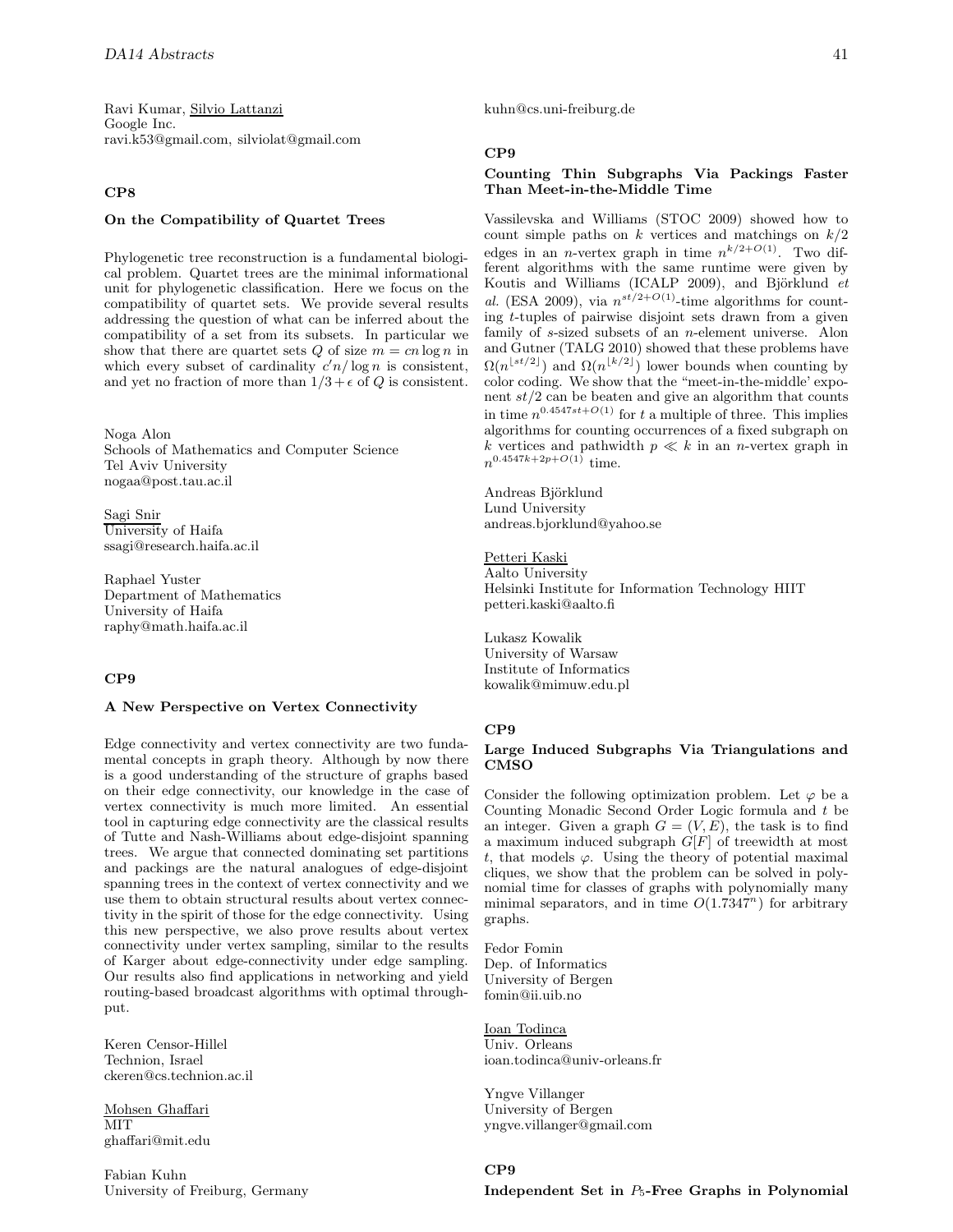## **Time**

We give the first polynomial time algorithm for Independent Set on  $P_5$ -free graphs. Our algorithm also works for the Weighted Independent Set problem.

Daniel Lokshtanov UCSD daniello@ii.uib.no

Martin Vatshelle, Yngve Villanger University of Bergen martin.vatshelle@uib.no, yngve.villanger@gmail.com

#### **CP9**

# **Packing** A**-Paths in Group-Labelled Graphs via Linear Matroid Parity**

Some frameworks of packing A-paths in group-labelled graphs include various interesting problems such as Mader's disjoint  $S$ -paths problem and packing odd-length A-paths. We discuss the fast solvability of these frameworks like that of Mader's problem via a reduction to the linear matroid parity problem due to Schrijver (2003). This paper characterizes the groups in quiestion, which is a complete answer to the question, "when can we extend such a reduction technique to the generalized frameworks?"

Yutaro Yamaguchi

Department of Mathematical Informatics The University of Tokyo yutaro yamaguchi@mist.i.u-tokyo.ac.jp

# **CP10**

#### **A QPTAS for Maximum Weight Independent Set of Polygons with Polylogarithmically Many Vertices**

The Maximum Weight Independent Set of Polygons (MWISP) problem is a fundamental problem in computational geometry. Given a set of weighted polygons in the two-dimensional plane, the goal is to find a set of pairwise non-overlapping polygons with maximum total weight. Despite a lot of research, the general case of the problem is not well-understood yet. Currently the best known polynomial time algorithm achieves an approximation ratio of  $n^{\epsilon}$ , and it is not even clear whether the problem is APX-hard. We present a  $(1 + \epsilon)$ -approximation algorithm, assuming that each polygon in the input has at most a polylogarithmic number of vertices. Our algorithm has quasi-polynomial running time, i.e., it runs in time  $2^{\text{poly}(\log n,1/\varepsilon)}$ .

Anna Adamaszek, Andreas Wiese MPII Saarbrücken anna@mpi-inf.mpg.de, awiese@mpi-inf.mpg.de

# **CP10**

## **On the Optimality of Approximation Schemes for the Classical Scheduling Problem**

We consider the classical scheduling problem on parallel identical machines to minimize the makespan, and achieve the following results under the Exponential Time Hypothesis (ETH).

• The scheduling problem on a constant number  $m$  of identical machines, denoted as  $Pm||C_{max}$ , is known to admit an FPTAS of running time  $O(n) + (1/\epsilon)^{O(m)}$ . We prove it is essentially the best possible in the sense

that a  $(1/\epsilon)^{O(m^{1-\delta})}+n^{O(1)}$  time FPTAS for any  $\delta > 0$ implies that ETH fails.

• The scheduling problem on an arbitrary number of identical machines, denoted as  $P||C_{max}$ , is known to admit a PTAS of running time  $2^{O(1/\epsilon^2\log^3(1/\epsilon))}$  +  $n^{O(1)}$ . We prove it is nearly optimal in the sense that a  $2^{O((1/\epsilon)^{1-\delta})}+n^{O(1)}$  time PTAS for any  $\delta > 0$  implies that ETH fails.

We also obain lower bounds of exact algorithms for the scheduling problem that almost matches upper bounds.

Lin Chen Department of Mathematics Technical University of Berlin chenlin198662@gmail.com

Klaus Jansen University of Kiel Institute for Computer Science kj@informatik.uni-kiel.de

Guochuan Zhang Zhejiang University zgc@zju.edu.cn

#### **CP10**

# **A Polynomial-Time Approximation Scheme for Fault-Tolerant Distributed Storage**

We consider a problem which has received considerable attention in systems literature because of its applications to routing in delay tolerant networks and replica placement in distributed storage systems. In abstract terms the problem can be stated as follows: Given a random variable X generated by a known product distribution over  $\{0,1\}^n$ and a target value  $0 \leq \theta \leq 1$ , output a non-negative vector w, with  $||w||_1 \leq 1$ , which maximizes the probability of<br>the great  $w \times 2$ , We provide an additive EPTAS for the event  $w \cdot X \geq \theta$ . We provide an additive EPTAS for this problem which, for constant-bounded product distributions, runs in  $poly(n) \cdot 2^{poly(1/\varepsilon)}$  time and outputs an  $\varepsilon$ -approximately optimal solution vector w for this problem. Our approach is inspired by recent results from the complexity-theoretic study of linear threshold functions.

Constantinos Daskalakis **MIT** costis@csail.mit.edu

Anindya De Simons Institute, Berkeley anindya@cs.berkeley.edu

Ilias Diakonikolas University of Edinburgh ilias.d@ed.ac.uk

Ankur Moitra MIT moitra@mit.edu

Rocco A. Servedio Columbia University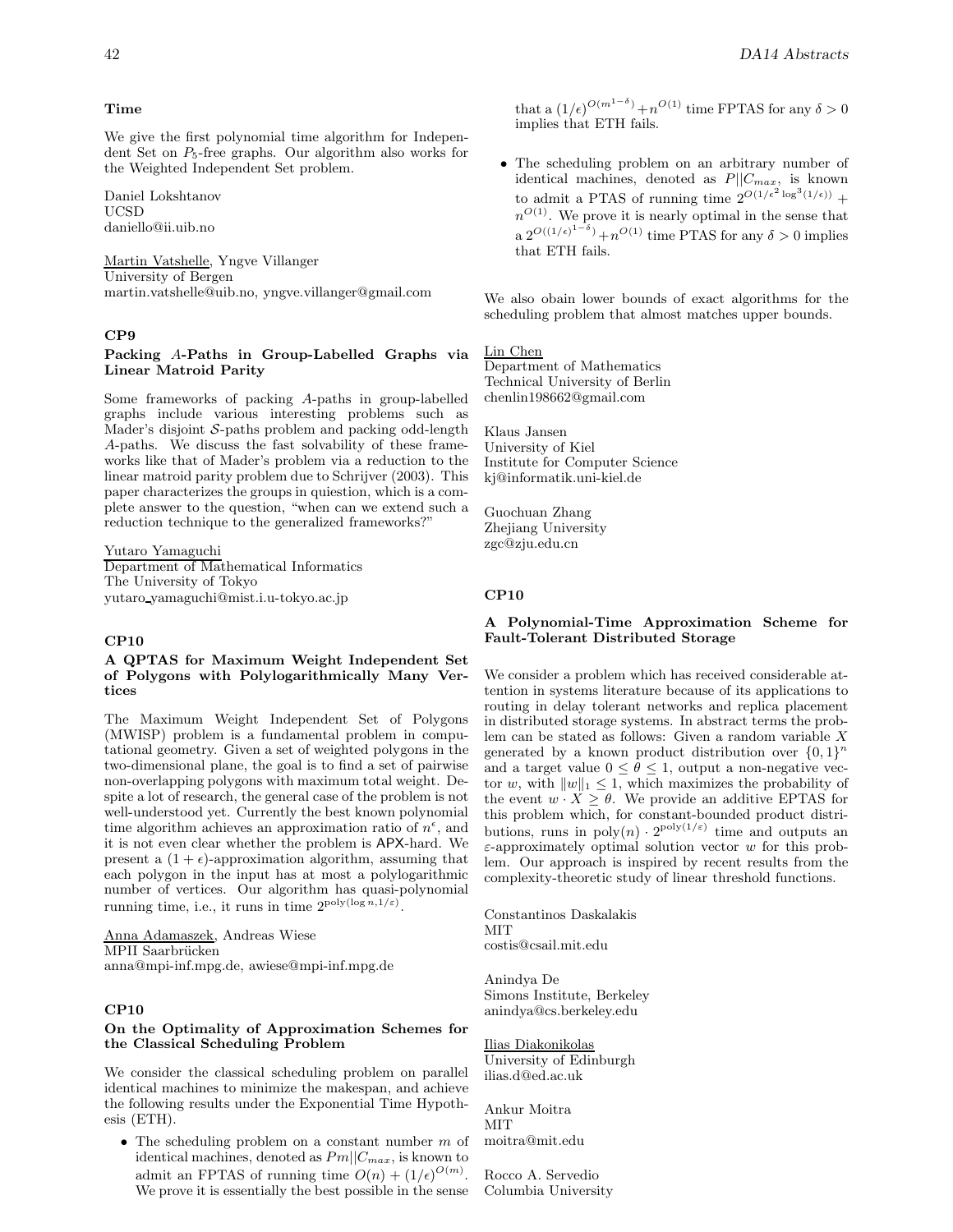rocco@cs.columbia.edu

# **CP10**

#### **Approximating** k**-Center in Planar Graphs**

We consider variants of the metric k-center problem. Imagine you must choose locations for  $k$  firehouses in a city so as to minimize the maximum distance of any house from the nearest firehouse. An instance is specified by a graph with arbitrary nonnegative edge-lengths, a set of vertices that can serve as firehouses (i.e. centers) and a set of vertices that represent houses. For general graphs, this problem is exactly equivalent to the metric k-center problem, which is APX-hard. We give a polynomial-time bicriteria approximation scheme when the input graph is a planar graph. We also give polynomial-time bicriteria approximation schemes for several generalizations: if, instead of all houses, we wish to cover a specified proportion of the houses; if the candidate locations for firehouses have rental costs and we wish to minimize, not the number of firehouses but the sum of their rental costs; and if the input graph is not planar but of bounded genus.

David Eisenstat, Philip Klein Brown University david@cs.brown.edu, klein@brown.edu

Claire Mathieu CNRS, Ecole Normale Supérieure, France & Brown University cmathieu@di.ens.fr

#### **CP10**

## **Polynomial Time Approximation Schemes for the Traveling Repairman and Other Minimum Latency Problems.**

We give a polynomial time,  $(1+\epsilon)$ -approximation algorithm (PTAS) for the traveling repairman problem in the Euclidean plane, on weighted planar graphs, and on weighted trees. This improves on the known quasi-polynomial time approximation schemes for these problems. Further, we give a PTAS for the scheduling problem of minimizing total weighted completion time on a single machine under interval order precedence constraints. This improves on the known 3/2-approximation for this problem.

Rene A. Sitters Vrije Universiteit, Amsterdam r.a.sitters@vu.nl

# **CP11**

# **Relative Errors for Deterministic Low-Rank Matrix Approximations**

We consider processing an  $n\times d$  matrix  $A$  in a stream with row-wise updates according to a recent algorithm called Frequent Directions(Liberty,KDD 2013). This algorithm maintains an  $\ell \times d$  matrix  $Q$  deterministically. We show that if one sets  $\ell = [k + k/\epsilon]$  and returns  $Q_k$ , we achieve:

$$
||A - \pi_{Q_k}(A)||_F^2 \le (1 + \epsilon) ||A - A_k||_F^2
$$

where  $\pi_{Q_k}(A)$  is the projection of A onto rowspace of  $Q_k$ .

Mina Ghashami University of Utah University of Utah ghashami@cs.utah.edu

Jeff Phillips University of Utah jeffp@cs.utah.edu

## **CP11**

# **Approximating Matching Size from Random Streams**

We present a streaming algorithm that makes one pass over the edges of an unweighted graph presented in random order, and produces a polylogarithmic approximation to the size of the maximum matching in the graph, while using only polylogarithmic space. Prior to this work the only omy polylogarithmic space. Then to this work the omy approximations known were a folklore  $\tilde{O}(\sqrt{n})$  approximation with polylogarithmic space in an  $n$  vertex graph and a constant approximation with  $\Omega(n)$  space. Our work thus gives the first algorithm where both the space and approximation factors are smaller than any polynomial in  $n$ .

Michael Kapralov Stanford University kapralov@mit.edu

Sanjeev Khanna University of Pennsylvania sanjeev@cis.upenn.edu

Madhu Sudan Microsoft Research New England madhu@mit.edu

# **CP11**

#### **Improved Concentration Bounds for Count-Sketch**

We present a refined analysis of the classic Count-Sketch streaming heavy hitters algorithm [CCF02]. Count-Sketch uses  $O(k \log n)$  linear measurements to estimate a vector  $x \in \mathbb{R}^n$ . Our main result is that the average error is substantially smaller than the maximum error. We also give high probability results for the recovery of distributions with suitable decay, such as a power law or lognormal. We complement our results with simulations of Count-Sketch on a power law distribution. The empirical evidence indicates that our theoretical bounds give a precise characterization of the algorithm's performance: the asymptotics are correct and the associated constants are small. Our proof shows that any symmetric random variable with finite variance and positive Fourier transform concentrates at least as well as a Gaussian. This result, which may be of independent interest, gives good concentration even when the noise does not converge to a Gaussian.

Gregory Minton, Eric Price MIT gminton@math.mit.edu, ecprice@mit.edu

#### **CP11**

## **Annotations for Sparse Data Streams**

We continue the study of annotated data streams. In this setting, a verifier (cloud user), lacking the resources to store and manipulate his massive input locally, accesses a powerful but untrusted prover (cloud service). The verifier must work within the restrictive data streaming paradigm. The prover, who can annotate the data stream, must both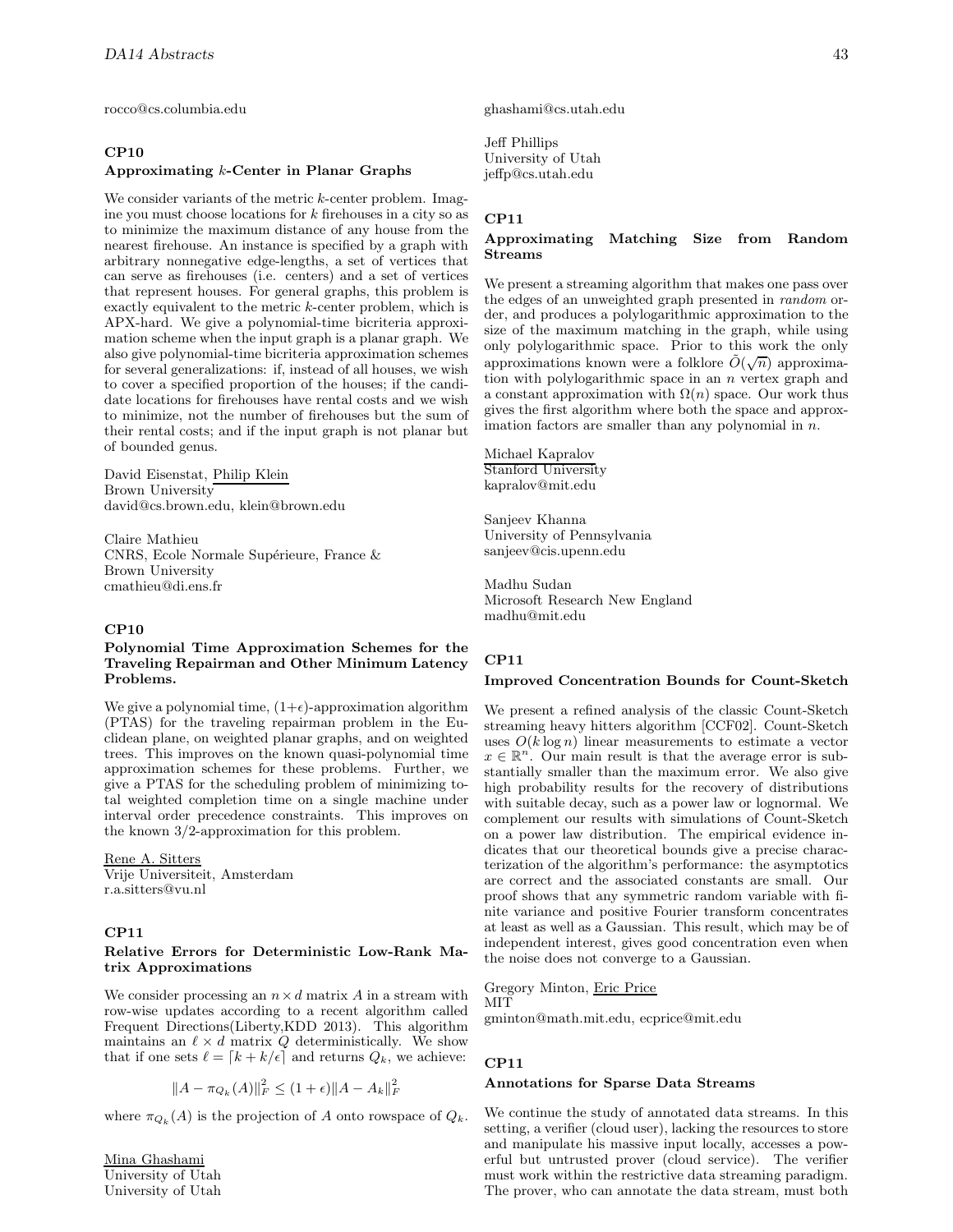supply the final answer and convince the verifier of its correctness. While optimal protocols are now known for several basic problems, such optimality holds only for streams whose length is commensurate with the size of the data universe. In contrast, many real-world data sets are relatively sparse (e.g. graphs that contain only  $o(n^2)$  edges). We design the first protocols that allow both the annotation and the space usage to be sublinear in the number of stream updates rather than the size of the data universe. We solve significant problems, including variations of Frequency Moments and several natural problems on graphs.

Amit Chakrabarti Dartmouth ac@cs.dartmouth.edu

Graham Cormode University of Warwick g.cormode@warwick.ac.uk

Navin Goyal Microsoft Research navingo@microsoft.com

# Justin Thaler

Simons Institute for the Theory of Computing, UC Berkeley jthaler@fas.harvard.edu

# **CP11**

## **An Optimal Lower Bound for Distinct Elements in the Message Passing Model**

In the message-passing model of communication, there are k players each with their own private input, who try to compute or approximate a function of their inputs by sending messages to one another over private channels. We consider the setting in which each player holds a subset  $S_i$  of elements of a universe of size n, and their goal is to output a  $(1 + \varepsilon)$ -approximation to the total number of distinct elements in the union of the sets  $S_i$  with constant probability, which can be amplified by independent repetition. This problem has applications in data mining, sensor networks, and network monitoring.

David Woodruff IBM Almaden Research Center, USA dpwoodru@us.ibm.com

Qin Zhang Indiana University Bloomington qzhangcs@indiana.edu

# **CP12**

## **Tight Lower Bounds for Greedy Routing in Higher-Dimensional Small-World Grids**

We consider Kleinberg's small world graph model [STOC 2000]: a D-dimensional grid  $\{0,\ldots,n-1\}^D$  augmented by a constant number of additional unidirectional edges per node, chosen independently at random according to the same probability distribution. Kleinberg showed that if  $D = 2$  and v is the long range contact of u with a probability proportional to  $||u - v||_1^{-2}$ , the "greedy' routing algorithm leads to an expected number of hops of  $O((\log n)^2)$ . We prove that greedy routing does not perform asymptotically better for any distribution in which the probability that node  $u$  has long range contact  $v$  is only a function of

 $||u - v||_1$ , as long as D is constant. For this, we introduce a novel proof technique, involving a so-called budget game, which is a simple process in one dimension. We prove a tight lower bound for such a budget game and then obtain a lower bound for greedy routing by a reduction.

Martin Dietzfelbinger Technische Universität Ilmenau martin.dietzfelbinger@tu-ilmenau.de

Philipp Woelfel University of Calgary woelfel@ucalgary.ca

# **CP12**

#### **Timing in Chemical Reaction Networks**

Chemical reaction networks (CRNs) formally model chemistry in a well-mixed solution. CRNs are formally equivalent to a model of distributed computing known as population protocols, results transfer readily between the two models. We show that if a CRN respects \*finite density\*  $(\text{at most } O(n)$  additional molecules can be produced from n initial molecules), then starting from any \*dense\* initial state (all molecular species initially present have count  $Omega(n)$ , where n is the initial molecular count and volume), \*every\* producible species is produced in constant time with high probability. This implies that no such CRN can be a "timer", able to produce a molecule, but doing so only after a time that is an unbounded function of the input size. This has consequences regarding an open question of Angluin, Aspnes, and Eisenstat concerning the ability of population protocols to perform fast, reliable leader election and to simulate arbitrary algorithms from a uniform initial state.

## David Doty

California Institute of Technology pexatus@gmail.com

#### **CP12**

# **Tight Bounds for Rumor Spreading with Vertex Expansion**

We establish a bound for the classic PUSH-PULL rumor spreading protocol on general graphs, in terms of the vertex expansion of the graph. We show that  $O(\log^2(n)/\alpha)$ rounds suffice with high probability to spread a rumor from any single node to all  $n$  nodes, in any graph with vertex expansion at least  $\alpha$ . This bound matches a known lower bound, and settles the natural question on the relationship between rumor spreading and vertex expansion asked by Chierichetti, Lattanzi, and Panconesi (SODA 2010). Further, some of the arguments used in the proof may be of independent interest, as they give new insights, for example, on how to choose a small set of nodes in which to plant the rumor initially, to guarantee fast rumor spreading.

George Giakkoupis INRIA Rennes ggiakk@gmail.com

## **CP12**

#### **Faster Agreement Via a Spectral Method for Detecting Malicious Behavior**

We address the problem of Byzantine agreement, to bring processors to agreement on a bit in the presence of a it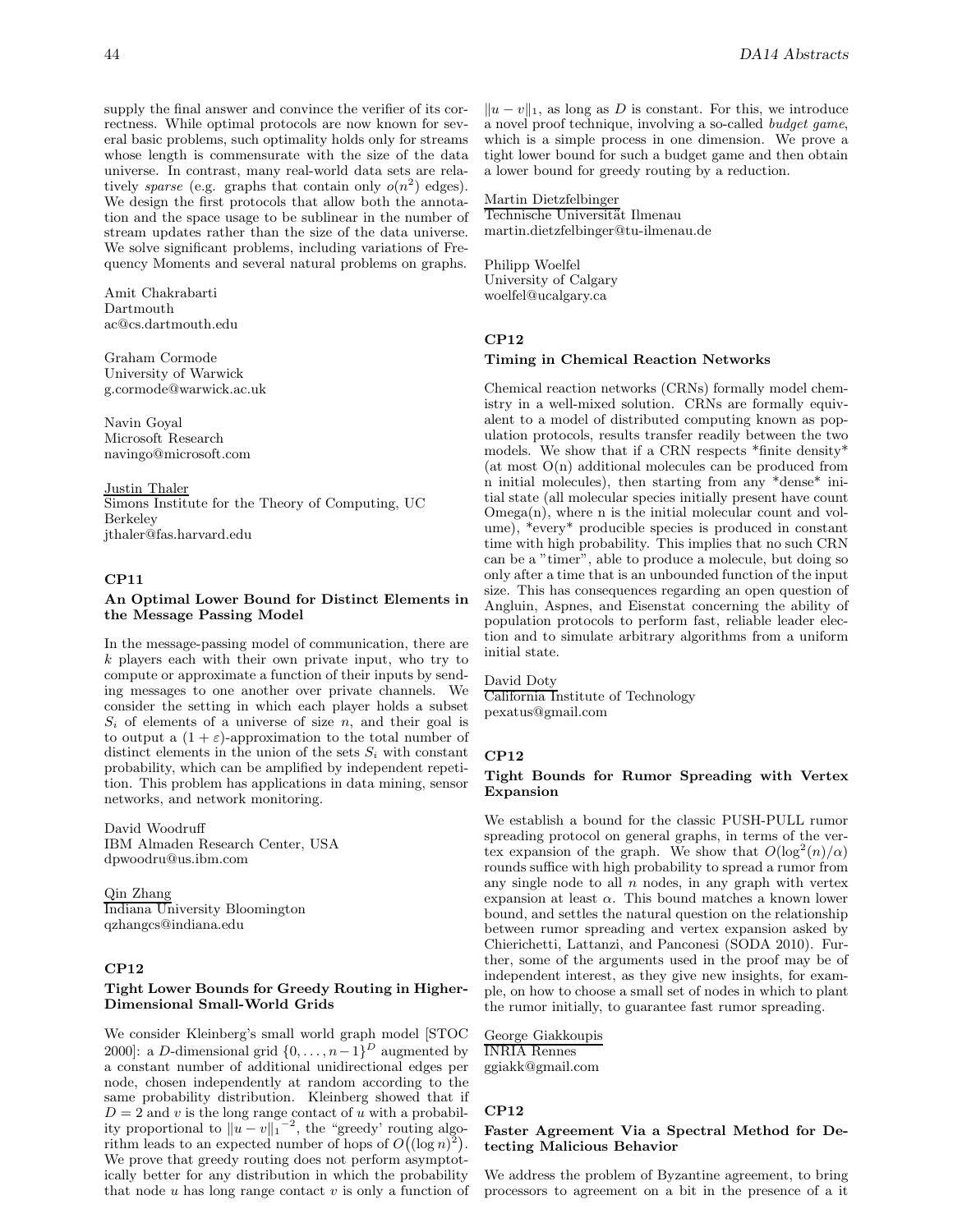strong adversary. This adversary has full information of the state of all processors, the ability to control message scheduling in an asynchronous model, and the ability to control the behavior of a constant fraction of processors which it may choose adaptively. We use a novel technique for detecting malicious behavior via spectral analysis. In particular, our algorithm uses coin flips from individual processors to repeatedly try to generate a fair global coin. The corrupted processors can bias this global coin by generating biased individual coin flips. However, we can detect which processors generate biased coin flips by analyzing the top right singular vector of a matrix containing the sums of coin flips generated by each processor. Entries in this singular vector with high absolute value correspond to processors that are trying to bias the global coin.

Valerie King University of Victoria val@uvic.ca

## Jared Saia

Department of Computer Science University of New Mexico saia@cs.unm.edu

#### **CP12**

# **Intrinsic Universality in Tile Self-Assembly Requires Cooperation**

We prove a negative result on the power of a model of algorithmic self-assembly for which finding general techniques and results has been notoriously difficult. Specifically, we prove that Winfree's abstract Tile Assembly Model is not intrinsically universal when restricted to use noncooperative tile binding. Noncooperative self-assembly, also known as "temperature 1', is where all tiles bind if they match on at least one side. Cooperative self-assembly, on the other hand, requires that some tiles bind on at least two sides. Our result shows that the change from non-cooperative to cooperative binding qualitatively improves the dynamics and behaviors found in these models of nanoscale selfassembly. In addition to the negative result, we exhibit a 3D noncooperative self-assembly tile set capable of simulating any 2D noncooperative self-assembly system. This implies that, in a restricted sense, non-cooperative selfassembly is intrinsically universal for itself.

Pierre-Etienne Meunier Caltech meunier@dna.caltech.edu

Matthew Patitz University of Arkansas patitz@uark.edu

Scott Summers University of Wisconsin - Oshkosh summerss@uwosh.edu

Guillaume Theyssier LAMA, CNRS, Universite de Savoie guillaume.theyssier@univ-savoie.fr

Andrew Winslow Tufts University awinslow@cs.tufts.edu

Damien Woods Caltech

woods@caltech.edu

# **CP13**

# **Integer Quadratic Programming in the Plane**

We show that the problem of minimizing a quadratic polynomial with integer coefficients over the integer points in a general two-dimensional rational polyhedron is solvable in time bounded by a polynomial in the input size.

Alberto Del Pia ETH adelpia@us.ibm.com

Robert Weismantel ETH Zuerich robert.weismantel@ifor.math.ethz.ch

#### **CP13**

## **Improved Upper Bounds for Random-Edge and Random-Jump on Abstract Cubes**

Upper bounds are given for the complexity of two very natural randomized algorithms for finding the sink of an Acyclic Unique Sink Orientation (AUSO) of the n-cube. For Random-Edge, we obtain an upper bound of about  $1.80<sup>n</sup>$ , improving upon the the previous upper bound of about  $2^n/n^{\log n}$  obtained by Gärtner and Kaibel. For Random-Jump, we obtain an upper bound of about  $(3/2)^n$ , improving upon the previous upper bound of about  $1.72^n$ obtained by Mansour and Singh. AUSOs provide an appealing combinatorial abstraction of linear programming and other computational problems such as finding optimal strategies for turn-based Stochastic Games.

# Thomas D. Hansen

Stanford University tdh@cs.au.dk

Mike Paterson University of Warwick msp@dcs.warwick.ac.uk

Uri Zwick Tel Aviv University zwick@tau.ac.il

# **CP13**

## **Dantzig's Pivoting Rule for Shortest Paths, Deterministic Mdps, and Minimum Cost to Time Ratio Cycles**

Dantzig's pivoting rule is one of the most studied pivoting rules for the simplex algorithm. Orlin showed that  $O(mn^2 \log n)$  Dantzig's pivoting steps suffice to solve shortest paths problems. Post and Ye recently showed that  $O(m^2n^3 \log^2 n)$  Dantzig's steps suffice to solve *determin*istic MDPs with a uniform discount factor. We improve both these bounds by a factor of  $n$ . Finally, we show how to reduce the problem of finding a minimum cost to time ratio cycle to the problem of finding an optimal policy for a discounted deterministic MDP with varying discount factors that tend to 1. This gives a strongly polynomial time algorithm for the problem that does not use Megiddo's parametric search technique.

Thomas D. Hansen Stanford University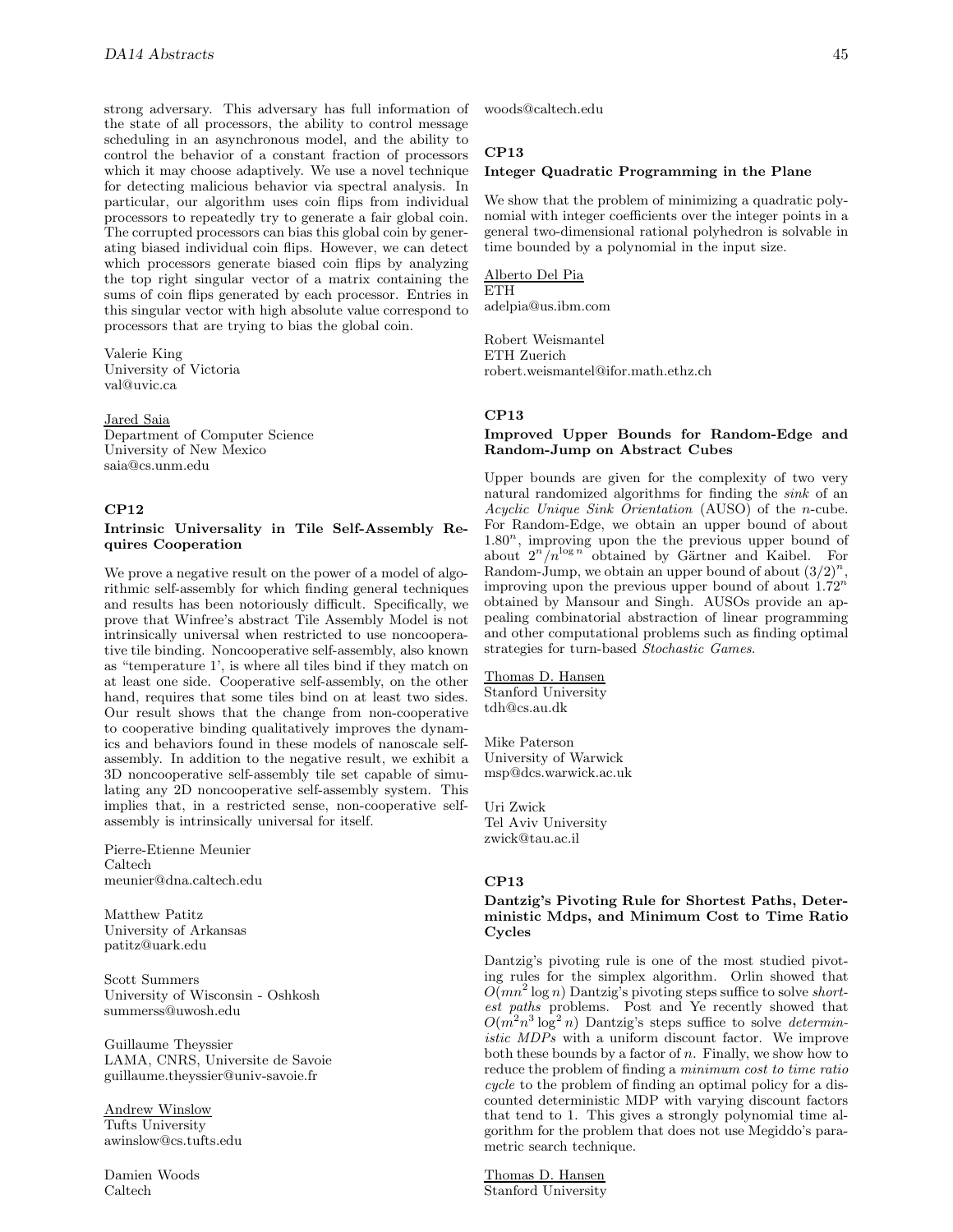tdh@cs.au.dk

Haim Kaplan Tel-Aviv University haimk@post.tau.ac.il

Uri Zwick Tel Aviv University zwick@tau.ac.il

# **CP13**

# **Optimization Despite Chaos: Convex Relaxations** to Complex Limit Sets Via Poincaré Recurrence

Decentralized systems, such as evolutionary dynamics in network extensions of zero-sum games, can give rise to complex behavior patterns. The challenge of any analytic investigation is to identify and characterize persistent properties despite the irregularities of such systems. We combine ideas from dynamical systems and game theory to produce topological characterizations of system trajectories. These trajectories are complex and do not necessarily converge to limit points or even limit cycles. We provide relaxed convex descriptions that can be computed in polynomial time. This allows us to compute extremal values of system features (e.g. expected utility of an agent) within these relaxations. Finally, we use information theoretic conservation laws along with Poincaré recurrence theory to argue about the optimality of our techniques.

Georgios Piliouras, Jeff S. Shamma Georgia Institute of Technology georgios@gatech.edu, shamma@gatech.edu

# **CP13**

#### **Polynomiality for Bin Packing with a Constant Number of Item Types**

We consider the bin packing problem with  $d$  different item sizes  $s_i$  and item multiplicities  $a_i$ , where all numbers are given in binary encoding. This problem formulation is also known as the 1-dimensional cutting stock problem. In this work, we provide an algorithm which, for constant  $d$ , solves bin packing in polynomial time. This was an open problem for all  $d \geq 3$ . In fact, for constant d our algorithm solves the following problem in polynomial time: given two ddimensional polytopes  $P$  and  $Q$ , find the smallest number of integer points in  $P$  whose sum lies in  $Q$ .

Michel Goemans Massachusetts Institute of Technology goemans@math.mit.edu

#### Thomas Rothvoss

Massachusetts Institute of Technology Department of Mathematics rothvoss@math.mit.edu

## **CP14**

## **Maximizing Social Influence in Nearly Optimal Time**

Diffusion is a fundamental graph process, underpinning such phenomena as epidemic disease contagion and the spread of innovation by word-of-mouth. We address the algorithmic problem of finding a set of  $k$  initial seed nodes in a network so that the expected size of the resulting cascade is maximized, under the standard independent cascade model of network diffusion. Runtime is a primary consideration for this problem due to the massive size of the relevant input networks. We provide a fast algorithm for the influence maximization problem, obtaining the nearoptimal approximation factor of  $(1 - \frac{1}{e} - \epsilon)$ , for any  $\epsilon > 0$ , in time  $O((m+n)\epsilon^{-3}\log n)$ . Our algorithm is runtimeoptimal (up to a logarithmic factor) and substantially improves upon the previously best-known algorithms which run in time  $\Omega(mnk \cdot \text{POLY}(\epsilon^{-1}))$ . Furthermore, our algorithm can be modified to allow early termination: if it is terminated after  $O(\beta(m+n)\log n)$  steps for some  $\beta < 1$ (which can depend on  $n$ ), then it returns a solution with approximation factor  $O(\beta)$ . Finally, we show that this runtime is optimal (up to logarithmic factors) for any  $\beta$  and fixed seed size k.

Christian Borgs Microsoft Research borgs@microsoft.com

Michael Brautbar MIT brautbar@mit.edu

Jennifer Chayes Microsoft Research jchayes@microsoft.com

Brendan Lucier Microsoft Research New England brlucier@microsoft.com

## **CP14**

# **Smoothed Analysis of Local Search for the Maximum-Cut Problem**

Although the Maximum-Cut Problem is PLS-complete, local search heuristics for this problem perform well in practice. We study local search in the framework of smoothed analysis in which inputs are subject to a small amount of random noise. We show that the smoothed number of iterations is bounded by a polynomial in  $n^{\log n}$  and  $\phi$ where  $\phi$  denotes the perturbation parameter. This shows that worst-case instances are fragile and unlikely to occur in practice.

Michael Etscheid, Heiko Röglin Department of Computer Science University of Bonn, Germany etscheid@cs.uni-bonn.de, roeglin@cs.uni-bonn.de

## **CP14**

# A Constructive Algorithm for the Lovász Local **Lemma on Permutations**

While there has been significant progress on algorithmic aspects of the Lovász Local Lemma (LLL) in recent years, a noteworthy exception is when the LLL is used in the context of random permutations: the "lopsided" version of the LLL is usually at play here, and we do not yet have subexponential-time algorithms. We resolve this by developing a randomized polynomial-time algorithm for such applications. A noteworthy application is for Latin Transversals: the best-known general result here (Bissacot et al., improving on Erdős and Spencer), states that any  $n \times n$  matrix in which each entry appears at most  $(27/256)n$  times, has a Latin transversal. We present the first polynomialtime algorithm to construct such a transversal. Our ap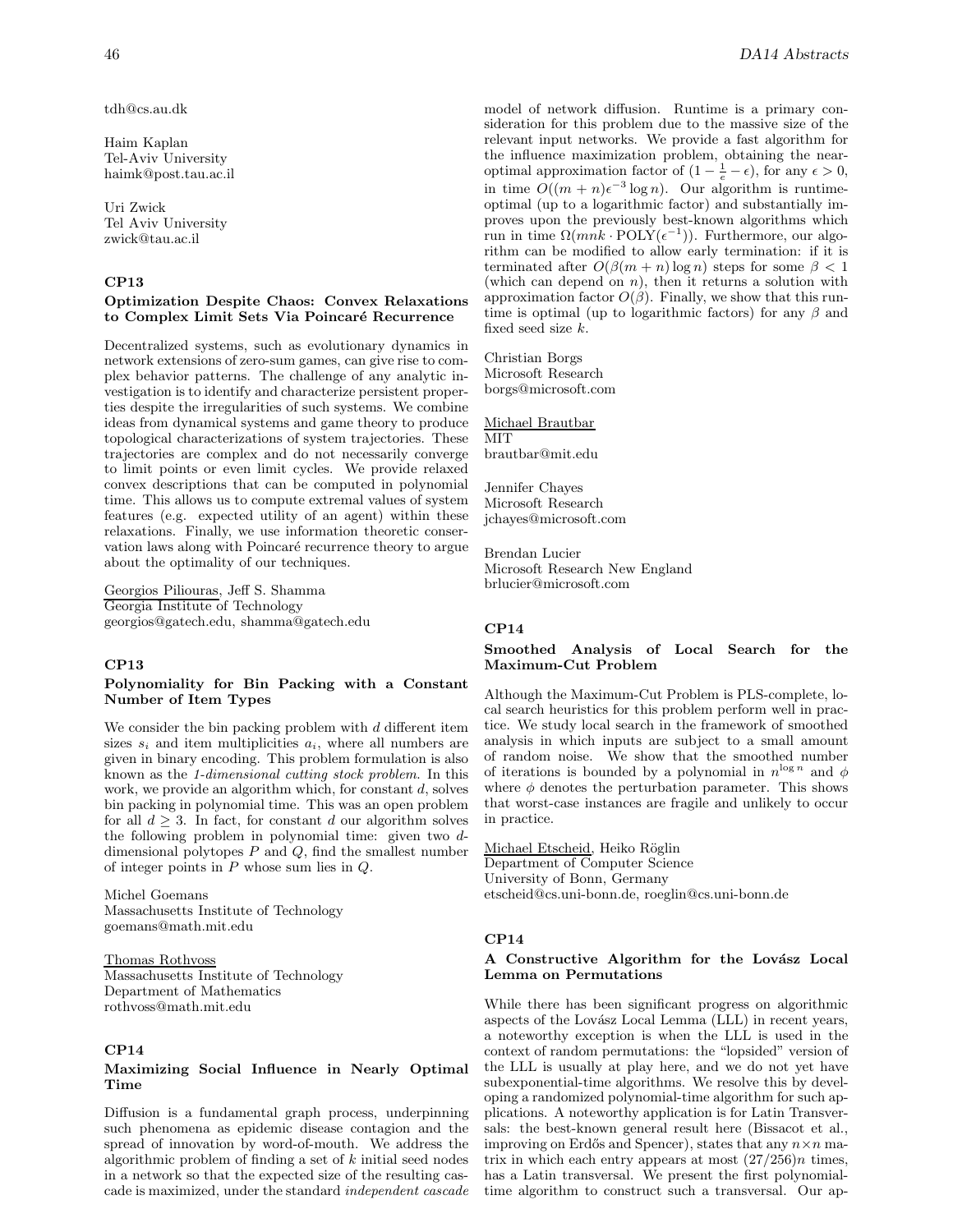proach also yields RNC algorithms: for Latin transversals, as well as the first efficient ones for the strong chromatic number and (special cases of) acyclic edge-coloring.

David Harris, Aravind Srinivasan University of Maryland davidgharris29@hotmail.com, srin@cs.umd.edu

# **CP14**

## **Pipage Rounding, Pessimistic Estimators and Matrix Concentration**

Pipage rounding is a dependent random sampling technique that has several interesting properties. One property that has been useful in applications is negative correlation of the resulting vector. There are some further properties that would be interesting to derive, but do not follow from negative correlation. In particular, recent concentration results for sums of independent random matrices are not known to extend to a negatively dependent setting. We introduce a technique called concavity of pessimistic estimators. This technique allows us to show concentration of submodular functions and concentration of matrix sums under pipage rounding. We provide an application to spectrally-thin trees, a spectral analog of the thin trees that played a crucial role in the recent breakthrough on ATSP. We show an algorithm that, given a graph where every edge has effective conductance at least  $\kappa$ , returns an  $O(\kappa^{-1} \cdot \log n / \log \log n)$ -spectrally-thin tree.

Nicholas Harvey University of Waterloo nickhar@cs.ubc.ca

Neil Olver VU Amsterdam n.olver@vu.nl

#### **CP14**

## **Bilu-Linial Stable Instances of Max Cut and Minimum Multiway Cut**

We investigate the notion of stability proposed by Bilu and Linial. We obtain an exact robust algorithm for  $\gamma$ -stable Limai. We obtain an exact robust algorithm for  $\gamma$ -stable<br>Max Cut instances with  $\gamma \geq c\sqrt{\log n} \log \log n$  for some  $c > 0$ . We also prove that there is no robust polynomialtime algorithm for instances when  $\gamma$  is less than the best approximation factor for Sparsest Cut. That suggests that approximation ractor for sparsest Cut. That suggests that<br>solving  $\gamma$ -stable instances with  $\gamma = o(\sqrt{\log n})$  might be difficult or even impossible. Additionally, we present an algorithm for 4-stable instances of Minimum Multiway Cut. We also study a relaxed notion of weak stability.

Konstantin Makarychev Microsoft Research komakary@microsoft.com

Yury Makarychev Toyota Technological Institute at Chicago yury@ttic.edu

Aravindan Vijayaraghavan CMU

v.aravindan@gmail.com

# **CP15**

## **Cache-Adaptive Algorithms**

We introduce the cache-adaptive model, which generalizes the external-memory model to apply to environments in which the amount of memory available to an algorithm changes over time. We prove that if an optimal cache-oblivious algorithm has a particular recursive structure, then it is also an optimal cache-adaptive algorithm. Cache-oblivious algorithms having this form include Floyd-Warshall all pairs shortest paths, naïve recursive matrix multiplication, matrix transpose, and Gaussian elimination. While the cache-oblivious sorting algorithm Lazy Funnel Sort does not have this recursive structure, we prove that it is nonetheless optimally cache-adaptive. We give paging algorithms for the case where the cache size changes dynamically. LRU with 4-memory and 4-speed augmentation is competitive with optimal. Moreover, Belady's algorithm remains optimal even when the cache size changes.

# Roozbeh Ebrahimi

Stony Brook University rebrahimi@cs.stonybrook.edu

# **CP15**

### **Near-Optimal Labeling Schemes for Nearest Common Ancestors**

We consider NCA labeling schemes: given a rooted tree  $T$ , label the nodes of T with binary strings such that, given the labels of any two nodes, one can determine, by looking only at the labels, the label of their nearest common ancestor. For trees with  $n$  nodes we present upper and lower bounds establishing that labels of size  $(2 \pm \epsilon) \log_2 n$ ,  $\epsilon < 1$  are both sufficient and necessary. Our lower bound separates NCA sufficient and necessary. Our lower bound separates NCA from ancestor labeling schemes.

Stephen Alstrup, Esben B. Halvorsen Department of Computer Science University of Copenhagen s.alstrup@diku.dk, esbenbh@diku.dk

Kasper G. Larsen MADALGO, Aarhus University larsen@cs.au.dk

# **CP15**

#### **Selection and Sorting in the 'Restore' Model**

We consider the classical selection and sorting problems in a model where the initial permutation of the input has to be restored after completing the computation. While the requirement of the restoration is stringent compared to the classical versions of the problems, this model is more relaxed than a read-only memory where the input elements are not allowed to be moved within the input array. We show that for a sequence of  $n$  integers, selection can be done in  $O(n)$  time using  $O(\lg n)$  words. For sorting n integers in this model, we present an  $O(n \lg n)$ -time algorithm using  $O(\lg n)$  words of extra space, and we show how to match the time bound of any word-RAM integer-sorting algorithms using  $O(n^{\epsilon})$  words of extra space. Such timespace tradeoffs are provably not possible for general "indivisible' input elements.

Timothy M. Chan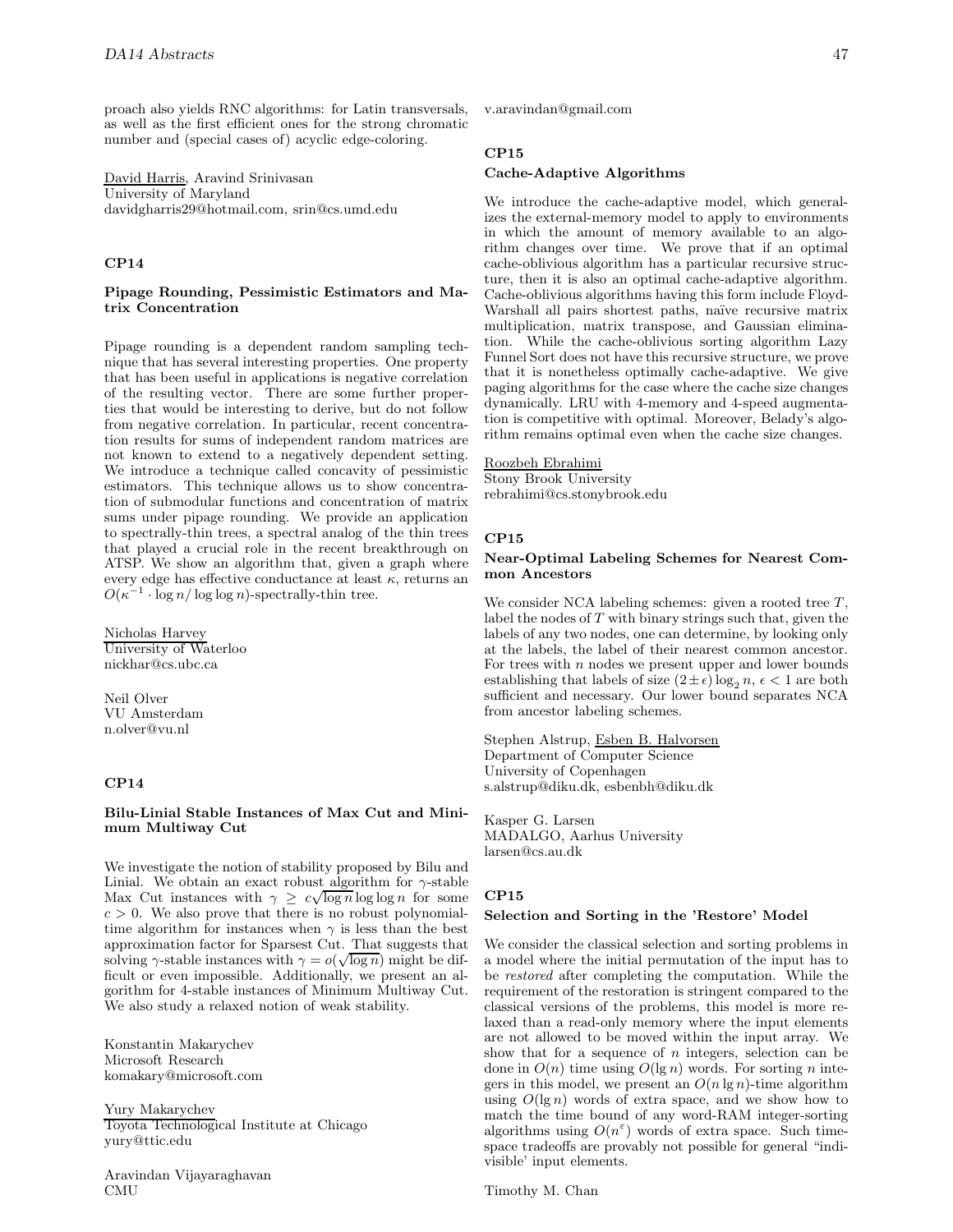David R. Cheriton School of Computer Science, University of Waterloo tmchan@uwaterloo.ca

J. Ian Munro University of Waterloo imunro@uwaterloo.ca

Venkatesh Raman Institute of Mathematical Sciences, Chennai vraman@imsc.res.in

# **CP15**

## **Disjoint Set Union with Randomized Linking**

A classic result in the analysis of data structures is that path compression with linking by rank solves the disjoint set union problem in almost-constant amortized time per operation. Recent experiments suggest that in practice, a na¨ıve linking method works just as well if not better than linking by rank, in spite of being theoretically inferior. How can this be? We prove that randomized linking is asymptotically as efficient as linking by rank. This result provides theory that matches the experiments, which implicitly do randomized linking as a result of the way the input instances are generated.

Ashish Goel Stanford University ashishg@stanford.edu

Sanjeev Khanna University of Pennsylvania sanjeev@cis.upenn.edu

Daniel H. Larkin Princeton University dhlarkin@cs.princeton.edu

Robert E. Tarjan Princeton and Microsoft Research prof.tarjan@gmail.com

#### **CP15**

# **Concurrent Range Reporting in Two-Dimensional Space**

In the *concurrent range reporting* problem, the input is  $L$ disjoint sets  $S_1, ..., S_L$  of points with a total of N points. The goal is to preprocess the sets into a structure such that, given a query range r and an arbitrary set  $Q \subseteq \{1, ..., L\}$ , we can efficiently report all the points in  $S_i \cap r$  for each  $i \in$ Q. We focus on the one- and two-dimensional cases of the problem. We prove that in the pointer-machine model (as well as comparison models such as the real RAM model), answering queries requires  $\Omega(|Q| \log(L/|Q|) + \log N + K)$ time in the worst case, where  $K$  is the number of output points. In one dimension, we achieve this query time with a linear-space dynamic data structure that requires optimal  $O(\log N)$  time to update. In the static case, for three-sided two-dimensional ranges, we get close to within an inverse Ackermann  $(\alpha(\cdot))$  factor: we answer queries in  $O(|Q|\log(L/|Q|)\alpha(L) + \log N + K)$  time.

Peyman Afshani MADALGO, Aarhus University peyman@madalgo.au.dk

Cheng Sheng, Yufei Tao Chinese University of Hong Kong csheng@cse.cuhk.edu.hk, taoyf@cse.cuhk.edu.hk

Bryan T. Wilkinson MADALGO, Aarhus University btw@cs.au.dk

# **CP16**

# **Better Approximation Algorithms for the Graph Diameter**

The diameter of the graph is a fundamental graph parameter. In a seminal result Aingworth, Chekuri, Indyk and Motwani [SICOMP'99] designed an algorithm that computes in  $\tilde{O}(n^2 + m\sqrt{n})$  time an estimate  $\tilde{D}$  for the diameter D, such that  $|2D/3| - (M-1) \leq \tilde{D} \leq D$ , where M is the maximum edge weight in the graph. In recent work, Roditty and Vassilevska W. [STOC 13] gave an algorithm that has the same approximation guarantee but improves the runtime to  $\tilde{O}(m\sqrt{n})$ . For weighted graphs however, this approximation guarantee can be meaningless, as M can be arbitrarily large. In this paper we exhibit two algorithms that achieve a genuine  $3/2$ -approximation for the diameter, one running in  $\tilde{O}(m^{3/2})$  time, and one running in  $\tilde{O}(mn^{2/3})$  time. In addition, we address the question of obtaining an additive c-approximation for the diameter. We present essentially tight lower bounds assuming the Strong Exponential Time Hypothesis.

Shiri Chechik Microsoft Research SVC shiri.chechik@gmail.com

Daniel H. Larkin Princeton University dhlarkin@cs.princeton.edu

Liam Roditty Bar Ilan University liam.roditty@gmail.com

Grant Schoenebeck University of Michigan schoenebeck@gmail.com

Robert E. Tarjan Princeton and Microsoft Research prof.tarjan@gmail.com

Virginia Vassilevska Williams Stanford University virgito@gmail.com

#### **CP16**

#### **Cutting Corners Cheaply, Or How to Remove Steiner Points.**

Our main result is that the Steiner Point Removal (SPR) problem can always be solved with polylogarithmic distortion, which resolves in the affirmative a question posed by Chan, Xia, Konjevod, and Richa (2006). Specifically, we prove that for every edge-weighted graph  $G = (V, E, w)$ and a subset of terminals  $T \subseteq V$ , there is a graph  $G' =$  $(T, E', w')$  that is isomorphic to a minor of G, such that for every two terminals  $u, v \in T$ , the shortest-path distances between them in G and in G' satisfy  $d_{G,w}(u, v) \leq$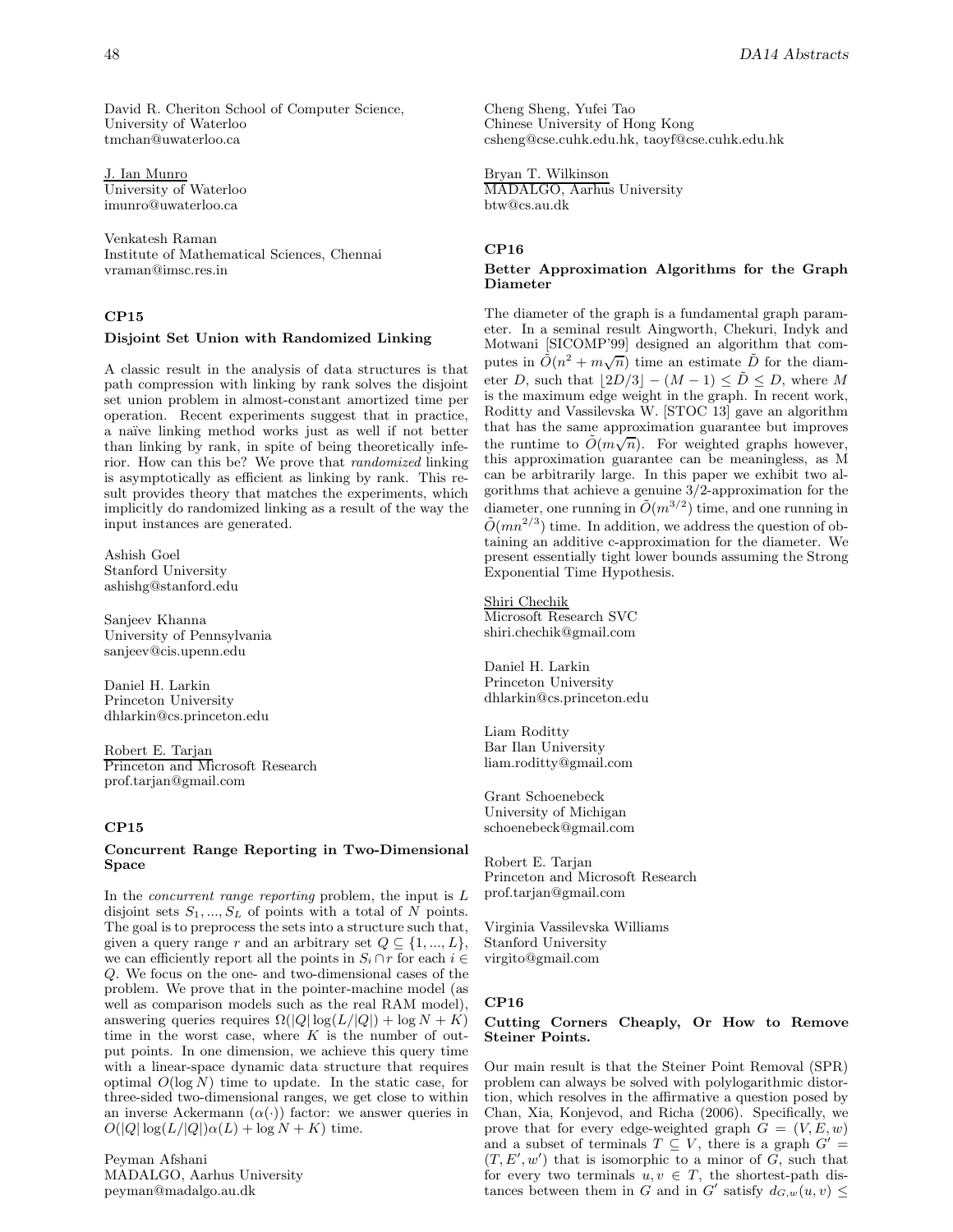$d_{G',w'}(u,v) \leq O(\log^6 |T|) \cdot d_{G,w}(u,v)$ . Our proof features a new variant of metric decomposition.

Lior Kamma, Robert Krauthgamer Weizmann Institute of Science lior.kamma@weizmann.ac.il, robert.krauthgamer@weizmann.ac.il

Huy Nguyen Princeton University hlnguyen@princeton.edu

# **CP16**

# **A Subquadratic-Time Algorithm for Decremental Single-Source Shortest Paths**

We study dynamic  $(1 + \epsilon)$ -approximation algorithms for the single-source shortest paths problem in an unweighted undirected *n*-node  $m$ -edge graph under edge deletions. The fastest algorithm for this problem is an algorithm with  $O(n^{2+o(1)})$  total update time and constant query time by Bernstein and Roditty (SODA 2011). In this paper, we improve the total update time to  $O(n^{1.8+o(1)} + m^{1+o(1)})$ while keeping the query time constant. This running time is essentially tight when  $m = \Omega(n^{1.8})$  since we need  $\Omega(m)$ time even in the static setting. For smaller values of  $m$ , the running time of our algorithm is *subquadratic*, and is the first that breaks through the quadratic time barrier.

Monika Henzinger, Sebastian Krinninger University of Vienna mhenzinger@gmail.com, sebastian.krinninger@univie.ac

Danupon Nanongkai Nanyang Technological University, Singapore danupon@gmail.com

# **CP16**

#### **Fault Tolerant Approximate BFS Structures**

This paper addresses the problem of designing a faulttolerant  $(\alpha, \beta)$  approximate BFS structure, namely, a subgraph H of the network G satisfying  $(s, v, H \setminus F) \leq$  $\alpha \cdot (s, v, G \setminus F) + \beta$  for every  $v \in V$ . We first consider multiplicative  $(\alpha, 0)$  FT-ABFS structures and present an algorithm that given an n-vertex unweighted undirected graph G and a source s constructs a  $(3,0)$  FT-ABFS structure rooted at  $s$  with at most  $3n$  edges . We then consider  $ad$ ditive  $(1, \beta)$  FT-ABFS structures. In contrast to the linear size of  $(\alpha, 0)$  FT-ABFS structures, we show that for every  $\beta \in [1, O(\log n)]$  there exists an *n*-vertex graph G with a source s for which any  $(1, \beta)$  FT-ABFS structure rooted at s has  $\Omega(n^{1+\epsilon(\beta)})$  edges, for some function  $\epsilon(\beta) \in (0,1)$ . Our lower bounds are complemented by an upper bound.

#### Merav Parter

The Weizmann Institute of Science, Rehovot, Israel. merav.parter@weizmann.ac.il

David Peleg Weizmann Institute of Science david.peleg@weizmann.ac.il

#### **CP16**

## **Beyond Locality-Sensitive Hashing**

We present a new data structure for the c-approximate

near neighbor problem (ANN) in the Euclidean space. For n points in  $\mathbb{R}^d$ , our algorithm achieves  $O(n^{\rho} + d \log n)$  query time and  $O(n^{1+\rho} + d \log n)$  space, where  $\rho \leq 7/(8c^2) +$  $O(1/c^3)+o(1)$ . This is the first improvement over the result by Andoni and Indyk (FOCS 2006) and the first data structure that bypasses a locality-sensitive hashing lower bound proved by O'Donnell, Wu and Zhou (ICS 2011). By a standard reduction we obtain a data structure for the Hamming space and  $\ell_1$  norm with  $\rho \leq 7/(8c) + O(1/c^{3/2}) + o(1)$ , which is the first improvement over the result of Indyk and Motwani (STOC 1998).

Alexandr Andoni Microsoft Research andoni@microsoft.com

Piotr Indyk Massachusetts Institute of Technology indyk@mit.edu

Huy Nguyen Princeton University hlnguyen@princeton.edu

Ilya Razenshteyn Lomonosov Moscow State University ilyaraz@mit.edu

#### **CP17**

## **Ranking on Arbitrary Graphs: Rematch via Continuous LP with Monotone and Boundary Condition Constraints**

We revisit the well-known oblivious matching problem on general graphs, in which an adversary fixes a graph whose edges are oblivious to the algorithm. We analyze the famous Ranking algorithm, and form an LP with monotone and boundary constraints. We solve its continuous LP relaxation to give the currently best performance ratio 0.523.

T-H. Hubert Chan, Fei Chen The University of Hong Kong hubert@cs.hku.hk, fchen@cs.hku.hk

Xiaowei Wu the University of Hong Kong xwwu@cs.hku.hk

Zhichao Zhao The University of Hong Kong zczhao@cs.hku.hk

#### **CP17**

## **Primal Dual Gives Almost Optimal Energy Efficient Online Algorithms**

We consider the problem of online scheduling of jobs on unrelated machines with dynamic speed scaling to minimize the sum of energy and weighted flow time. We give an algorithm with an almost optimal competitive ratio for arbitrary power functions. For power functions of the form  $f(s) = s^{\alpha}$  for some constant  $\alpha > 1$ , we get a competitive ratio of  $O(\frac{\alpha}{\log n})$ , improving upon a previous competitive ratio of  $O(\alpha^2)$  by Anand et al., along with a matching lower bound of  $\Omega(\frac{\alpha}{\log \alpha})$ . Further, in the resource augmentation model, with a  $1 + \epsilon$  speed up, we give a  $2(\frac{1}{\epsilon} + 1)$  competitive algorithm, improving the bound of  $1+O(\frac{1}{\epsilon^2})$  by Gupta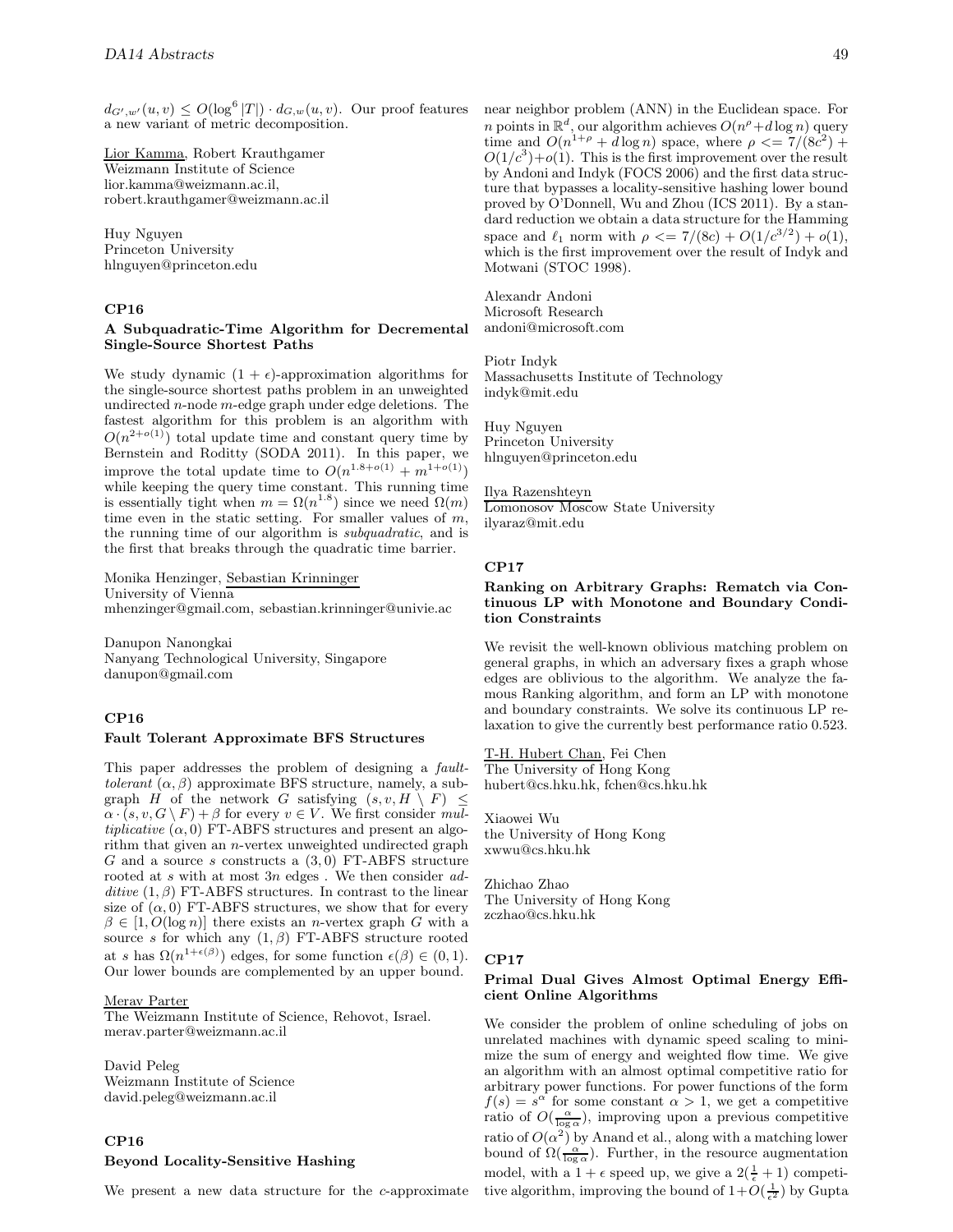et al. Unlike the previous results most of which used an amortized local competitiveness argument or dual fitting methods, we use a primal-dual method, which is useful not only to analyze the algorithms but also to design the algorithm itself.

Nikhil R. Devanur Microsoft Research, Redmond nikdev@microsoft.com

# Zhiyi Huang

Stanford University hzhiyi@stanford.edu

# **CP17**

# **Hallucination Helps: Energy Efficient Virtual Circuit Routing**

We consider virtual circuit routing protocols, with an objective of minimizing energy, in a network of components that are speed scalable, and that may be shutdown when idle. We give a polynomial-time offline algorithm for multicommodity routing, that has approximation ratio  $O(\log^{\alpha} k)$ , where k is the number of demand pairs. The key step of the algorithm design is a random sampling technique that we call hallucination. The algorithm extends rather naturally to an online algorithm. The analysis of the online algorithm introduces a natural "priority' multicommodity flow problem, and bounds the priority multicommodity flow-cut gap. We also explain how our hallucination technique can be used to achieve an  $(O(\log km), O(\log km))$  bicriteria approximation result for the problem of buying a minimum cost collection of unitcapacitated edges to support a concurrent multicommodity flow, where  $m$  is the number of links in the network.

Antonios Antoniadis Humboldt-Universität zu Berlin antoniosantoniadis@gmail.com

Sungjin Im Duke University sungjin@cs.duke.edu

Ravishankar Krishnaswamy Princeton University ravishankar.k@gmail.com

Benjamin Moseley Toyota Technological Institute at Chicago moseley@ttic.edu

Viswanath Nagarajan IBM T. J. Watson Research viswanath@us.ibm.com

Kirk Pruhs University of Pittsburgh krp2@pitt.edu

Cliff Stein Columbia University cliff@ieor.columbia.edu

# **CP17**

**Improvements and Generalizations of Stochastic Knapsack and Multi-Armed Bandit Approximation**

# **Algorithms**

In 2011, A. Gupta et al. obtained an LP-based In 2011, A. Gupta et al. obtained an LP-based  $\frac{1}{48}$ -approximation algorithm for the multi-armed bandit (MAB) problem without the martingale assumption. We improve the algorithm to a  $\frac{4}{27}$ -approximation, with sim-<br>pler analysis. Our algorithm also generalizes to the case pler analysis. Our algorithm also generalizes to the case of MAB superprocesses with (stochastic) multi-period actions, yielding new results in the budgeted learning framework of Guha and Munagala. Also, we obtain a  $(\frac{1}{2} - \varepsilon)$ -<br>approximation for the variant of MAB where preemption approximation for the variant of MAB where preemption (playing an arm, switching to another arm, then coming back to the first arm) is not allowed. This contains the stochastic knapsack problem of Dean, Goemans, and Vondrák with correlated rewards, improving the  $\frac{1}{16}$  and Vondrák with correlated rewards, improving the  $\frac{1}{16}$  and  $\frac{1}{8}$  approximations of A. Gupta et al. for the cases with and without cancellation respectively providing to our and without cancellation, respectively, providing to our knowledge the first tight algorithm for these problems that matches the integrality gap of 2.

## Will Ma

Massachusetts Institute of Technology willma353@gmail.com

## **CP17**

# **New Approximations for Reordering Buffer Management**

In this paper we consider the buffer reordering management problem. In this model there are *n* elements that arrive over time with different colors. There is a buffer that can store up to  $k$  elements and when the buffer becomes full an element must be output. If an element is output that has a color different from the previous element, a cost depending on the color must be paid. This cost could be uniform or non-uniform over colors; these are called unweighted and weighted cases, respectively. The goal is to reorder elements within the buffer before outputting them to minimize the total cost incurred. Our main result is a randomized  $O(\log \log k \gamma)$ -approximation for the weighted case. Here  $\gamma$  is the ratio of the maximum to minimum weight. We also revisit the unweighted case and give an improved randomized -approximation which improves (modestly) upon the approximation guarantee given previously.

Sungjin Im University of California, Merced sim3@ucmerced.edu

Benjamin Moseley Toyota Technological Institute at Chicago moseley@ttic.edu

#### **CP18**

# **Testing Equivalence Between Distributions Using Conditional Samples**

We study a recently introduced framework for property testing of probability distributions, by considering distribution testing algorithms that have access to a conditional sampling oracle. This is an oracle that takes as input a subset  $S$  of the domain  $[N]$  of the unknown probability distribution D and returns a draw from the conditional distribution  $D$  restricted to  $S$ . This model allows considerable flexibility in the design of distribution testing algorithms; in particular, testers in this model can be adaptive. In this paper we focus on algorithms for two fundamental distribution testing problems: testing whether  $D = D^*$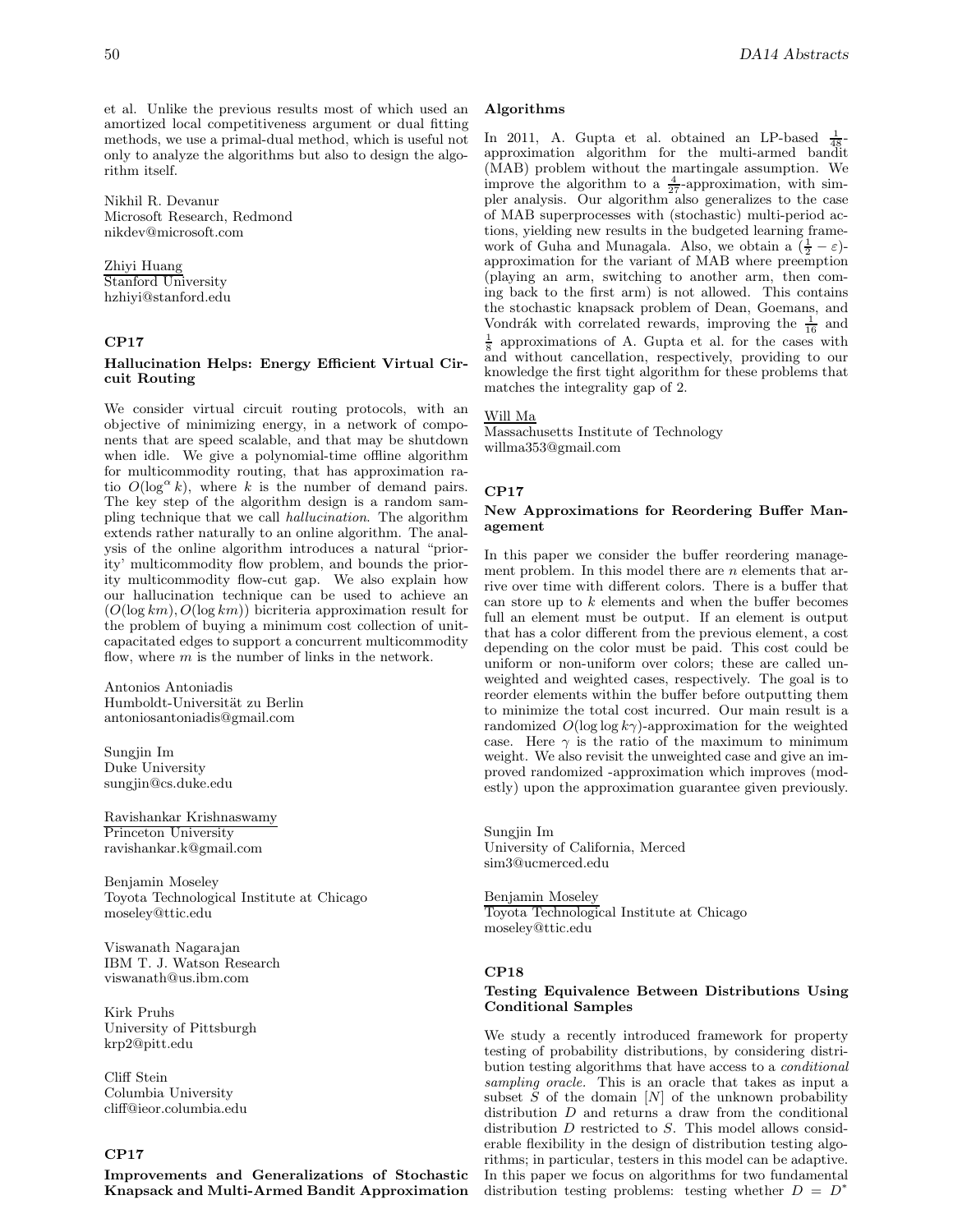for an explicitly provided  $D^*$ , and testing whether two unknown  $D_1$  and  $D_2$  are equivalent. While these problems have  $\Omega(\sqrt{N})$  sample complexity in the standard model we give poly( $\log N$ ,  $1/\epsilon$ )-query algorithms (and in some cases poly( $1/\epsilon$ ) independent of N) for both in our conditional sampling setting.

Clément Canonne Columbia University ccanonne@cs.columbia.edu

Dana Ron Tel-Aviv University danaron@tau.ac.il

Rocco A. Servedio Columbia University rocco@cs.columbia.edu

## **CP18**

## **A Cubic Algorithm for Computing Gaussian Volume**

We present randomized algorithms for sampling the standard Gaussian distribution restricted to a convex set and for estimating the Gaussian measure of a convex set, in the general membership oracle model. The complexity of the integration algorithm is  $O^*(n^3)$  while the complexity of the sampling algorithm is  $O^*(n^3)$  for the first sample and  $O^*(n^2)$  for every subsequent sample. These bounds improve on the corresponding state-of-the-art by a factor of n. Our improvement comes from several aspects: better isoperimetry, smoother annealing, avoiding transformation to isotropic position and the use of the "speedy walk" in the analysis.

Ben Cousins, Santosh Vempala Georgia Institute of Technology bcousins3@gatech.edu, vempala@gatech.edu

# **CP18**

#### **Optimal Algorithms for Testing Closeness of Discrete Distributions**

We study the question of closeness testing for two discrete distributions. More precisely, given samples from two distributions  $p$  and  $q$  over an *n*-element set, we wish to distinguish whether  $p = q$  versus p is at least  $\epsilon$ -far from q, in either  $\ell_1$  or  $\ell_2$  distance. Batu et al  $[?$ , ? gave the first sublinear time algorithms for these problems, which matched the lower bounds of  $[?]$  up to a logarithmic factor in  $n$ , and a polynomial factor of  $\epsilon$ . In this work, we present simple (and new) testers for both the  $\ell_1$  and  $\ell_2$  settings, with sample complexity that is information-theoretically optimal, to constant factors, both in the dependence on  $n$ , and the dependence on  $\epsilon$ ; for the  $\ell_1$  testing problem we establish that the sample complexity is  $\Theta(\max\{n^{2/3}/\epsilon^{4/3}, n^{1/2}/\epsilon^2\}).$ 

Siu On Chan Microsoft Research New England siuon@cs.berkeley.edu

Ilias Diakonikolas University of Edinburgh ilias.d@ed.ac.uk

Gregory Valiant Stanford

valiant@stanford.edu

Paul Valiant UC Berkeley pvaliant@gmail.com

## **CP18**

# **Hereditary Properties of Permutations Are Strongly Testable**

We show that for every hereditary permutation property P and every  $\varepsilon > 0$ , there exists an integer M such that if a permutation  $\pi$  is  $\varepsilon$ -far from P in the Kendall's tau distance, then a random subpermutation of  $\pi$  of order M has the property P with probability at most  $\varepsilon$ . This settles an open problem whether hereditary permutation properties are strongly testable, i.e., testable with respect to the Kendall's tau distance, which is considered to be the edit distance for permutations.

Tereza Klimosova, Daniel Kral University of Warwick t.klimosova@warwick.ac.uk, D.Kral@warwick.ac.uk

# **CP18 Testing Surface Area**

We give an  $O(1/\epsilon)$ -query property testing algorithm which distinguishes whether an unknown set has surface area at most A or (is  $\epsilon$ -far from) surface area at least  $(4/\pi)A$ . Our result works under n-dimensional Lebesgue measure or ndimensional Gaussian measure. Previous work only treated the 1-dimensional case. We improve previous results for the 1-dimensional case and give the first results for higher n and evades the "curse of dimensionality'.

Pravesh Kothari Department of Computer Science University of Texas at Austin kothari@cs.utexas.edu

Amir Nayyeri Department of Computer Science Carnegie Mellon University amirn@cs.cmu.edu

Ryan O'Donnell Carnegie Mellon University, USA odonnell@cs.cmu.edu

# Chenggang Wu

IIIS,Tsinghua University wuchenggang0316@gmail.com

#### **CP19**

## **Approximation Algorithm for Sparsest K-Partitioning**

Given a graph  $G$ , the sparsest-cut problem asks to find the set of vertices  $S$  which has the least expansion defined as

$$
\phi_G(S) := \frac{w(E(S,\bar{S}))}{\min\{w(S), w(\bar{S})\}},
$$

where  $w$  is the total edge weight of a subset. Here we study the natural generalization of this problem: given an integer k, compute a k-partition  $\{P_1,\ldots,P_k\}$  of the vertex set so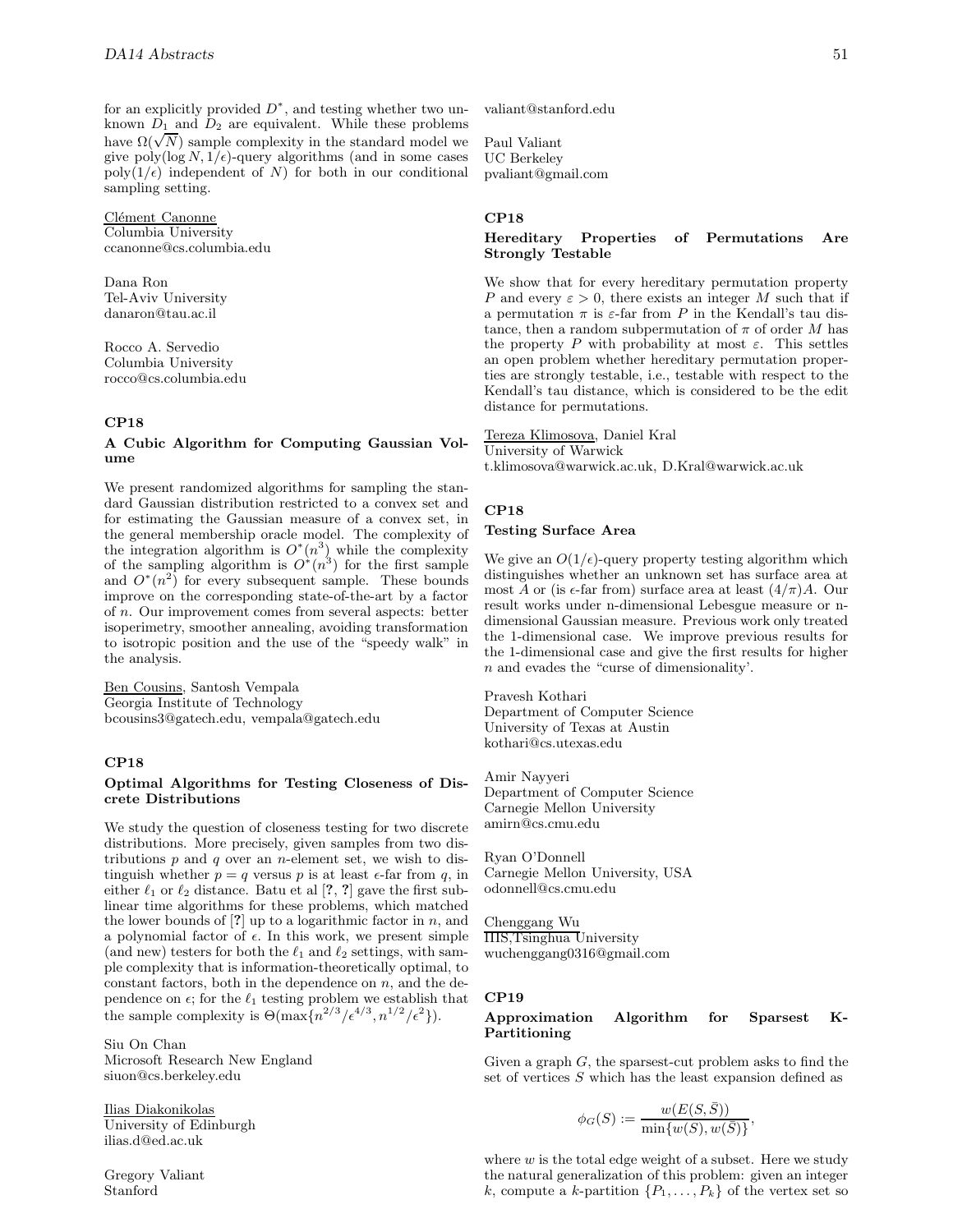as to minimize

$$
\phi_k(\lbrace P_1,\ldots,P_k\rbrace):=\max_i\phi_G(P_i).
$$

Our main result is a polynomial time bi-criteria approximation algorithm which outputs a  $(1 - \varepsilon)k$ -partition of the vertex set such that each piece has expansion at most the vertex set such that each piece has expansion at most  $O_{\varepsilon}(\sqrt{\log n \log k})$  times  $OPT$ . We also study balanced versions of this problem.

Anand Louis Georgia Tech anandl@gatech.edu

Konstantin Makarychev Microsoft Research komakary@microsoft.com

# **CP19**

# **Flow-Based Algorithms for Local Graph Clustering**

Given a subset A of vertices of an undirected graph G, the cut-improvement problem asks us to find a subset S similar to A but with smaller conductance. An algorithm for this problem was given by Andersen and Lang in 2008 and requires maximum flow computations over the whole graph G. In this paper, we introduce LocalImprove, the first cutimprovement algorithm that is LOCAL, i.e., that runs in time dependent on the size of the input set A rather than that of G. LocalImprove closely matches the same theoretical guarantee as Andersen-Lang. The main application of LocalImprove is to design better local-graph-partitioning algorithms. Zhu, Lattanzi and Mirrokni showed in 2013 that random-walk based local algorithms can obtain an improved-Cheeger's like conductance performance, while we show in the regime when their improved Cheeger's outperforms Cheeger's, we can use LocalImprove to obtain an O(1) approximation. This yields the first flow-based local algorithm for graph partitioning.

Lorenzo Orecchia, Zeyuan Allen Zhu **MIT** 

orecchia@mit.edu, zeyuan@csail.mit.edu

# **CP19 Partitioning into Expanders**

There is a basic fact in algebraic graph theory that for any graph  $G = (V, E)$ , lambda<sub>k</sub> > 0 if and only if G has at most  $k-1$  connected components. We prove a robust version of this fact. For some  $1 \leq l \leq k-1$ , V can be partitioned into l sets  $P_1, \ldots, P_l$  such that each  $P_i$  is a low-conductance set in G and induces a high conductance induced subgraph.

Shayan Oveis Gharan Stanford University oveisgharan@berkeley.edu

Luca Trevisan Stanford n/a

# **CP19 Non-Uniform Graph Partitioning**

We consider the problem of Non-Uniform Graph Partitioning, where the input is an edge-weighted undirected graph

 $G = (V, E)$  and k capacities  $n_1, \ldots, n_k$ , and the goal is to find a partition  $\{S_1, S_2, \ldots, S_k\}$  of V satisfying  $|S_j| \leq n_j$ for all  $1 \leq j \leq k$ , that minimizes the total weight of edges crossing between different parts. We present a bicriteria approximation algorithm for Non-Uniform Graph Partitioning that approximates the objective within  $O(\log n)$ factor while deviating from the required capacities by at most a constant factor. Our approach is to apply stopping-time based concentration results to a simple randomized rounding of a configuration LP. These concentration bounds are needed as the commonly used techniques of bounded differences and bounded conditioned variances do not suffice.

Robert Krauthgamer Weizmann Institute of Science robert.krauthgamer@weizmann.ac.il

Seffi Naor Technion - Israel Institute of Technology naor@cs.technion.ac.il

Roy Schwartz Microsoft Research, Redmond roysch@microsoft.com

Kunal Talwar Microsoft Research Silicon Valley kunal@microsoft.com

#### **CP19**

## **Streaming Balanced Graph Partitioning Algorithms for Random Graphs**

With recent advances in storage technology, it is now possible to store the vast amounts of data generated by cloud computing applications. The sheer size of big data motivates the need for streaming algorithms that can compute approximate solutions without full random access to all of the data. In this paper, we consider the problem of loading a graph onto a distributed cluster with the goal of optimizing later computation. We model this as computing an approximately balanced k-partitioning of a graph in a streaming fashion with only one pass over the data. We give lower bounds on this problem, showing that no algorithm can obtain an  $o(n)$  approximation with a random or adversarial stream ordering.

Isabelle Stanton Google Inc stanton@google.com

# **CP20**

#### **Constrained Signaling in Auction Design**

We consider the problem of an auctioneer who faces the task of selling a good to a set of buyers, when the auctioneer does not have the capacity to describe to the buyers the exact identity of the good that he is selling. Instead, he must come up with a constrained signalling scheme: a mapping from goods to signals, that satisfies the constraints of his setting. For example, the auctioneer may be able to communicate only a bounded length message for each good, or he might be legally constrained in how he can advertise the item being sold. Each candidate signaling scheme induces an incomplete-information game among the buyers, and the goal of the auctioneer is to choose the signaling scheme and accompanying auction format that optimizes welfare. In this paper, we use techniques from submodular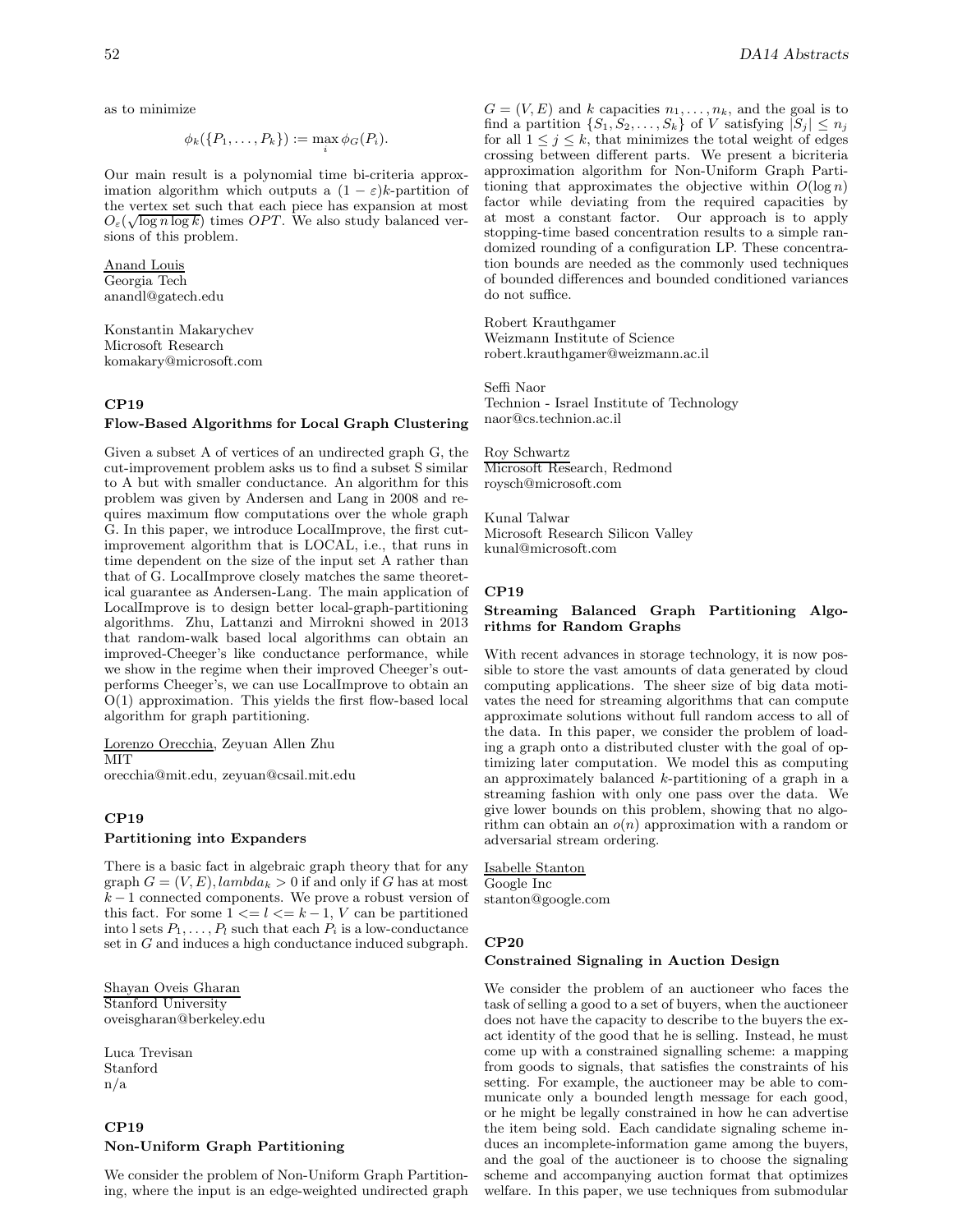function maximization and no-regret learning to give algorithms for computing constrained signaling schemes for a variety of constrained signaling problems.

Shaddin Dughmi University of Southern California shaddin@usc.edu

Nicole Immorlica Northwestern U nicimm@gmail.com

Aaron Roth University of Pennsylvania, USA n/a

# **CP20**

# **On Computability of Equilibria in Markets with Production**

Although production is an integral part of the Arrow-Debreu market model, and of most economies, almost all of the work in theoretical computer science has so far concentrated on markets without production. Our paper takes a significant step towards understanding computation of equilibria in markets with production. For markets with separable, piecewise-linear concave (SPLC) utilities and SPLC production, we obtain an LCP formulation that captures exactly the set of equilibria and we give a complementary pivot algorithm for finding one. This settles a question asked by Eaves in 1975. Since this is a path-following algorithm, we obtain a proof of membership of this problem in PPAD, using Todd, 1976. We further give a proof of PPAD-hardness for this problem. Experiments show that our algorithm is practical and does not suffer from issues of numerical instability. Also, it is strongly polynomial when the number of goods or the number of agents and firms is constant.

Jugal Garg Georgia Tech jugal.garg@gmail.com

Vijay V. Vazirani Georgia Institute of Technology vazirani@cc.gatech.edu

# **CP20**

#### **The Complexity of Optimal Multidimensional Pricing**

We resolve the complexity of revenue-optimal deterministic auctions in the unit-demand single-buyer Bayesian setting, i.e., the optimal item pricing problem, when the buyer's values for the items are independent. We show that the problem of computing a revenue-optimal pricing can be solved in polynomial time for distributions of support size 2 and its decision version is NP-complete for distributions of support size 3 as well for identical distributions.

Xi Chen Columbia University xichen@cs.columbia.edu

Ilias Diakonikolas University of Edinburgh ilias.d@ed.ac.uk

Dimitris Paparas, Xiaorui Sun, Mihalis Yannakakis Columbia University

paparas@cs.columbia.edu, xiaoruisun@cs.columbia.edu, mihalis@cs.columbia.edu

# **CP20**

### **The Complexity of Optimal Mechanism Design**

Myerson's seminal work provides a computationally efficient revenue-optimal auction for selling one item to multiple bidders. Generalizing this work to selling multiple items at once has been a central question in economics and algorithmic game theory, but its complexity has remained poorly understood. We answer this question by showing that a revenue-optimal auction in multi-item settings cannot be found and implemented computationally efficiently, unless ZPP  $\supseteq P^{\#P}$ . This is true even for a single additive bidder whose values for the items are independently distributed on two rational numbers with rational probabilities. Our result is very general: we show that it is hard to compute any encoding of an optimal auction of any format that can be implemented in expected polynomial time. In particular, under well-believed complexity-theoretic assumptions, revenue-optimization in very simple multi-item settings can only be tractably approximated.

Costis Daskalakis, Alan Deckelbaum, Christos Tzamos Massachusetts Institute of Technology costis@csail.mit.edu, deckel@mit.edu, tzamos@mit.edu

# **CP20**

#### **Prophet Inequalities with Limited Information**

In the classical prophet inequality, a gambler observes a sequence of stochastic rewards and must decide, for each reward, whether to keep it and stop the game or to forfeit the reward forever and reveal the next value. The gambler's goal is to obtain a constant fraction of the expected reward that the optimal offline algorithm would get. Recently, prophet inequalities have been generalized to settings where the gambler can choose  $k$  elements, and, more generally, where he can choose any independent set in a matroid. However, all the existing algorithms require the gambler to know the distribution from which the rewards are drawn. We construct the first single-sample prophet inequalities for many settings of interest, whose guarantees all match the best possible asymptotically even with full knowledge of the distribution. In addition, we apply these results to design the first posted-price and multidimensional auction mechanisms with limited information in certain settings.

Pablo Azar MIT pazar@mit.edu

Robert Kleinberg Cornell University rdk@cs.cornell.edu

Matt Weinberg **MIT** smweinberg@csail.mit.edu

# **CP21 Fast Computation of Output-Sensitive Maxima in**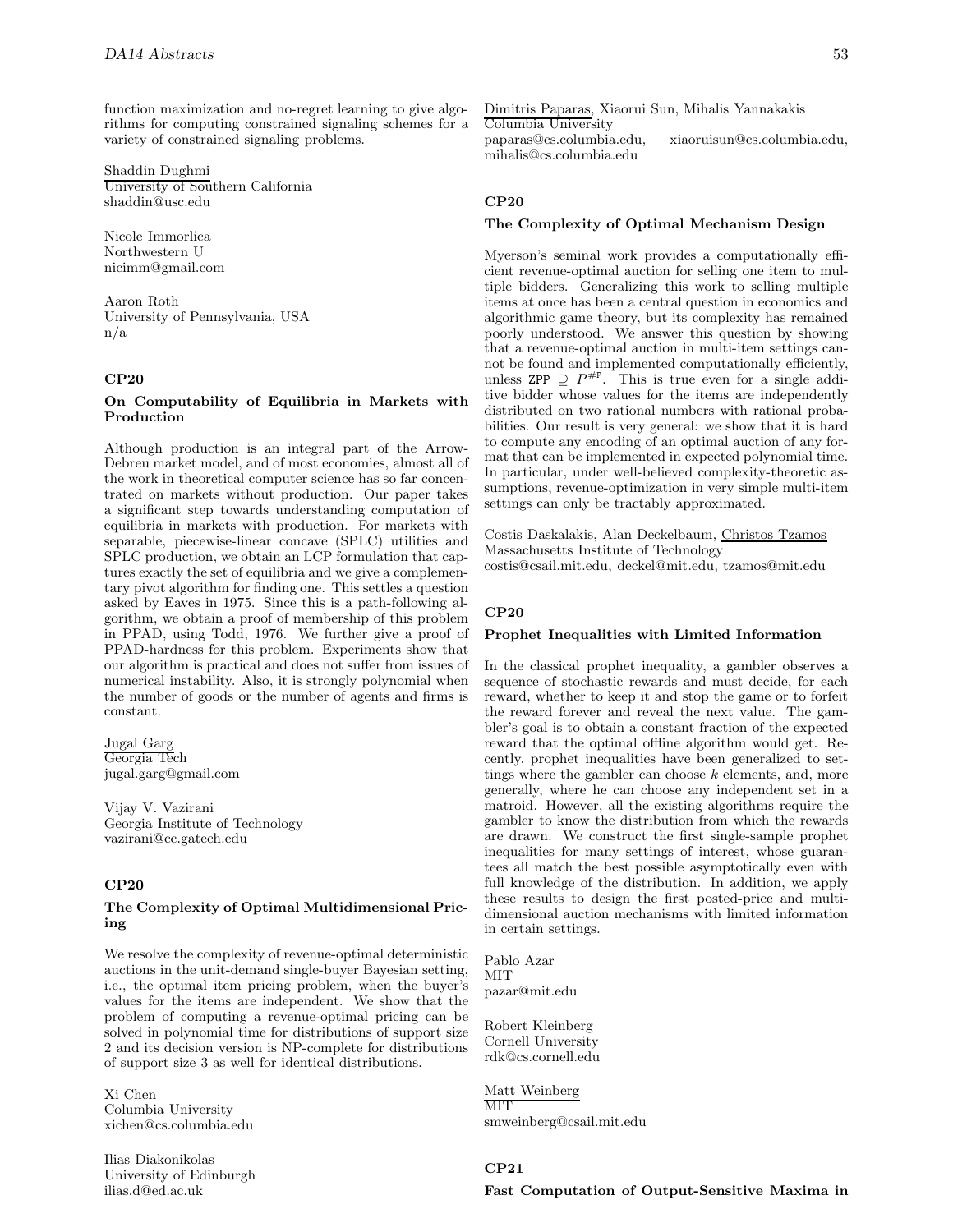## **a Word Ram**

In this paper, we study the problem of computing the maxima of a set of points in three dimensions and show that in a word RAM and given a set of n points with integer coordinates, the maxima can be found in  $O(n \log \log_{n/h} n)$ deterministic time in which  $h$  is the output size. For  $h = n^{1-\alpha}$  this is  $O(n \log(1/\alpha))$ . This improves the previous  $O(n \log \log h)$  time algorithm and can be considered surprising since it gives a linear time algorithm when  $\alpha > 0$ is a constant, which is faster than the current best deterministic and randomized integer sorting algorithms. We also observe that improving this running time at least requires faster integer sorting algorithms. Additionally, we show that the same deterministic running time could be achieved for performing n point location queries in an arrangement of size h. Finally, our maxima result can be extended to higher dimensions by paying a  $\log_{n/h} n$  factor penalty per dimension.

Peyman Afshani MADALGO, Aarhus University peyman@madalgo.au.dk

#### **CP21**

#### **Making Octants Colorful and Related Covering Decomposition Problems**

We give new positive results on the long-standing open problem of geometric covering decomposition for homothetic polygons. In particular, we prove that for any positive integer k, every finite set of points in  $\mathbb{R}^3$  can be colored with  $k$  colors so that every translate of the negative octant containing at least  $k^6$  points contains at least one of each color. The best previously known bound was doubly exponential in  $k$ . This yields, among other corollaries, the first polynomial bound for the decomposability of multiple coverings by homothetic triangles. We also prove that no algorithm can dynamically maintain a decomposition of a multiple covering by intervals under insertion of new intervals, even in a semi-online model.

Jean Cardinal Université libre de Bruxelles (ULB) jcardin@ulb.ac.be

Kolja Knauer Université Montpellier 2 kolja.knauer@math.univ-montp2.fr

Piotr Micek Jagellionian University piotr.Micek@tcs.uj.edu.pl

Torsten Ueckerdt Karlsruhe Institute of Technology torsten.ueckerdt@kit.edu

# **CP21**

# **A Size-Sensitive Discrepancy Bound for Set Systems of Bounded Primal Shatter Dimension**

Let  $(X, \S)$  be a set system on an *n*-point set X. We consider the scenario where, for any subset  $X' \subseteq X$  of size  $m\leq n$  and for any parameter  $1\leq k\leq m,$  the number of restrictions of the sets of  $\S$  to  $X'$  of size at most k is only  $O(m^{d_1}k^{d-d_1})$ , for fixed integers  $d > 0$  and  $1 \leq d_1 \leq d$ . In this case we show that  $(X, \S)$  admits a discrepancy bound of

 $O^*(|S|^{1/2-d_1/(2d)}n^{(d_1-1)/(2d)})$ , for each  $S \in \S$ , where  $O^*(\cdot)$ hides a polylogarithmic factor in  $n$ . This bound is tight up to a polylogarithmic factor and the corresponding coloring can be computed in expected polynomial time using the very recent machinery of Lovett and Meka for constructive discrepancy minimization. Our bound improves and generalizes the bounds obtained from the machinery of Har-Peled and Sharir (and the follow-up work of Sharir ans Zaban) for points and halfspaces in d-space for  $d \geq 3$ .

# Esther Ezra

Courant Institute of Mathematical Sciences New York University esther@cims.nyu.edu

#### **CP21**

# **Four Soviets Walk the Dog—with An Application to Alt's Conjecture**

Given two polygonal curves in the plane, there are many ways to define a notion of similarity between them. One measure that is extremely popular is the Fréchet distance. Since it has been proposed by Alt and Godau in 1992, many variants and extensions have been studied. Nonetheless, even more than 20 years later, the original  $O(n^2 \log n)$ algorithm by Alt and Godau for computing the Fréchet distance remains the state of the art (here  $n$  denotes the number of vertices on each curve). This has led Helmut Alt to conjecture that the associated decision problem is 3SUM-hard. Building on recent work by Agarwal et al, we give a randomized algorithm to compute the Fréchet distance between two polygonal curves in time  $O(n^2 \sqrt{\log n} (\log \log n)^{3/2})$  on a pointer machine and in time  $O(n^2(\log \log n)^2)$  on a word RAM. Furthermore, we provide evidence that the decision problem may not be 3SUMhard after all.

Kevin Buchin TU Eindhoven k.a.buchin@tue.nl

Maike Buchin Ruhr Universitaet Bochum maike.buchin@ruhr-uni-bochum.de

Wouter Meulemans TU Eindhoven w.meulemans@tue.nl

Wolfgang J. Mulzer Freie Universitaet Berlin mulzer@inf.fu-berlin.de

#### **CP21**

# **Optimal Deterministic Shallow Cuttings for 3D Dominance Ranges**

Many problems in range searching admit efficient static data structures by the applying shallow cuttings. We present efficient deterministic algorithms that construct optimal size (single and multiple) shallow cuttings for orthogonal dominance ranges on a set of of n 3d points. A single shallow cutting takes  $O(n \log n)$  worst case time and  $O(n)$  space. We construct a logarithmic number of shallow cuttings of the input simultaneously, in the same complexity. This is optimal in the comparison and the algebraic comparison models, and an important step forward, since only polynomial guarantees were previously achieved for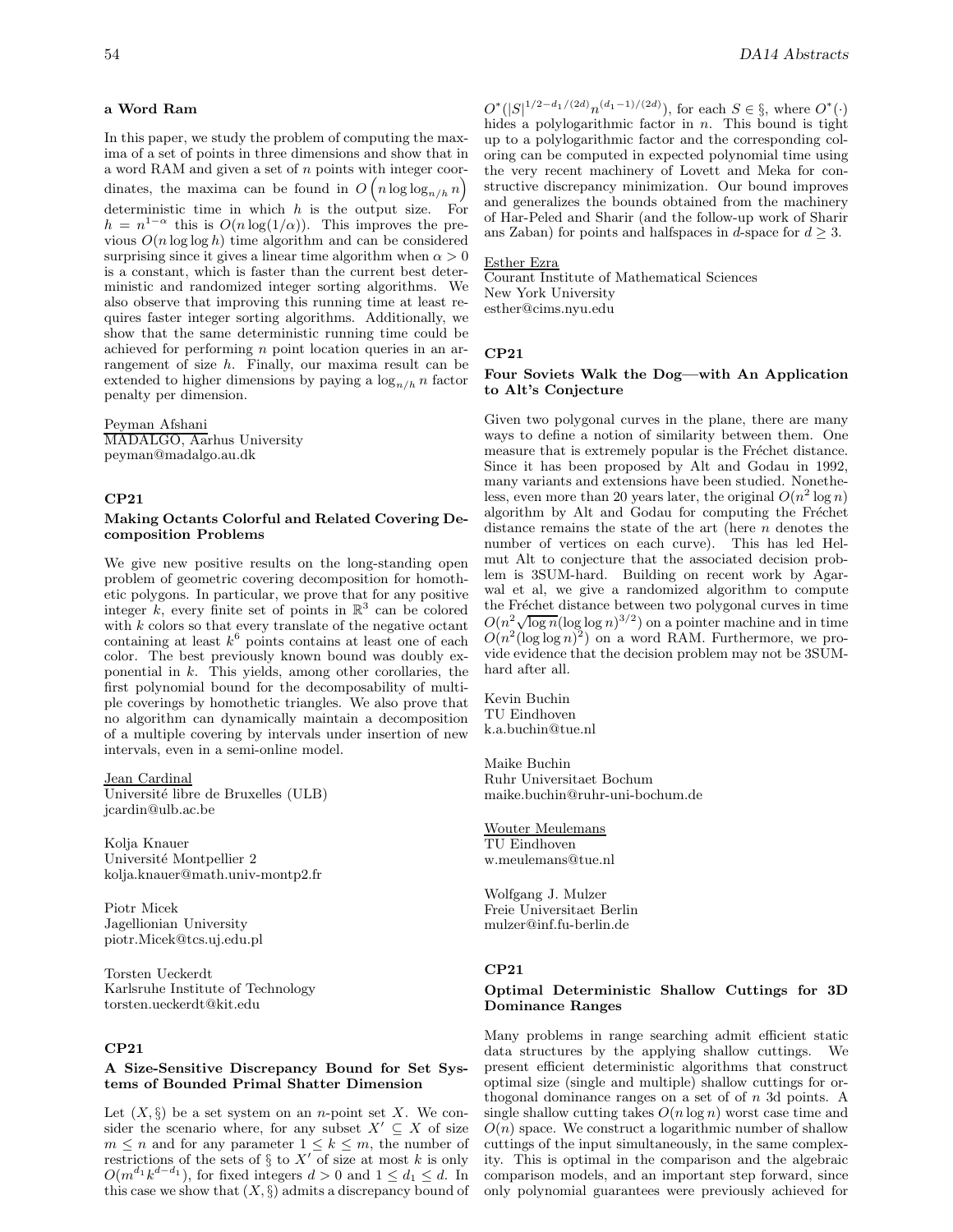the deterministic construction of shallow cuttings, even in three dimensions. Our methods yield the first worst case efficient preprocessing algorithms for a series of important orthogonal range searching problems in the pointer machine and the word-RAM models, where such shallow cuttings are utilised to support the queries efficiently.

Peyman Afshani MADALGO, Aarhus University peyman@madalgo.au.dk

Konstantinos A. Tsakalidis Aarhus University tsakalid@cse.ust.hk

# **CP22**

#### **Fast Algorithms for Maximizing Submodular Functions**

In this paper we develop algorithms that match the best known approximation guarantees, but with significantly improved running times, for maximizing a monotone submodular function subject to various constraints. Our first result is a simple algorithm that gives a  $(1 - 1/e - \epsilon)$ approximation for a cardinality constraint using  $O(\frac{n}{\epsilon} \log \frac{n}{\epsilon})$ queries, and a  $1/(p + 2\ell + 1 + \epsilon)$ -approximation for the intersection of a p-system and  $\ell$  knapsack constraints using  $O(\frac{n}{\epsilon^2} \log^2 \frac{n}{\epsilon})$  queries. The main idea behind these algorithms serves as a building block in our more sophisticated algorithms. Our main result is a new variant of the continuous greedy algorithm, which interpolates between the classical greedy algorithm and a truly continuous algorithm. We show how this algorithm can be implemented for matroid and knapsack constraints using  $\tilde{O}(n^2)$  oracle calls to the objective function.

Ashwinkumar Badanidiyuru Cornell University ashwin85@cs.cornell.edu

Jan Vondrak IBM Almaden Research Center jvondrak@us.ibm.com

#### **CP22**

# **Submodular Maximization with Cardinality Constraints**

We consider the problem of maximizing a (non-monotone) submodular function subject to a cardinality constraint. When at most  $k$  elements can be chosen, we improve the current best  $1/e - o(1)$  approximation to a factor that is in the range  $[1/e + 0.004, 1/2]$ . When exactly k elements must be chosen, we improve the current best  $1/4 - o(1)$ approximation to a factor that is in the range [0.356, 1/2]. Additionally, some of our algorithms have a time complexity of only  $O(nk)$ .

Niv Buchbinder Statistics and Operations Research Dept. Tel Aviv University, Israel niv.buchbinder@gmail.com

Moran Feldman EPFL moran.feldman@epfl.ch Technion naor@cs.technion.ac.il

Roy Schwartz Microsoft Research, Redmond roysch@microsoft.com

#### **CP22**

## **Approximation Algorithms for Stochastic Boolean Function Evaluation and Stochastic Submodular Set Cover**

We present approximation algorithms for two problems: Stochastic Boolean Function Evaluation (SBFE) and Stochastic Submodular Set Cover (SSSC). Our results for SBFE problems are obtained by reducing them to SSSC problems through the construction of appropriate utility functions. We give a new algorithm for the SSSC problem that we call Adaptive Dual Greedy. We use this algorithm to obtain a 3-approximation algorithm solving the SBFE problem for linear threshold functions. We also get a 3 approximation algorithm for the closely related Stochastic Min-Knapsack problem, and a 2-approximation for a natural special case of that problem. In addition, we prove a new approximation bound for a previous algorithm for the SSSC problem, Adaptive Greedy. We consider an approach to SBFE using existing techniques, which we call the Qvalue approach. We present some uses of the Q-approach but prove its limitations as well.

Amol Deshpande University of Maryland amol@cs.umd.edu

Lisa Hellerstein, Devorah Kletenik Polytechnic Institute of NYU hstein@poly.edu, dkletenik@gmail.com

# **CP22**

#### **Influence Maximization in Undirected Networks**

We consider the problem of finding  $k$  vertices of maximum total influence in an undirected network, under the independent cascade model of influence. It is known to be NP-hard to achieve an approximation factor better than  $(11/e)$  in directed networks. We show that this barrier can be overcome in undirected networks: the greedy algorithm obtains a  $(1 - 1/e + c)$  approximation to the set of optimal influence, for some constant  $c > 0$ .

Sanjeev Khanna University of Pennsylvania sanjeev@cis.upenn.edu

#### Brendan Lucier

Microsoft Research New England brlucier@microsoft.com

## **CP22**

#### **Maximizing Bisubmodular and** k**-Submodular Functions**

We consider the problem of maximizing bisubmodular and, more generally, k-submodular functions in the value oracle model. We provide the first approximation guarantees for maximizing a general bisubmodular or k-submodular function. We give an analysis of the naive random algorithm as well as a randomized greedy algorithm inspired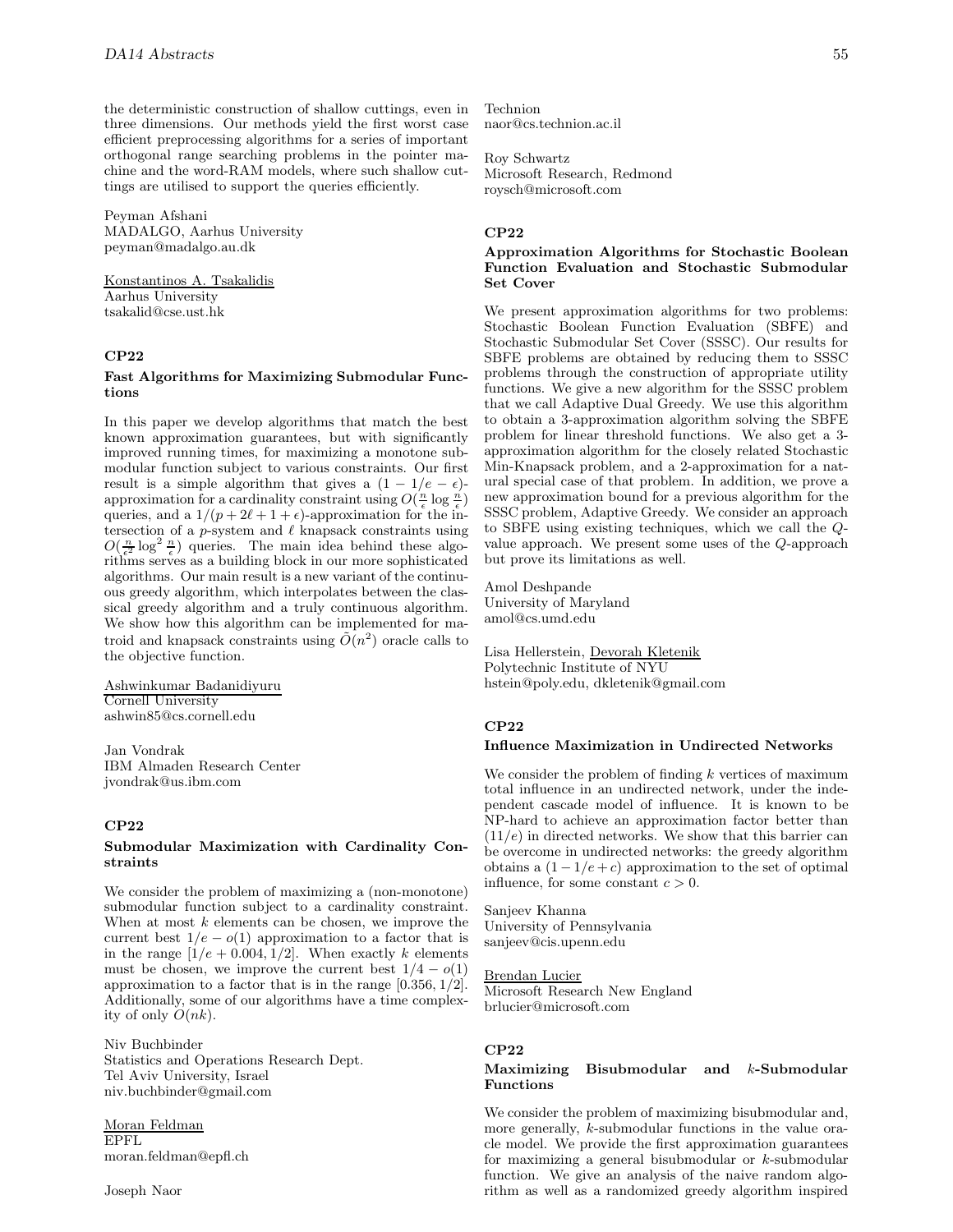by the recent randomized greedy algorithm of Buchbinder et al. [FOCS'12] for unconstrained submodular maximization. We show that this algorithm approximates any  $k$ submodular function to a factor of  $1/(1 + \sqrt{k/2})$ . In the case of bisubmodular functions, we achieve an approximation guarantee 1/2 and show that it is the best possible.

Justin Ward

University of Warwick J.D.Ward@warwick.ac.uk

Stanislav Zivny University of Oxford standa@cs.ox.ac.uk

# **CP23**

#### **Model-Based Sketching and Recovery with Expanders.**

Linear sketching and recovery of sparse vectors with randomly constructed sparse matrices has numerous applications in several areas, including compressive sensing, data stream computing, graph sketching, and combinatorial group testing. This paper considers the same problem with the added twist that the sparse coefficients of the unknown vector exhibit further correlations as determined by a known sparsity model. We prove that exploiting modelbased sparsity in sketching provably reduces the sketch size without sacrificing recovery quality. In this context, we present the first polynomial time algorithm for recovering model sparse signals from linear sketches obtained via sparse adjacency matrices of expander graphs with rigorous performance guarantees. The computational cost of our algorithm depends on the difficulty of projecting onto the model-sparse set. For the sparsity models we describe in this paper, such projections can be obtained in linear time. Finally, we provide numerical experiments to illustrate the theoretical results in action.

Bubacarr Bah, Luca Baldassarre École Polytechnique Fédérale de Lausanne bubacarr.bah@epfl.ch, luca.baldassarre@epfl.ch

Volkan Cevher EPFL volkan.cevher@epfl.ch

# **CP23**

# **Bicriteria Data Compression**

We introduce the Bicriteria LZ77-Parsing problem. The goal is to determine an LZ77 parsing which minimizes the compressed space occupancy, provided that the decompression time is bounded by  $T$  (or vice-versa). We solve this problem efficiently, up to a negligible additive constant, in  $O(n \log^2 n)$  time and optimal  $O(n)$  words of working space. Experiments show that our compressor is very competitive w.r.t. highly engineered competitors such as Snappy, lzma, bzip2.

Andrea Farruggia, Paolo Ferragina, Antonio Frangioni Dipartimento di Informatica University of Pisa farruggi@di.unipi.it, ferragina@di.unipi.it, frangio@di.unipi.it

Rossano Venturini Dept. of Computer Science, University of Pisa rossano@di.unipi.it

## **CP23**

#### **On Sketching Matrix Norms and the Top Singular Vector**

In this paper, we study the problem of sketching matrix norms. We consider two sketching models. The first is bilinear sketching, in which there is a distribution over pairs of  $r \times n$  matrices S and  $n \times s$  matrices T such that for any fixed  $n \times n$  matrix A, from  $S \cdot A \cdot T$  one can approximate  $||A||_p$  up to an approximation factor  $\alpha \geq 1$  with constant probability, where  $||A||_p$  is a matrix norm. The second is general linear sketching, in which there is a distribution over linear maps  $L: \mathbb{R}^{n^2} \to \mathbb{R}^k$ , such that for any fixed  $n \times n$  matrix A, from  $L(A)$  one can approximate  $||A||_p$  up to a factor  $\alpha$ . We study some of the most frequently occurring Schatten p-norms for  $p \in \{0, 1, 2, \infty\}$ , which correspond to the rank of A, the trace, Frobenius, and the operator norm, respectively.

## Yi Li

University of Michigan leeyi@umich.edu

Huy Nguyen Princeton University hlnguyen@princeton.edu

David Woodruff IBM Almaden Research Center, USA dpwoodru@us.ibm.com

#### **CP23**

## **Approximation-Tolerant Model-Based Compressive Sensing**

Results in compressive sensing show that one can recover a k-sparse signal from  $m = O(k \log(n/k))$  measurements. The framework of model-based compressive sensing reduces the number of measurements even further to  $O(k)$  by limiting the supports of x to a subset of all possible supports. Unfortunately, for the framework to apply, one needs an algorithm that given a signal  $x$ , solves the following optimization problem exactly:  $\arg \min_{\Omega \in \mathcal{M}} ||x_{[n] \setminus \Omega}||_2$ . This requirement poses an obstacle for extending the framework to a righer class of models. In for extending the framework to a richer class of models. In this paper, we remove this obstacle and show how to extend the model-based compressive sensing framework so that it requires only approximate solutions to the aforementioned optimization problem. Further, we apply our framework to the Constrained Earth Mover's Distance (CEMD) model, obtaining a sparse recovery scheme that uses significantly less than  $O(k \log(n/k))$  measurements.

Chinmay Hegde **MIT** chinmay@csail.mit.edu

Piotr Indyk Massachusetts Institute of Technology indyk@mit.edu

Ludwig Schmidt MIT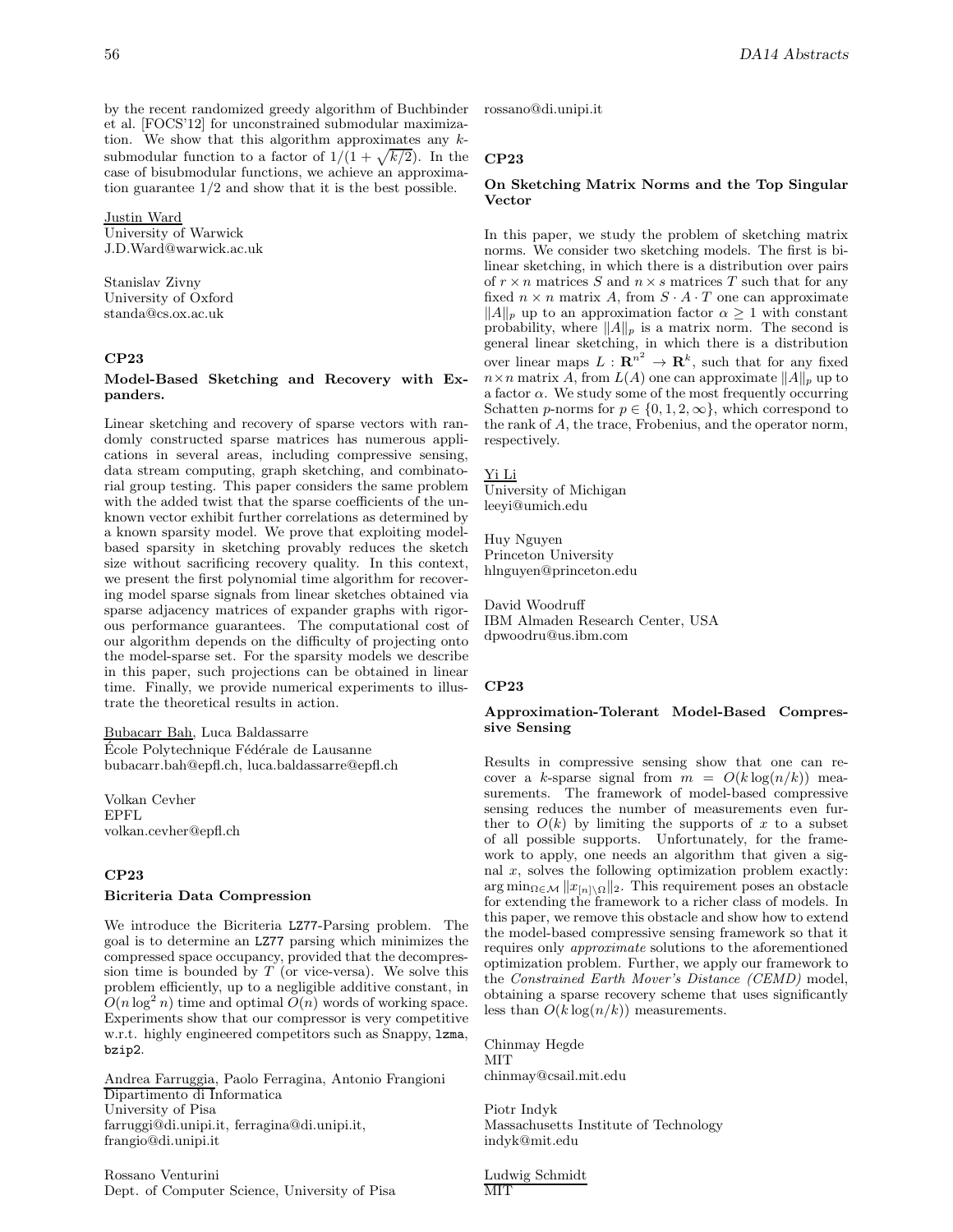ludwigs@mit.edu

# **CP23**

# **New Constructions of RIP Matrices with Fast Multiplication and Fewer Rows**

In this paper, we present novel constructions of matrices with the restricted isometry property (RIP) that support fast matrix-vector multiplication. Our guarantees are the best known, and can also be used to obtain the best known guarantees for fast Johnson-Lindenstrauss transforms.

Jelani Nelson Harvard minilek@seas.harvard.edu

Eric Price **MIT** ecprice@mit.edu

Mary Wootters University of Michigan wootters@umich.edu

# **CP24**

# **Point Line Cover: The Easy Kernel Is Essentially Tight**

In the NP-hard Point Line Cover problem the task is to cover a given set of  $n$  points in the plane with at most k lines. There is a straightforward P-time reduction to  $k^2$  points. Settling an open problem of Lokshtanov we prove that this cannot be significantly improved unless the polynomial hierarchy collapses. A key feature is the use of an active oracle protocol to efficiently transfer an instance with *n* points.

Stefan Kratsch Utrecht University stefan.kratsch@tu-berlin.de

Geevarghese Philip Max-Planck-Institute for Informatics, Saarbruecken, Germany gphilip@mpi-inf.mpg.de

Saurabh Ray Ben-Gurion University, Israel saurabh.ray@gmail.com

# **CP24**

#### **Parameters of Two-Prover-One-Round Game and The Hardness of Connectivity Problems**

Optimizing parameters of Two-Prover-One-Round Game (2P1R) is an important task in PCPs literature as it would imply a smaller PCP with the same or stronger soundness. While this is a basic question in PCPs community, the connection between the parameters of PCPs and hardness of approximations is sometimes obscure to approximation algorithm community. In this paper, we investigate the connection between the parameters of 2P1R and the hardness of approximating the class of so-called connectivity problems. Based on recent development on 2P1R by Chan (STOC 2013) and techniques in PCPs literature, we improve hardness results of connectivity problems that are in the form  $k^{\sigma}$ , for some constant  $\sigma > 0$ , to hardness of

the form  $k^c$  for some explicit constant c, where k is a connectivity parameter. In addition, we show how to convert these hardness into hardness of the form  $\mathcal{D}^{c'}$ , where  $\mathcal D$  is the number of demand pairs (or the number of terminals).

# Bundit Laekhanukit

School of Computer Science McGill University blaekh@cs.mcgill.ca

#### **CP24**

#### **Hardness of Finding Independent Sets in 2- Colorable and Almost 2-Colorable Hypergraphs**

This work studies the hardness of finding independent sets in hypergraphs which are either 2-colorable, or  $(1 - \varepsilon)$ almost 2-colorable, i.e. removing an  $\varepsilon$  fraction of its vertices and all incident hyperedges makes the hypergraph 2-colorable. Our results are:

- For any constant  $\gamma > 0$ , there is  $\xi > 0$ , such that, given a 4-uniform hypergraph on  $n$  vertices which is  $(1-\varepsilon)$ -almost 2-colorable for  $\varepsilon = 2^{-(\log n)^{\xi}}$ , it is quasi-NP-hard to find an independent set of  $n/(2^{(\log n)^{1-\gamma}})$ vertices.
- For any constants  $\varepsilon, \delta > 0$ , given a  $(1 \varepsilon)$ -almost 2-colorable 3-uniform hypergraph on  $n$  vertices, it is NP-hard to find an independent set of  $\delta n$  vertices. Assuming the d-to-1 Games Conjecture, this holds for  $\varepsilon = 0$ , i.e. 2-colorable 3-uniform hypergraphs.

Rishi Saket IBM T. J. Watson Research Center ris.saket@gmail.com

Subhash Khot New York University khot@cs.nyu.edu

#### **CP24**

## **Hardness of Robust Graph Isomorphism, Lasserre Gaps, and Asymmetry of Random Graphs**

Given two graphs which are almost isomorphic, is it possible to find a bijection which preserves most of the edges between the two? This is the problem of Robust Graph Isomorphism, an approximation variation of the Graph Isomorphism problem. We show that no polynomial-time algorithm solves this problem, conditioned on Feige's Random 3XOR Hypothesis. In addition, we show that the Lasserre SDP hierarchy needs a linear number of rounds to distinguish two isomorphic graphs from two far-fromisomorphic graphs.

Ryan O'Donnell Carnegie Mellon University, USA odonnell@cs.cmu.edu

#### John Wright

Department of Computer Science Carnegie Mellon University jswright@cs.cmu.edu

Chenggang Wu IIIS,Tsinghua University wuchenggang0316@gmail.com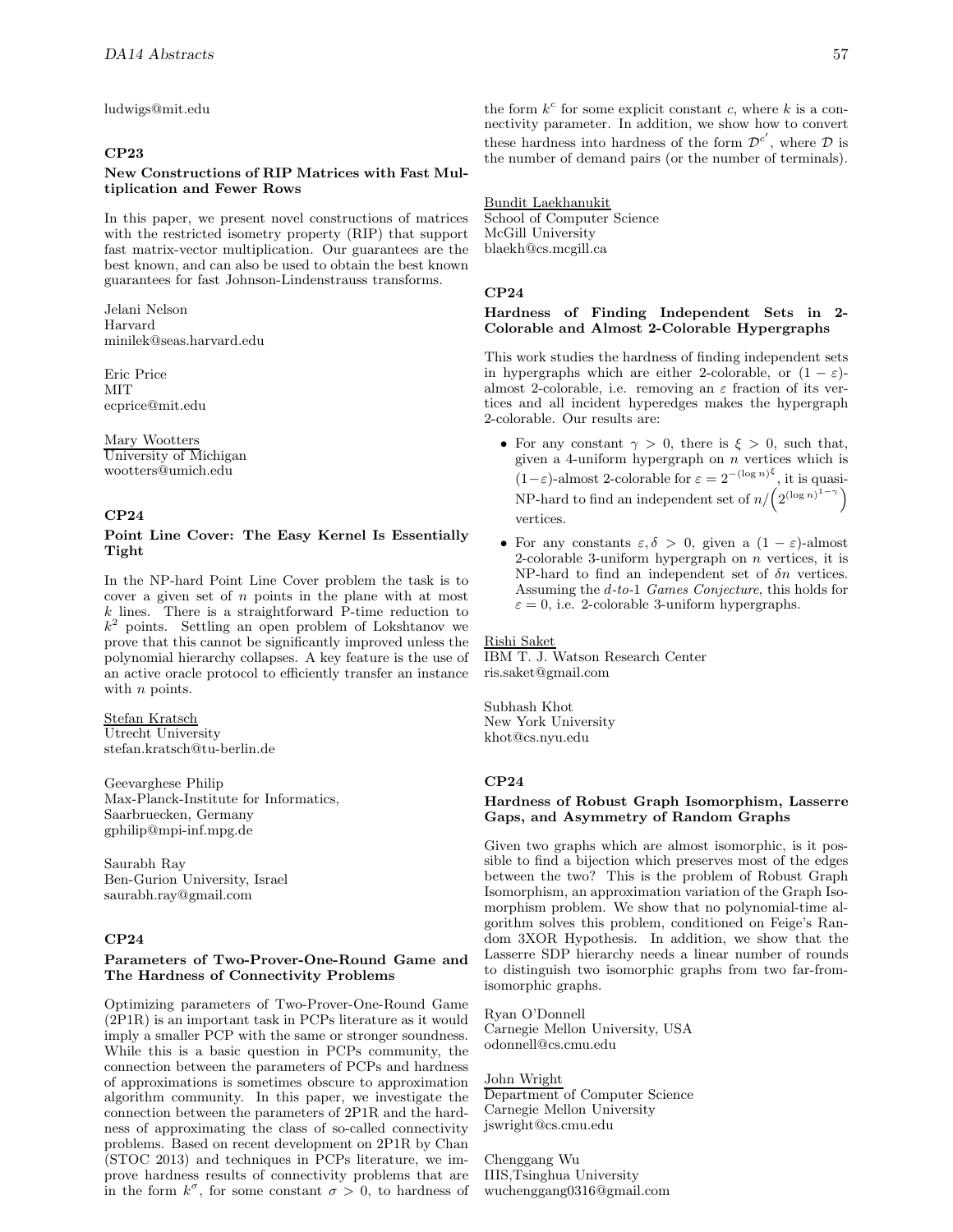Yuan Zhou Carnegie Mellon University yuanzhou@cs.cmu.edu

# **CP24**

## **Hypercontractive Inequalities Via SOS, and the Frankl-Rodl Graph**

Our main result is a formulation and proof of the reverse hypercontractive inequality in the sum-of-squares (SOS) proof system. As a consequence we show that for any constant  $0 < \gamma \leq 1/4$ , the SOS/Lasserre SDP hierarchy at degree  $4\left[\frac{1}{4\gamma}\right]$  certifies the statement "the maximum" independent set in the Frankl–Rödl graph  $\text{FR}^{\gamma}_n$  has fractional size  $o(1)$ . Here  $FR_n^{\gamma} = (V, E)$  is the graph with  $V = \{0, 1\}^n$  and  $(x, y) \in E$  whenever  $dist(x, y) = (1 - \gamma)n$ (an even integer). Finally, we also give an SOS proof of (a generalization of) the sharp  $(2, q)$ -hypercontractive inequality for any even integer q.

Manuel Kauers RISC Linz manuel@kauers.de

Ryan O'Donnell Carnegie Mellon University, USA odonnell@cs.cmu.edu

Li-Yang Tan Columbia University liyang@cs.columbia.edu

Yuan Zhou Carnegie Mellon University yuanzhou@cs.cmu.edu

## **CP25**

#### **The Generalized Terminal Backup Problem**

We consider the following network design problem, that we call the Generalized Terminal Backup Problem. Given a graph (or a hypergraph)  $G_0 = (V, E_0)$ , a set of (at least 2) terminals  $T \subseteq V$ , costs  $c(uv) \geq 0$  for every pair  $u, v \in V$ , and a requirement  $r(t)$  for every  $t \in T$ , find a minimum cost multigraph  $G = (V, E)$  such that  $\lambda_{G_0+G}(t, T-t) \geq r(t)$  for any  $t \in T$ . We give a polynomial time algorithm for the case when  $c$  is node-induced. We also solve the problem when  $G_0$  is the empty graph.

Attila Bernath University of Warsaw athos@cs.elte.hu

Yusuke Kobayashi University of Tokyo kobayashi@mist.i.u-tokyo.ac.jp

#### **CP25**

## **Analyzing the Optimal Neighborhood: Algorithms for Budgeted and Partial Connected Dominating Set Problems**

We study natural generalizations of the classical connected dominating set (CDS) problem to the partial and budgeted versions. We develop surprisingly simple approximation algorithms for both these versions. For partial CDS, we are required to dominate a specified number of vertices, and

we obtain the first  $O(\log \Delta)$  approximation algorithm. For budgeted CDS, where the goal is to maximize coverage subject to a budget constraint, we obtain a  $\frac{1}{13}(1-\frac{1}{e})$  approximation algorithm. Finally we extend our results to proximation algorithm. Finally, we extend our results to a more general setting that has capacitated and weighted profit versions of both partial and budgeted CDS as special cases. While our algorithms themselves are simple, the results make a surprising use of the greedy set cover framework in defining a useful profit function.

Samir Khuller University of Maryland, College Park samir@cs.umd.edu

Manish Purohit Department of Computer Science University of Maryland, College Park. manishp@cs.umd.edu

Kanthi K. Sarpatwar Department of Computer Science University of Maryland, College Park kasarpa@cs.umd.edu

# **CP25**

## **Minimum** d**-Dimensional Arrangement with Fixed Points**

In the Minimum d-Dimensional Arrangement Problem (d-DIMAP) we are given a weighted graph, and the goal is to find a 1-1 map of the vertices into  $\mathbb{Z}^d$  minimizing the total weighted stretch of the edges. This problem arises in VLSI placement and chip design. Motivated by these applications, we consider a generalization of  $d$ -DIMAP, where the positions of some  $k$  of the vertices (pins) is fixed and specified as part of the input. We are asked to extend this partial map to all the vertices, again minimizing the weighted stretch of edges. This generalization, which we refer to as  $d$ -DIMAP+, arises naturally in these application domains. We give approximation algorithms for this problem, based on a strengthening of the spreading-metric LP for  $d$ -DIMAP. We complement our upper bounds by integrality gaps, and inapproximability results.

Anupam Gupta Carnegie Mellon University anupamg@cs.cmu.edu

Anastasios Sidiropoulos University of Illinois at Urbana Champaign sidiropo@gmail.com

#### **CP25**

# **Approximating Minimum Cost Connectivity Orientation and Augmentation**

We investigate problems addressing combined connectivity augmentation and orientations settings. We give a polynomial time 6-approximation algorithm for finding a minimum cost subgraph of an undirected graph G that admits an orientation covering a non-negative crossing Gsupermodular demand function, as defined by Frank. An important example is (k,l)-edge-connectivity, a common generalization of global and rooted edge-connectivity. Our algorithm is based on a non-standard application of the iterative rounding method. We observe that the standard linear program with cut constraints is not amenable and use an alternative linear program with partition and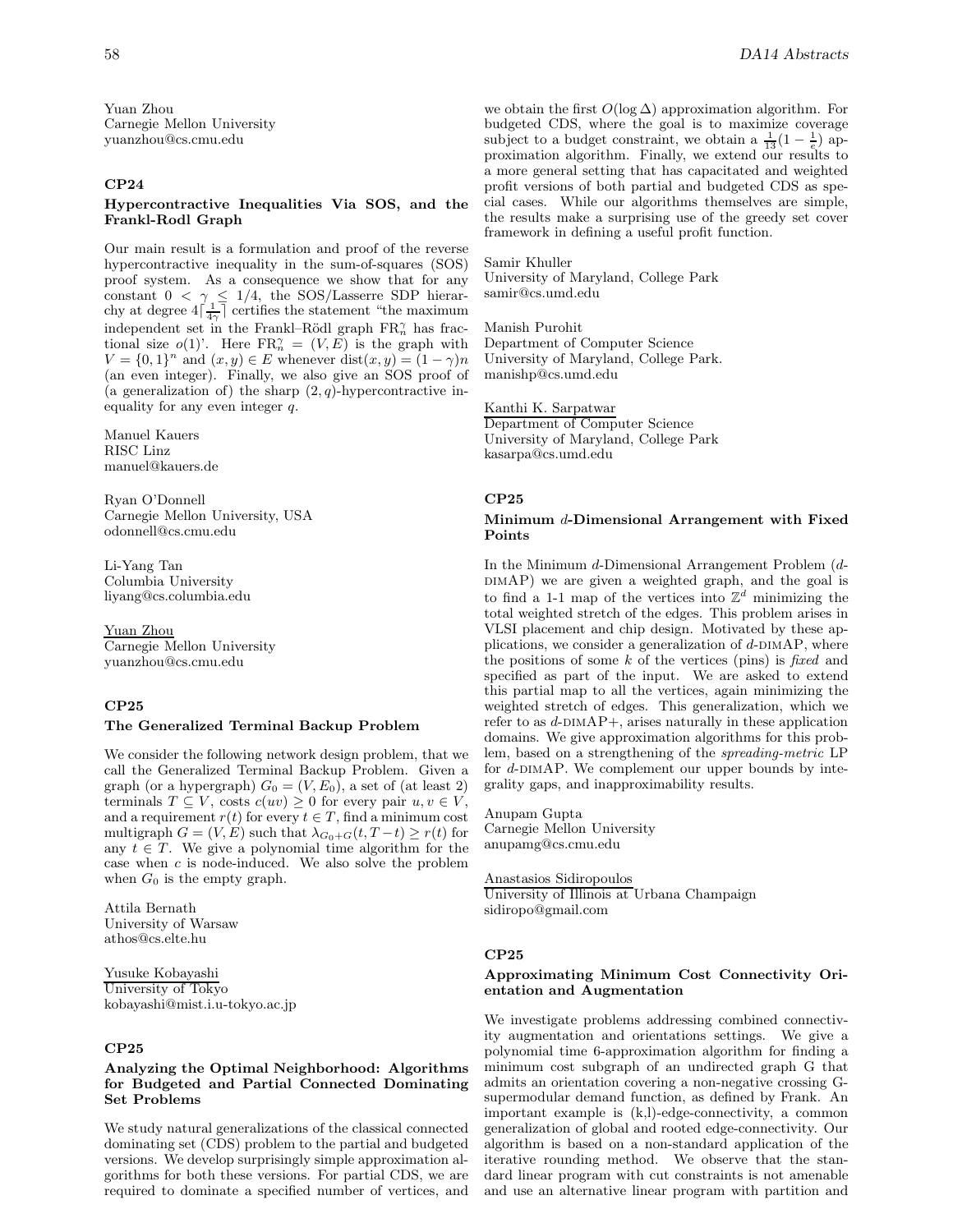co-partition constraints instead. The proof requires a new type of uncrossing technique on partitions and copartitions.

Mohit Singh Microsoft Research mohits@microsoft.com

Laszlo Vegh London School of Economics l.vegh@lse.ac.uk

# **CP25**

# **Improved Algorithms for Vertex Cover with Hard Capacities on Multigraphs and Hypergraphs**

We present improved approximation algorithms for the minimum unweighted Vertex Cover problem with Hard Capacity constraints. On multigraphs, we improve the approximation ratio from 38 to 2.155, and on f-hypergraphs from max  $\{6f, 65\}$  to 2f. Our algorithms consist of a twostep process, each based on rounding an appropriate LP. For multigraphs, the analysis in the second step relies on identifying a matching structure within any extreme point solution.

Wang Chi Cheung, Michel Goemans Massachusetts Institute of Technology Wangchi@mit.edu, goemans@math.mit.edu

Sam Chiu-Wai Wong **MIT** Samwong@mit.edu

# **CP26**

## **Tight Bounds for Planar Strongly Connected Steiner Subgraph with Fixed Number of Terminals (and Extensions)**

Feldman and Ruhl (FOCS '99; SICOMP '06) gave a novel  $n^{O(k)}$  algorithm for the Strongly Connected Steiner Subgraph (SCSS) problem, where  $n$  is the number of vertices and  $k$  is the number of terminals. We explore how much easier the problem becomes on planar directed graphs (or more generally graphs excluding a fixed minor). In particular, we show

- A  $2^{O(k \log k)} \cdot n^{O(\sqrt{k})}$  algorithm for planar SCSS.
- A matching lower bound by showing that planar SCSS does not have an  $f(k) \cdot n^{o(\sqrt{k})}$  algorithm for any function  $f$ , unless the Exponential Time Hypothesis (ETH) fails.
- Assuming ETH, SCSS in general graphs does not have an  $f(k) \cdot n^{o(k/\log k)}$  algorithm for any function f.
- Assuming ETH, there is no  $f(k) \cdot n^{o(k)}$  time algorithm for the Directed Steiner Forest problem on acyclic planar graphs. This matches the upper bound of  $n^{O(k)}$ for DSF due to Feldman and Ruhl

Rajesh H. Chitnis, MohammadTaghi Hajiaghayi University of Maryland, College Park rajeshchitnis@gmail.com, hajiagha@cs.umd.edu

Daniel Marx

Computer and Automation Research Institute, Hungarian Academy of Sciences (MTA SZTAKI)

dmarx@cs.bme.hu

# **CP26**

## **Linear-Time FPT Algorithms via Network Flow**

In the area of parameterized complexity, to cope with NP-Hard problems, we introduce a parameter  $k$  besides the input size  $n$ , and we aim to design algorithms (called FPT algorithms) that run in  $O(f(k)n^d)$  time for some function  $f(k)$  and constant d. Though FPT algorithms have been successfully designed for many problems, typically they are not sufficiently fast because of huge  $f(k)$  and d. In this paper, we give FPT algorithms with small  $f(k)$  and d for many important problems including Odd Cycle Transversal and Almost 2-SAT by exploiting network flows. More specifically, we can choose  $f(k)$  as a single exponential  $(4^k)$ and d as one, that is, linear in the input size. To the best of our knowledge, our algorithms achieve linear time complexity for the first time for these problems.

Yoichi Iwata, Keigo Oka The University of Tokyo y.iwata@is.s.u-tokyo.ac.jp, ogiekako@is.s.u-tokyo.ac.jp

Yuichi Yoshida National Institute of Informatics Preferred Infrastructure yyoshida@nii.ac.jp

# **CP26**

#### **A Near-Optimal Planarization Algorithm**

The k-VERTEX PLANARIZATION problem asks whether a graph  $G$  can be made planar by deleting  $k$  vertices. We show that the problem can be solved in time  $2^{O(k \log k)} \cdot n$ , thereby improving on an earlier algorithm by Kawarabayashi (FOCS 2009) with running time  $\Omega(2^{k^{\Omega(k^3)}}) \cdot n$ . While earlier planarization algorithms relied heavily on deep results from the graph minors project, our techniques are elementary and practically self-contained.

Bart M. P. Jansen University of Bergen bart.jansen@ii.uib.no

Daniel Lokshtanov UCSD daniello@ii.uib.no

Saket Saurabh IMS saket@imsc.res.in

#### **CP26**

## **Linear Time Parameterized Algorithms Via Skew-Symmetric Multicuts**

A skew-symmetric graph  $(D = (V, A), \sigma)$  is a directed graph D with an involution  $\sigma$  on the set of vertices and arcs. In the d-skew symmetric multicut problem where we are given a skew-symmetric graph  $D$ , a family  $\mathcal T$  of d-sized subsets of vertices and an integer  $k$ , the objective is to decide if there is a set  $X \subseteq A$  of k arcs such that every set J in the family has a vertex v such that v and  $\sigma(v)$  are in different strongly connected components of  $(V, A \setminus (X \cup \sigma(X)).$ This problem generalizes numerous well studied classical problems including Odd Cycle Transversal and 2-SAT dele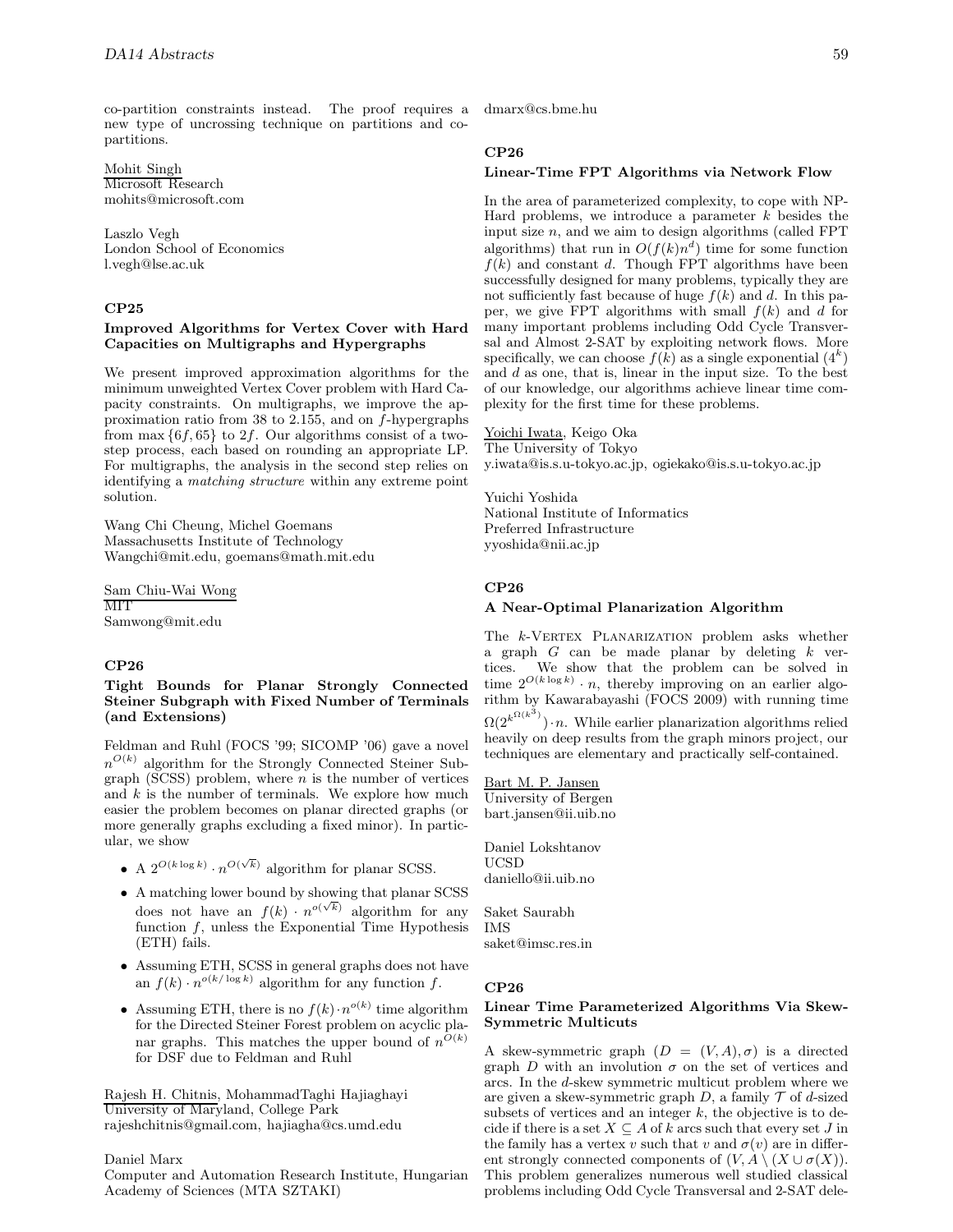tion. We give an algorithm for this problem which runs in time  $O((4d)^k(m+n+\ell))$ , where m is the number of arcs in the graph,  $n$  the number of vertices and  $\ell$  the length of the family given in the input. As corollaries, we obtain linear time FPT algorithms for OCT and 2-SAT deletion. This is joint work with Saket Saurabh.

Ramanujan M. S. University of Bergen Ramanujan.Sridharan@ii.uib.no

Saket Saurabh IMS saket@imsc.res.in

## **CP26**

# **A Subexponential Parameterized Algorithm for Subset TSP on Planar Graphs**

Given a graph  $G$  and a subset  $S$  of vertices, the SUBSET TSP problem asks for a shortest closed walk in G visiting all vertices of S. The problem can be solved in time  $2^k \cdot n^{O(1)}$  using the classical dynamic programming algorithms of Bellman and of Held and Karp, where  $k = |S|$ and  $n = |V(G)|$ . Our main result is showing that the problem can be solved in time  $(2^{O(\sqrt{k}\log k)} + W) \cdot n^{O(1)}$  if G is a planar graph with weights that are integers no greater than W. Our algorithm consists of two steps: (1) find a locally optimal solution, and (2) use it to guide a dynamic program. The proof of correctness of the algorithm depends on a treewidth bound on a graph obtained by combining an optimal solution with a locally optimal solution.

Philip Klein Brown University klein@brown.edu

Dániel Marx Institut für Informatik, Humboldt-Universität zu Berlin and Hungarian Academy of Sciences (MTA SZTAKI), Budapest,Hungary

dmarx@cs.bme.hu

# **CP26**

## **Half-Integrality, LP-Branching and FPT Algorithms**

We give a new, CSP-based approach to constructing LPbranching FPT algorithms. Instead of directly deriving Nemhauser-Trotter-style half-integrality, as previous work, we view half-integrality as a discrete relaxation of the search space (e.g., from  $\{0,1\}^n$  to  $\{0,1/2,1\}^n$ ) with certain properties, which can be found with CSP tools. As an application of the framework, we give the first singleexponential algorithm for GROUP FEEDBACK VERTEX SET and SUBSET FEEDBACK VERTEX SET, and significantly improved algorithms for Unique Label Cover.

Magnus Wahlström Royal Holloway, University of London Magnus.Wahlstrom@rhul.ac.uk

# **CP27 Causal Erasure Channels**

We introduce the causal erasure model and provide new upper bounds (impossibility results) and lower bounds (analyses of codes) on the achievable rate. Our bounds separate the achievable rate in the causal erasures setting from the rates achievable in two related models: random erasure channels (strictly weaker) and fully adversarial erasure channels (strictly stronger). Our results contrast with existing results on correcting causal bit-flip errors (as opposed to erasures). For the separations we provide, the analogous separations for bit-flip models are either not known at all or much weaker.

Raef Bassily, Adam Smith Pennsylvania State University bassily@psu.edu, asmith@cse.psu.edu

# **CP27**

# **Broadcast Throughput in Radio Networks: Routing Vs. Network Coding**

The broadcast throughput in a network is defined as the average number of messages that can be transmitted per unit time from a given source to all other nodes. It has been shown that certain wired networks have asymptotically higher broadcast throughput when using network coding, where messages can be coded together in intermediate nodes, compared to the classical approach of routing, where messages are regarded as atomic tokens. Whether such a gap exists for wireless networks has been an open question of great interest. We show that there is a family of  $n$ nodes radio networks in which the asymptotic throughput achievable via routing is a  $\Theta(\log \log n)$  factor smaller than that of the optimal network coding algorithm. We also provide new tight upper and lower bounds showing that the asymptotic worst-case broadcast throughput is  $\Theta(\frac{1}{\log n})$ <br>messages per round for both pouting and network coding messages-per-round for both routing and network coding.

Noga Alon Schools of Mathematics and Computer Science Tel Aviv University nogaa@post.tau.ac.il

Mohsen Ghaffari, Bernhard Haeupler MIT ghaffari@mit.edu, haeupler@mit.edu

Majid Khabbazian University of Alberta mkhabbazian@ualberta.ca

# **CP27**

## **Optimal Rate List Decoding of Folded Algebraic-Geometric Codes over Constant-Sized Alphabets**

We construct a new list-decodable family of asymptotically good algebraic-geometric codes over fixed alphabets. The function fields underlying these codes are constructed using class field theory, and designed to have an automorphism of large order that is used to "fold" the AG code. This generalizes earlier work by the first author on folded AG codes based on cyclotomic function fields. The recent linear-algebraic approach to list decoding can be applied to our new codes, and crucially, we use the Chebotarev density theorem to establish a polynomial upper bound on the list-size. Our construction yields algebraic codes over constant-sized alphabets that can be list decoded up to the Singleton bound. Previous such results over constant-sized alphabets were either based on concatenation or involved taking a subcode of AG codes. In contrast, our result shows that these folded AG codes themselves have the claimed list